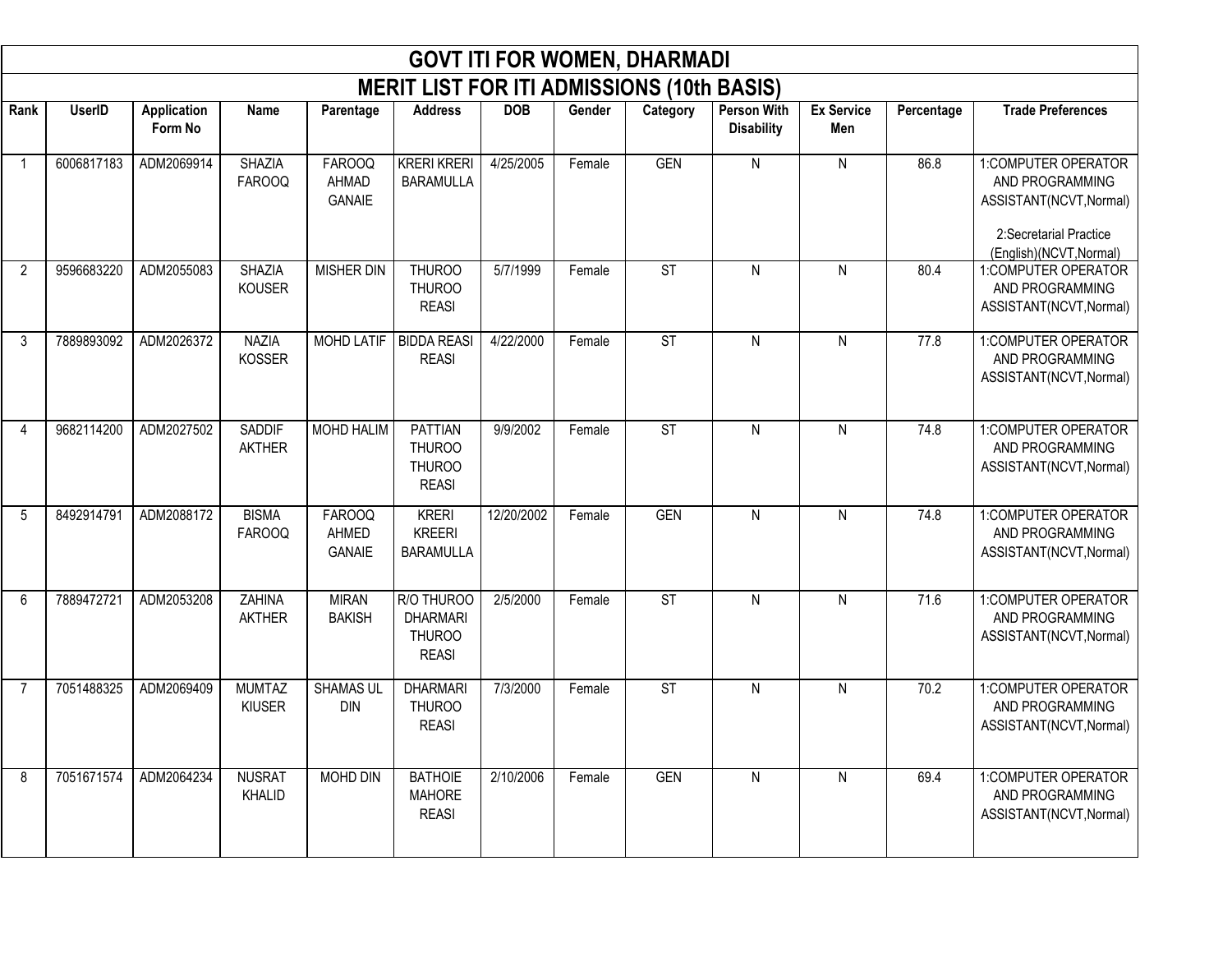| 9  | 9797054088 | ADM2098886 | <b>RUKHSANA</b><br>ANJUM<br><b>KATOCH</b> | MOHD RAFIQ                      | <b>DHARMARI</b><br><b>THUROO</b><br><b>REASI</b> | 4/4/1997  | Female | <b>GEN</b> | ${\sf N}$    | N         | 66.6 | 1: COMPUTER OPERATOR<br>AND PROGRAMMING<br>ASSISTANT(NCVT, Normal)<br>2:Secretarial Practice<br>(English)(NCVT, Normal) |
|----|------------|------------|-------------------------------------------|---------------------------------|--------------------------------------------------|-----------|--------|------------|--------------|-----------|------|-------------------------------------------------------------------------------------------------------------------------|
| 10 | 9906188421 | ADM2083842 | <b>TASKEEN</b><br><b>FATIMA</b>           | ZAFAR IQBAL                     | <b>THUROO</b><br><b>THUROO</b><br><b>REASI</b>   | 8/8/2003  | Female | <b>ST</b>  | ${\sf N}$    | ${\sf N}$ | 64.6 | 1:COMPUTER OPERATOR<br>AND PROGRAMMING<br>ASSISTANT(NCVT, Normal)                                                       |
| 11 | 9596820050 | ADM2061511 | <b>RUKSHANA</b><br>KOUSER                 | <b>GHULAM</b><br><b>HUSSAIN</b> | <b>MAHORE</b><br><b>MAHORE</b><br><b>REASI</b>   | 7/5/2000  | Female | <b>ST</b>  | ${\sf N}$    | ${\sf N}$ | 64   | 1:COMPUTER OPERATOR<br>AND PROGRAMMING<br>ASSISTANT(NCVT, Normal)                                                       |
| 12 | 6005827528 | ADM2088324 | <b>AMANA</b><br><b>FERDOUS</b>            | <b>ABDUL</b><br>QUYOOM DEV      | <b>THATHARKA</b><br>GOOL<br><b>RAMBAN</b>        | 1/19/1996 | Female | <b>GEN</b> | ${\sf N}$    | ${\sf N}$ | 63.8 | 1:COMPUTER OPERATOR<br>AND PROGRAMMING<br>ASSISTANT(NCVT, Normal)<br>2:Secretarial Practice<br>(English)(NCVT, Normal)  |
| 13 | 7051985119 | ADM2015121 | <b>HUSSINA</b><br><b>KOUSAR</b>           | <b>SALAMAT ALI</b>              | THUROO<br><b>THUROO</b><br><b>REASI</b>          | 3/27/2003 | Female | SC         | $\mathsf{N}$ | ${\sf N}$ | 63.2 | 1:COMPUTER OPERATOR<br>AND PROGRAMMING<br>ASSISTANT(NCVT, Normal)<br>2:Secretarial Practice<br>(English)(NCVT, Normal)  |
| 14 | 7006094492 | ADM2025000 | ANSHU DEVI                                | <b>KARNAIL</b><br><b>SINGH</b>  | THUROO<br><b>THUROO</b><br><b>REASI</b>          | 2/2/1998  | Female | <b>GEN</b> | ${\sf N}$    | N         | 62   | 1:COMPUTER OPERATOR<br>AND PROGRAMMING<br>ASSISTANT(NCVT, Normal)                                                       |
| 15 | 7889507361 | ADM2035176 | <b>DIKASHA</b><br><b>DEVI</b>             | <b>DIHAN SINGH</b>              | <b>THUROO</b><br><b>THUROO</b><br><b>REASI</b>   | 3/5/2003  | Female | <b>ST</b>  | ${\sf N}$    | ${\sf N}$ | 62   | 1:COMPUTER OPERATOR<br>AND PROGRAMMING<br>ASSISTANT(NCVT, Normal)                                                       |
| 16 | 9541674930 | ADM2020027 | <b>NUSRAT</b><br><b>BANO</b>              | <b>MOHD RAFIQ</b>               | <b>JUDDA</b><br><b>ARNAS REASI</b>               | 1/1/1998  | Female | <b>GEN</b> | ${\sf N}$    | N         | 61.4 | 1:COMPUTER OPERATOR<br>AND PROGRAMMING<br>ASSISTANT(NCVT, Normal)                                                       |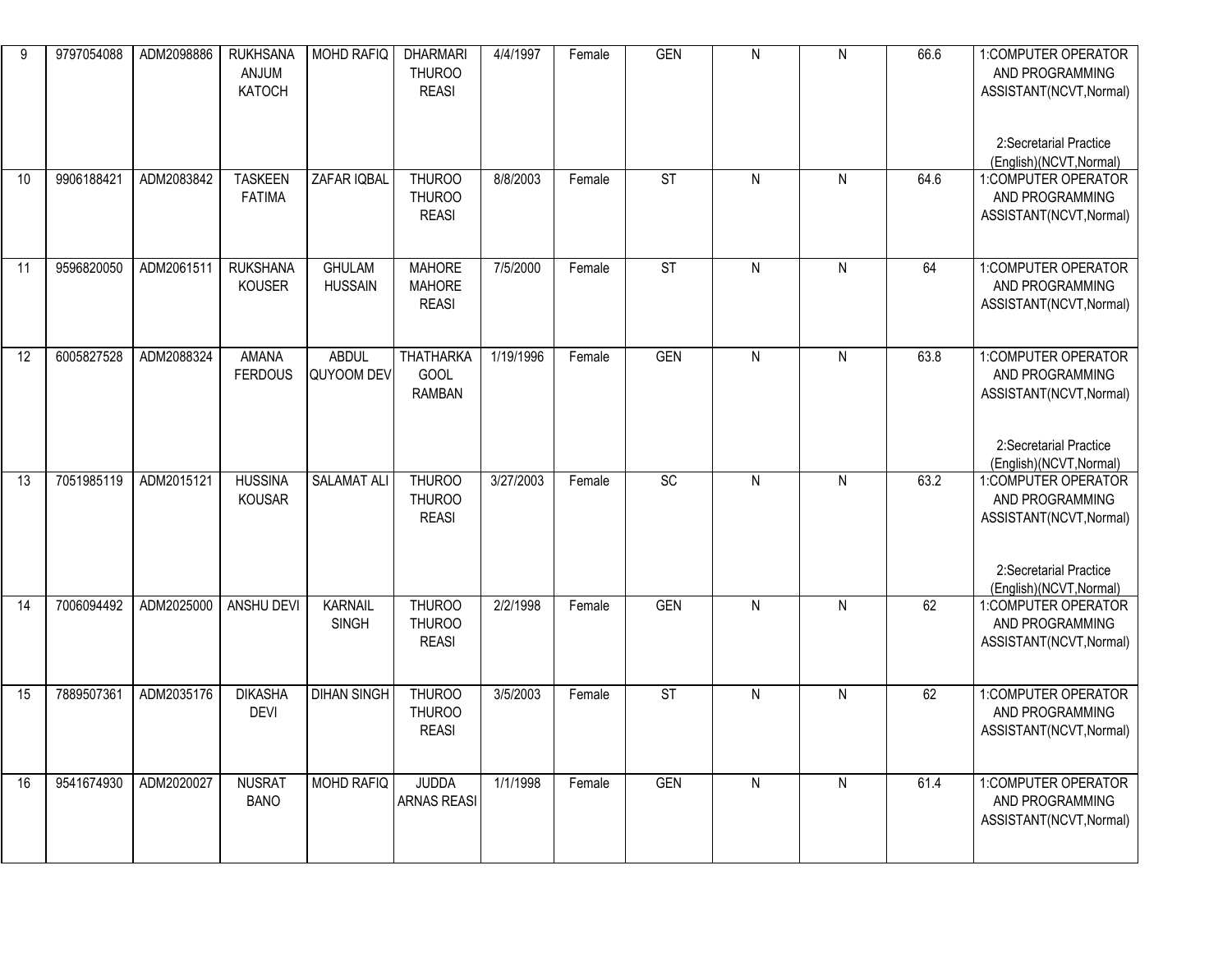| 17 | 9596879394 | ADM2040809 | <b>NUSRAT</b><br><b>KOUSER</b> | <b>KHUSHI</b><br><b>MOHD</b>       | <b>THUROO</b><br><b>THUROO</b><br><b>REASI</b>                   | 3/20/2001 | Female | ST                       | ${\sf N}$    | ${\sf N}$ | 61   | 1:COMPUTER OPERATOR<br>AND PROGRAMMING<br>ASSISTANT(NCVT, Normal)                                                      |
|----|------------|------------|--------------------------------|------------------------------------|------------------------------------------------------------------|-----------|--------|--------------------------|--------------|-----------|------|------------------------------------------------------------------------------------------------------------------------|
| 18 | 9797632959 | ADM2087489 | <b>NAJMA</b><br>AKHTER         | <b>BASHIR</b><br><b>MOHD</b>       | <b>THIROO</b><br><b>THUROO</b><br><b>REASI</b>                   | 5/10/1998 | Female | <b>ST</b>                | $\mathsf{N}$ | N         | 60.6 | 1:COMPUTER OPERATOR<br>AND PROGRAMMING<br>ASSISTANT(NCVT, Normal)<br>2:Secretarial Practice<br>(English)(NCVT, Normal) |
| 19 | 8082634528 | ADM2040126 | <b>ROBINA</b><br><b>KOSSER</b> | <b>BASHIR</b><br>AHMED             | <b>BHARNALI</b><br><b>THUROO</b><br><b>REASI</b>                 | 5/5/1997  | Female | <b>ST</b>                | ${\sf N}$    | ${\sf N}$ | 60.2 | 1:COMPUTER OPERATOR<br>AND PROGRAMMING<br>ASSISTANT(NCVT, Normal)                                                      |
| 20 | 9149807194 |            |                                | ADM2020692 NASRUM ZAKI NAZIR AHMED | <b>PATTIAN</b><br><b>THUROO</b><br><b>THUROO</b><br><b>REASI</b> | 4/10/2000 | Female | ST                       | $\mathsf{N}$ | N         | 60.2 | 1:COMPUTER OPERATOR<br>AND PROGRAMMING<br>ASSISTANT(NCVT, Normal)                                                      |
| 21 | 7889615086 | ADM2062268 | <b>SAPNA</b><br><b>RAJPUT</b>  | <b>RATTAN</b><br><b>SINGH</b>      | <b>SALAL REASI</b><br><b>REASI</b>                               | 4/24/2002 | Female | <b>GEN</b>               | $\mathsf{N}$ | ${\sf N}$ | 59.8 | 1:COMPUTER OPERATOR<br>AND PROGRAMMING<br>ASSISTANT(NCVT, Normal)                                                      |
| 22 | 8082109203 | ADM2047103 | <b>AQLEEMA</b><br>KOUSAR       | MOHD IQBAL                         | <b>JAMLAN</b><br><b>MAHORE</b><br><b>REASI</b>                   | 3/3/2005  | Female | <b>GEN</b>               | $\mathsf{N}$ | ${\sf N}$ | 59.8 | 1:COMPUTER OPERATOR<br>AND PROGRAMMING<br>ASSISTANT(NCVT, Normal)<br>2:Secretarial Practice<br>(English)(NCVT, Normal) |
| 23 | 9149609155 | ADM2018204 | ABIDHA<br><b>KHATOON</b>       | <b>MOHD IQBAL</b>                  | <b>THUROO</b><br><b>THUROO</b><br><b>REASI</b>                   | 1/12/1999 | Female | $\overline{\mathsf{ST}}$ | $\mathsf{N}$ | ${\sf N}$ | 56.6 | 1:COMPUTER OPERATOR<br>AND PROGRAMMING<br>ASSISTANT(NCVT, Normal)<br>2:Secretarial Practice<br>(English)(NCVT, Normal) |
| 24 | 7006185616 | ADM2067745 | <b>HUSSINA</b><br>WAJAB        | <b>MOHD SHAFI</b>                  | <b>THUROO</b><br><b>THUROO</b><br><b>REASI</b>                   | 3/30/2004 | Female | <b>ST</b>                | ${\sf N}$    | N         | 55.8 | 1:COMPUTER OPERATOR<br>AND PROGRAMMING<br>ASSISTANT(NCVT, Normal)                                                      |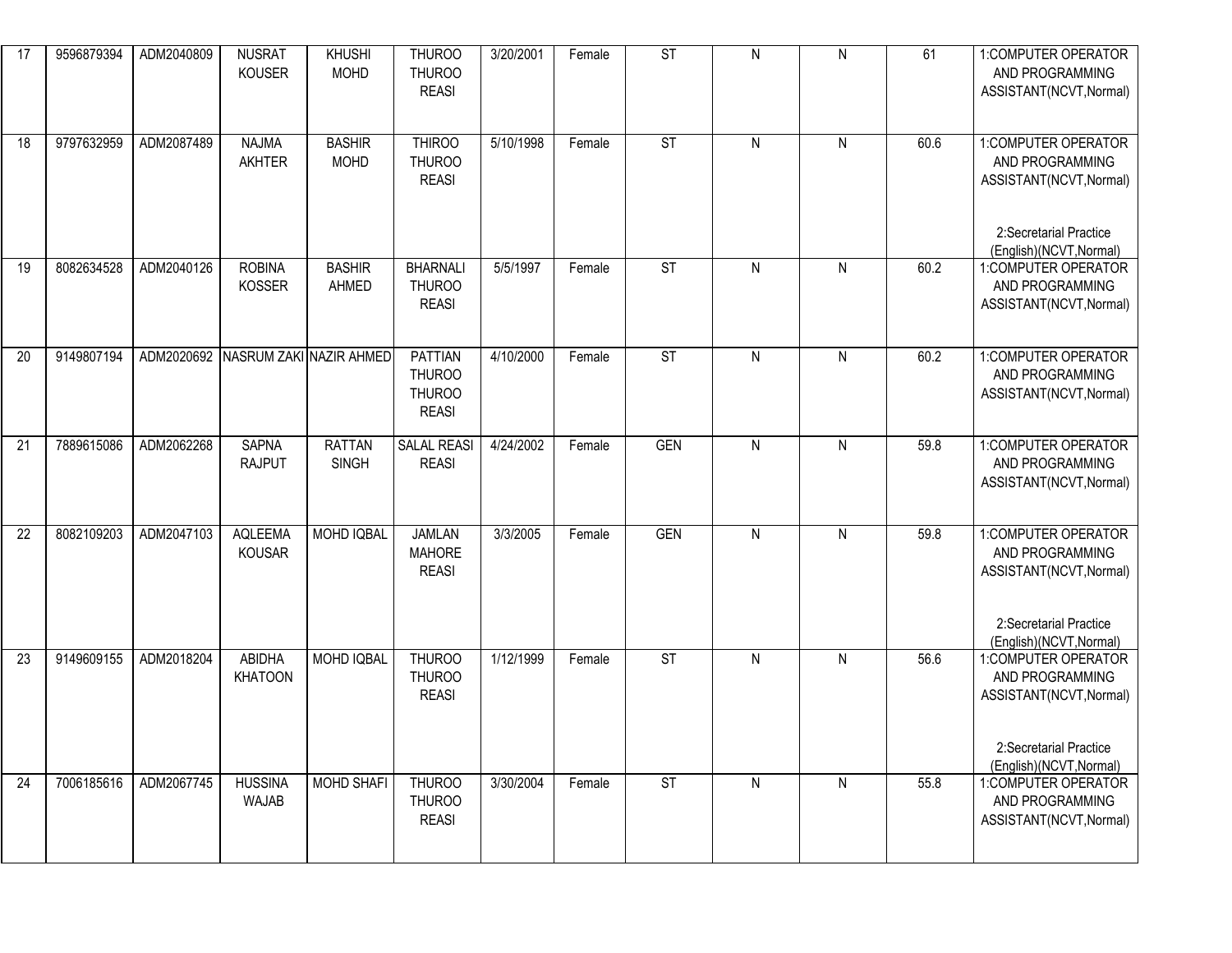| $\overline{25}$ | 6006249403 |            | ADM2059864 SHALOO DEVI          | <b>ROMAL</b><br><b>SINGH</b> | <b>PATTIAN</b><br><b>THUROO</b><br><b>REASI</b>                   | 1/10/2000 | Female | <b>GEN</b>               | $\overline{N}$ | $\overline{N}$ | 54.6 | 1:COMPUTER OPERATOR<br>AND PROGRAMMING<br>ASSISTANT(NCVT, Normal)<br>2:Secretarial Practice                             |
|-----------------|------------|------------|---------------------------------|------------------------------|-------------------------------------------------------------------|-----------|--------|--------------------------|----------------|----------------|------|-------------------------------------------------------------------------------------------------------------------------|
| 26              | 7051326751 | ADM2084275 | <b>SHAHNAZ</b><br><b>BEGUM</b>  | <b>MIR HUSSAIN</b>           | THUROO<br><b>DHARMARI</b><br><b>THUROO</b><br><b>REASI</b>        | 10/3/1993 | Female | $\overline{\text{ST}}$   | $\mathsf{N}$   | ${\sf N}$      | 54.2 | (English)(NCVT, Normal)<br>1:Secretarial Practice<br>(English)(NCVT, Normal)                                            |
| 27              | 7051149891 | ADM2040886 | <b>GULSHAN</b><br><b>AKHTER</b> | <b>GHULAM ALI</b>            | <b>THUROO</b><br><b>THUROO</b><br><b>REASI</b>                    | 3/4/2003  | Female | ST                       | $\mathsf{N}$   | ${\sf N}$      | 54.2 | 1:COMPUTER OPERATOR<br>AND PROGRAMMING<br>ASSISTANT(NCVT, Normal)<br>2:Secretarial Practice<br>(English)(NCVT, Normal)  |
| $\overline{28}$ | 7051417927 | ADM2054295 | <b>ZARINA</b><br><b>BEGUM</b>   | <b>QASIM ALI</b>             | <b>DHARMARI</b><br><b>THUROO</b><br><b>REASI</b>                  | 9/5/2002  | Female | <b>GEN</b>               | $\overline{N}$ | $\overline{N}$ | 53.4 | 1:COMPUTER OPERATOR<br>AND PROGRAMMING<br>ASSISTANT(NCVT, Normal)<br>2:Secretarial Practice<br>(English)(NCVT, Normal)  |
| 29              | 9797598008 | ADM2085888 | <b>YASMEEN</b><br>KHALID        | <b>MOHD DIN</b>              | <b>BATHOIE</b><br><b>MAHORE</b><br><b>REASI</b>                   | 12/1/2001 | Female | <b>GEN</b>               | $\overline{N}$ | $\overline{N}$ | 53.2 | 1:Secretarial Practice<br>(English)(NCVT, Normal)<br>2:COMPUTER OPERATOR<br>AND PROGRAMMING<br>ASSISTANT(NCVT, Normal)  |
| 30              | 9858177786 | ADM2039006 | <b>NAGINA</b><br><b>KOUSER</b>  | JOHN MOHD                    | <b>THUROO</b><br><b>DHARMARI</b><br><b>THUROO</b><br><b>REASI</b> | 3/15/1997 | Female | ST                       | $\mathsf{N}$   | ${\sf N}$      | 53   | 1: COMPUTER OPERATOR<br>AND PROGRAMMING<br>ASSISTANT(NCVT, Normal)<br>2:Secretarial Practice<br>(English)(NCVT, Normal) |
| 31              | 7051210155 | ADM2072057 | <b>GHULAM</b><br><b>FATIMA</b>  | <b>MOHD HALIM</b>            | <b>PATTIAN</b><br><b>THUROO</b><br><b>THUROO</b><br><b>REASI</b>  | 2/1/1999  | Female | $\overline{\mathsf{ST}}$ | $\mathsf{N}$   | $\mathsf{N}$   | 52.8 | 1:COMPUTER OPERATOR<br>AND PROGRAMMING<br>ASSISTANT(NCVT, Normal)                                                       |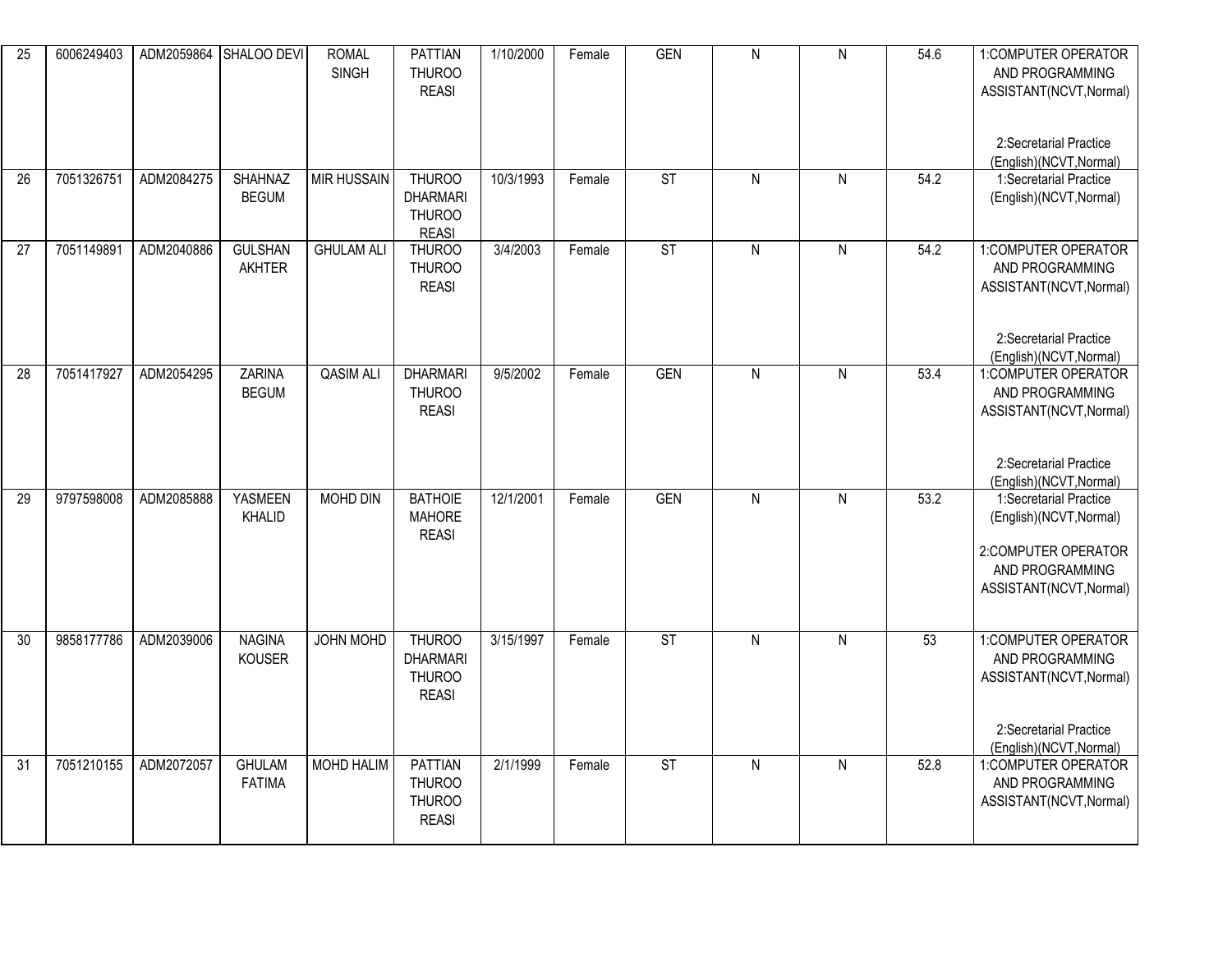| $\overline{32}$ | 6006884347 | ADM2034839 | <b>NARGUS</b><br>ANJUM               | <b>MOHD SHAFI</b>               | THUROO<br><b>THUROO</b><br><b>REASI</b>          | 4/1/1999           | Female | ST         | $\overline{N}$ | ${\sf N}$ | 52   | 1:COMPUTER OPERATOR<br>AND PROGRAMMING<br>ASSISTANT(NCVT, Normal)                                                      |
|-----------------|------------|------------|--------------------------------------|---------------------------------|--------------------------------------------------|--------------------|--------|------------|----------------|-----------|------|------------------------------------------------------------------------------------------------------------------------|
|                 |            |            |                                      |                                 |                                                  |                    |        |            |                |           |      | 2:Secretarial Practice<br>(English)(NCVT, Normal)                                                                      |
| 33              | 7006383030 |            | ADM2074738 RACHNA DEVI               | DALEEP<br><b>SINGH</b>          | <b>KANTHI</b><br><b>THUROO</b><br><b>REASI</b>   | 3/5/1999           | Female | <b>GEN</b> | $\mathsf{N}$   | ${\sf N}$ | 51.6 | 1:COMPUTER OPERATOR<br>AND PROGRAMMING<br>ASSISTANT(NCVT, Normal)                                                      |
|                 |            |            |                                      |                                 |                                                  |                    |        |            |                |           |      | 2:Secretarial Practice<br>(English)(NCVT, Normal)                                                                      |
| 34              | 9149751285 | ADM2071557 | SONALI DEVI                          | <b>RAJINDER</b><br><b>SINGH</b> | <b>DHARMARI</b><br><b>THUROO</b><br><b>REASI</b> | 3/10/2004          | Female | <b>GEN</b> | N              | ${\sf N}$ | 51.4 | 1:COMPUTER OPERATOR<br>AND PROGRAMMING<br>ASSISTANT(NCVT, Normal)                                                      |
|                 |            |            |                                      |                                 |                                                  |                    |        |            |                |           |      | 2:Secretarial Practice<br>(English)(NCVT, Normal)                                                                      |
| 35              | 6006962284 | ADM2031810 | <b>KALSOOM</b><br>AKHTER             | <b>MISHRU</b>                   | <b>THUROO</b><br><b>THUROO</b><br><b>REASI</b>   | 1/5/2000           | Female | <b>ST</b>  | $\mathsf{N}$   | ${\sf N}$ | 50.4 | 1:COMPUTER OPERATOR<br>AND PROGRAMMING<br>ASSISTANT(NCVT, Normal)                                                      |
|                 |            |            |                                      |                                 |                                                  |                    |        |            |                |           |      | 2:Secretarial Practice<br>(English)(NCVT, Normal)                                                                      |
| 36              | 9682103036 | ADM2079470 | <b>NAJMA</b><br>KOUSER               | AHMED DIN                       | <b>MATLOTE</b><br><b>THUROO</b><br><b>REASI</b>  | 1/1/1998           | Female | <b>ST</b>  | $\mathsf{N}$   | N         | 50   | 1:Secretarial Practice<br>(English)(NCVT, Normal)                                                                      |
| 37              | 6005273746 | ADM2065082 | SHAKEELA<br><b>TUBASSAM</b>          | <b>HAFIZ ULLAH</b>              | <b>THUROO</b><br><b>THUROO</b><br><b>REASI</b>   | $\sqrt{6/19/1996}$ | Female | <b>ST</b>  | $\mathsf{N}$   | ${\sf N}$ | 49.8 | 1:Secretarial Practice<br>(English)(NCVT, Normal)<br>2:COMPUTER OPERATOR<br>AND PROGRAMMING<br>ASSISTANT(NCVT, Normal) |
| 38              | 6005588952 |            | ADM2028439   ULFAT ARRA   MOHD RAFIQ |                                 | <b>THUROO</b>                                    | 1/1/2002           | Female | <b>ST</b>  | N              | N         | 49.2 | 1:COMPUTER OPERATOR                                                                                                    |
|                 |            |            |                                      |                                 | <b>THUROO</b><br><b>REASI</b>                    |                    |        |            |                |           |      | AND PROGRAMMING<br>ASSISTANT(NCVT, Normal)                                                                             |
|                 |            |            |                                      |                                 |                                                  |                    |        |            |                |           |      | 2:Secretarial Practice<br>(English)(NCVT, Normal)                                                                      |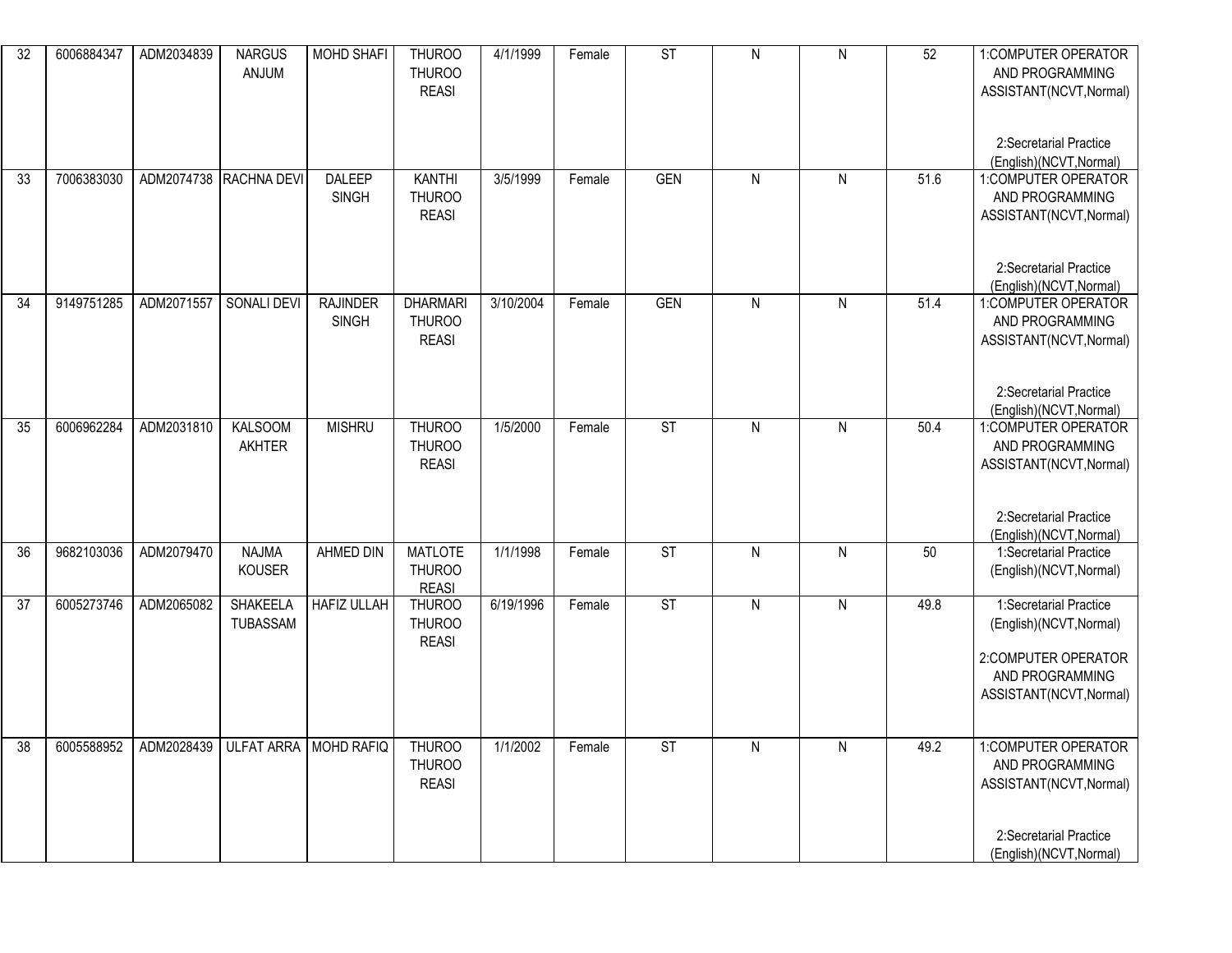| 39 | 6006185735 | ADM2015617 | <b>NASREEN</b><br><b>AKHTER</b>   | <b>MOHD</b><br><b>SULTAN</b>   | <b>DHARMARI</b><br><b>THUROO</b><br><b>REASI</b>          | 3/15/1998  | Female | ST         | $\overline{N}$ | $\overline{N}$ | 47.8 | 1: COMPUTER OPERATOR<br>AND PROGRAMMING<br>ASSISTANT(NCVT, Normal)                                                     |
|----|------------|------------|-----------------------------------|--------------------------------|-----------------------------------------------------------|------------|--------|------------|----------------|----------------|------|------------------------------------------------------------------------------------------------------------------------|
| 40 | 8493802454 | ADM2080251 | <b>SHAHID UL</b><br><b>ASLAM</b>  | <b>BASHIR UD</b><br><b>DIN</b> | <b>SHAJROO</b><br><b>MAHORE</b><br><b>REASI</b>           | 10/20/2001 | Female | <b>GEN</b> | ${\sf N}$      | ${\sf N}$      | 47.8 | 1:Electrician(NCVT,PPP)<br>2:COMPUTER OPERATOR<br>AND PROGRAMMING<br>ASSISTANT(NCVT, Normal)                           |
| 41 | 7006286756 | ADM2020307 |                                   | LALITA DEVI SURAJ SINGH        | R/O TOTE<br>TEHSIL -<br><b>BHOMAG</b><br><b>REASI</b>     | 4/25/1989  | Female | <b>GEN</b> | $\overline{N}$ | $\mathsf{N}$   | 47.6 | 1:COMPUTER OPERATOR<br>AND PROGRAMMING<br>ASSISTANT(NCVT, Normal)                                                      |
| 42 | 9596722750 | ADM2069714 | <b>SAPNA DEVI</b>                 | <b>RANBIR</b><br><b>SINGH</b>  | <b>GARI</b><br><b>THAKRAKOTE</b><br><b>REASI</b>          | 9/1/1989   | Female | <b>GEN</b> | $\overline{N}$ | $\overline{N}$ | 47.6 | 1:COMPUTER OPERATOR<br>AND PROGRAMMING<br>ASSISTANT(NCVT, Normal)<br>2:Secretarial Practice<br>(English)(NCVT, Normal) |
| 43 | 7006775287 | ADM2079523 | <b>MUMTAZ</b><br><b>AKHTAR</b>    | <b>MOHD QASIM</b>              | <b>MARI REASI</b><br><b>REASI</b>                         | 10/20/1989 | Female | ST         | $\mathsf{N}$   | ${\sf N}$      | 47.6 | 1:COMPUTER OPERATOR<br>AND PROGRAMMING<br>ASSISTANT(NCVT, Normal)<br>2:Secretarial Practice<br>(English)(NCVT, Normal) |
| 44 | 8082759275 | ADM2079440 | <b>MUZAFFAR</b><br><b>HUSSAIN</b> | <b>BASHIR</b><br>AHMED         | THARAL,<br><b>SHIKARI</b><br>CHASSANA<br><b>REASI</b>     | 2/2/2003   | Female | ST         | $\overline{N}$ | $\overline{N}$ | 47.6 | 1:COMPUTER OPERATOR<br>AND PROGRAMMING<br>ASSISTANT(NCVT, Normal)<br>2:Electrician(NCVT,PPP)<br>3:Plumber(NCVT,PPP)    |
| 45 | 8899589943 |            | ADM2024433 RAKSHA DEVI            | <b>NANKU</b>                   | <b>THUROO</b><br>PATTIAN<br><b>THUROO</b><br><b>REASI</b> | 3/3/1995   | Female | <b>GEN</b> | $\mathsf{N}$   | ${\sf N}$      | 47.2 | 1:COMPUTER OPERATOR<br>AND PROGRAMMING<br>ASSISTANT(NCVT, Normal)                                                      |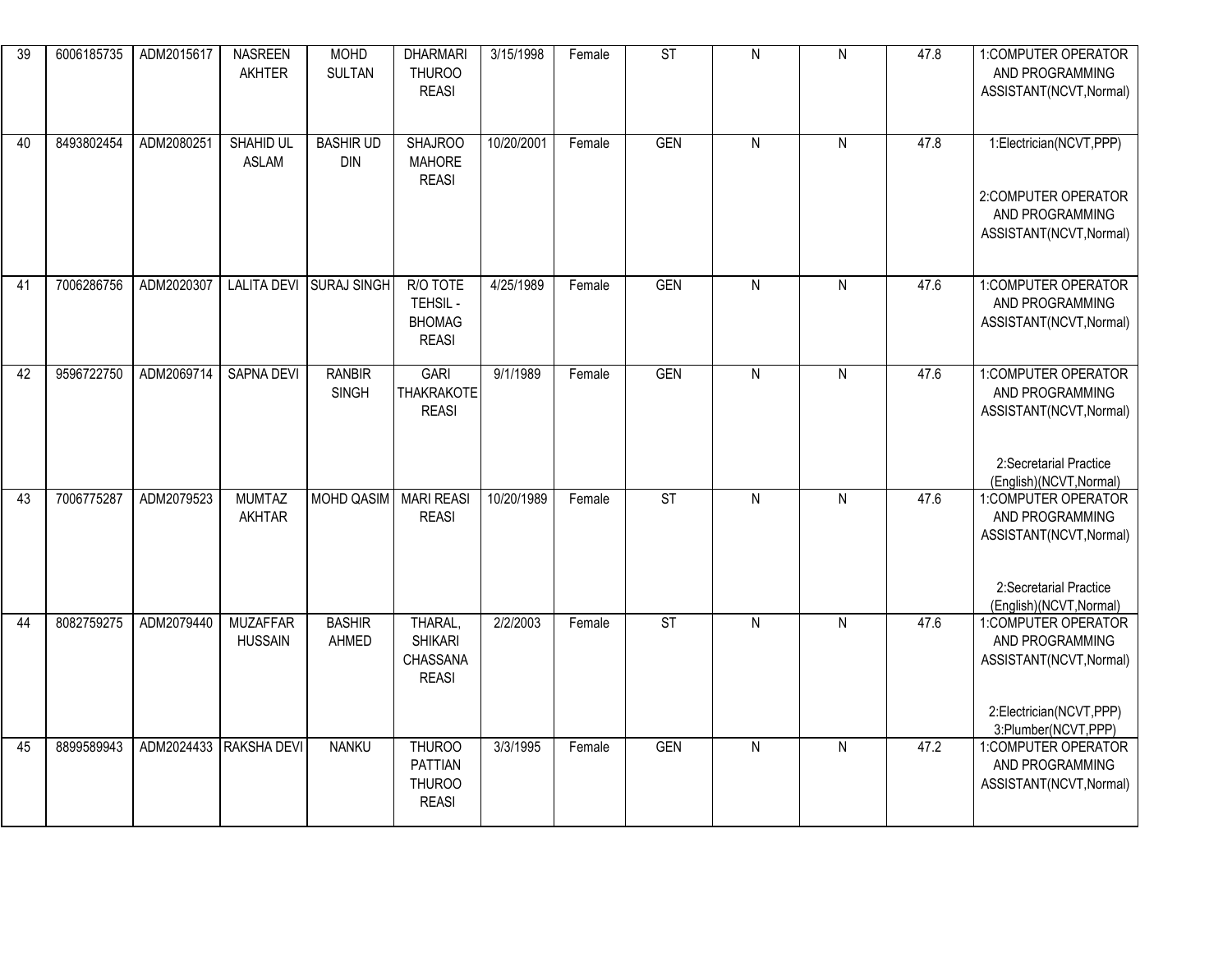| 46 | 9797720078 | ADM2075319 | <b>SHAMIM</b><br><b>BEGUM</b>         | ABDUL KARIM                                   | <b>DHARMARI</b><br><b>THUROO</b><br><b>REASI</b>                     | 2/22/1996 | Female | $\overline{SC}$          | ${\sf N}$ | N         | 47.189 | 1:COMPUTER OPERATOR<br>AND PROGRAMMING<br>ASSISTANT(NCVT, Normal)<br>2:Electrician(NCVT,PPP)<br>3:Secretarial Practice<br>(English)(NCVT, Normal) |
|----|------------|------------|---------------------------------------|-----------------------------------------------|----------------------------------------------------------------------|-----------|--------|--------------------------|-----------|-----------|--------|---------------------------------------------------------------------------------------------------------------------------------------------------|
| 47 | 9622492487 | ADM2066350 | <b>SHAROZ</b><br>ANJUM                | <b>MISHER DIN</b>                             | <b>THUROO</b><br><b>THUROO</b><br><b>REASI</b>                       | 5/2/2002  | Female | <b>ST</b>                | ${\sf N}$ | ${\sf N}$ | 46.8   | 1:COMPUTER OPERATOR<br>AND PROGRAMMING<br>ASSISTANT(NCVT, Normal)                                                                                 |
| 48 | 9596916201 | ADM2071315 | <b>HUSSINA</b><br><b>BANO</b>         | MOHD QASIM                                    | <b>JUDDA</b><br><b>ARNAS REASI</b>                                   | 4/1/1998  | Female | <b>GEN</b>               | ${\sf N}$ | ${\sf N}$ | 46.4   | 1:Dress<br>Making(NCVT, Normal)<br>2:Sewing Technology<br>(SCVT, PPP)<br>3:COMPUTER OPERATOR<br>AND PROGRAMMING<br>ASSISTANT(NCVT, Normal)        |
| 49 | 8493863594 | ADM2051916 | ANNU DEVI                             | <b>CHAIN SINGH</b>                            | <b>DHARMARI</b><br><b>THUROO</b><br><b>REASI</b>                     | 3/20/1996 | Female | $\overline{\mathsf{ST}}$ | ${\sf N}$ | ${\sf N}$ | 46.2   | 1:COMPUTER OPERATOR<br>AND PROGRAMMING<br>ASSISTANT(NCVT, Normal)                                                                                 |
| 50 | 8082856392 | ADM2075144 | <b>SHABNAM</b><br>AKHTER              | <b>ABDUL</b><br><b>HAMIED</b><br><b>MALIK</b> | <b>GULDOON</b><br><b>KARAMKATHA</b><br><b>THUROO</b><br><b>REASI</b> | 4/17/1994 | Female | <b>GEN</b>               | ${\sf N}$ | ${\sf N}$ | 46     | 1:COMPUTER OPERATOR<br>AND PROGRAMMING<br>ASSISTANT(NCVT, Normal)                                                                                 |
| 51 | 8082137738 | ADM2099047 | <b>GULSHAMA</b><br><b>AKHTER</b>      | <b>ABDUL</b><br><b>RASHID</b>                 | <b>GARI</b><br><b>THAKRAKOTE</b><br><b>REASI</b>                     | 5/2/1996  | Female | <b>GEN</b>               | ${\sf N}$ | ${\sf N}$ | 45.8   | 1:COMPUTER OPERATOR<br>AND PROGRAMMING<br>ASSISTANT(NCVT, Normal)                                                                                 |
| 52 | 9419840048 | ADM2068920 | <b>ZANIB BANOO</b>                    | <b>ABDUL</b><br><b>RASHID</b>                 | <b>GARI</b><br>THAKRAKOTE<br><b>REASI</b>                            | 4/5/1998  | Female | <b>GEN</b>               | ${\sf N}$ | N         | 45     | 1:COMPUTER OPERATOR<br>AND PROGRAMMING<br>ASSISTANT(NCVT, Normal)                                                                                 |
| 53 | 9682185318 |            | ADM2060927   AFFRIN ARRA   MOHD RAFIQ |                                               | THUROO<br><b>THUROO</b><br><b>REASI</b>                              | 1/1/2001  | Female | ST                       | ${\sf N}$ | N         | 45     | 1:COMPUTER OPERATOR<br>AND PROGRAMMING<br>ASSISTANT(NCVT, Normal)                                                                                 |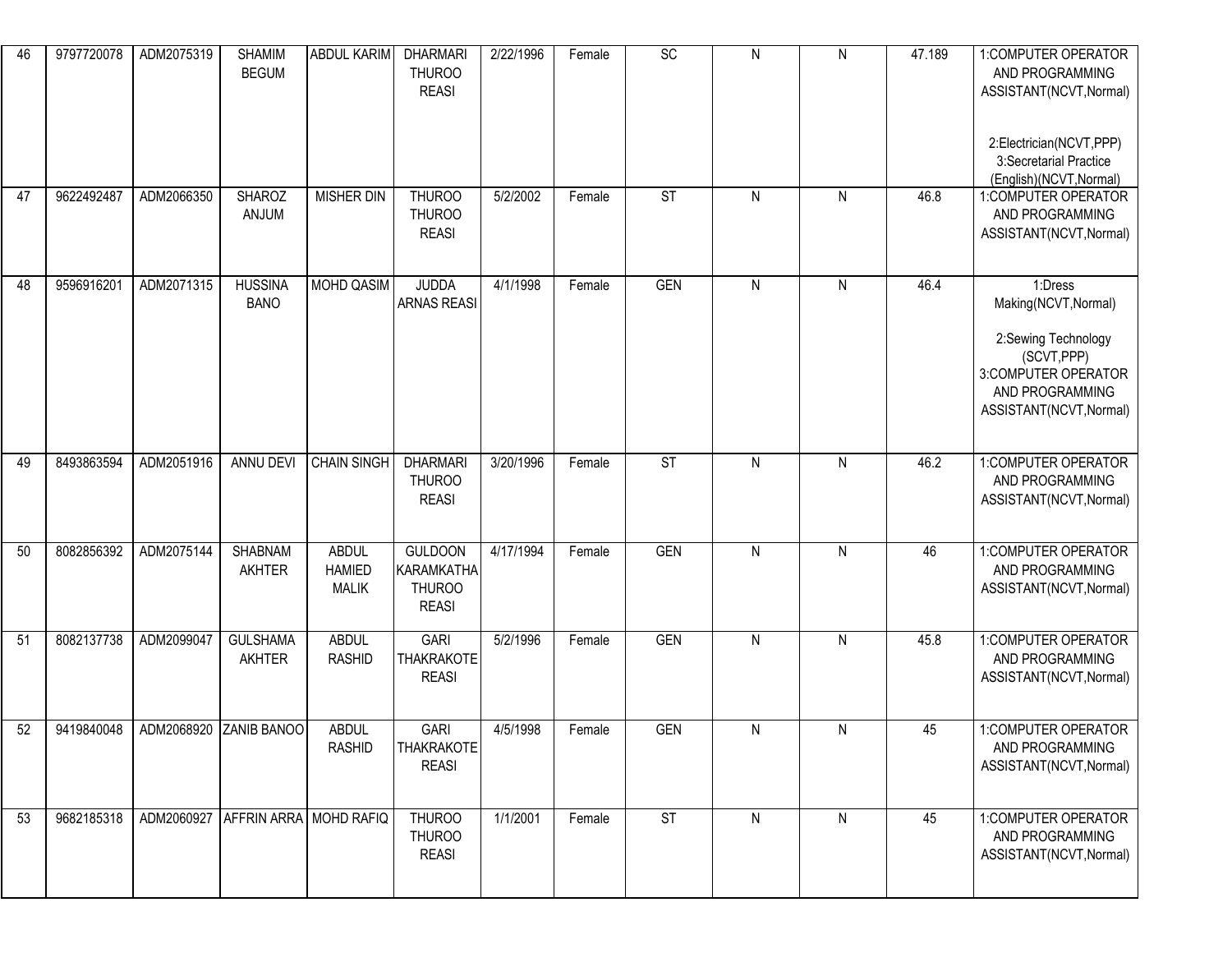| 54 | 7051974208 | ADM2036772 | <b>MAHIDA</b><br><b>KOUSER</b> | <b>ABDUL</b><br>QUYOOM       | <b>THUROO</b><br><b>BASSAN</b><br><b>THURU REASI</b> | 1/1/1998  | Female | <b>GEN</b> | ${\sf N}$    | N         | 44.8 | 1:COMPUTER OPERATOR<br>AND PROGRAMMING<br>ASSISTANT(NCVT, Normal)<br>2:Secretarial Practice                            |
|----|------------|------------|--------------------------------|------------------------------|------------------------------------------------------|-----------|--------|------------|--------------|-----------|------|------------------------------------------------------------------------------------------------------------------------|
| 55 | 9149410873 | ADM2011930 | <b>FALIK NAZ</b>               | <b>MOHD</b><br><b>SHAFFI</b> | <b>DHARMARI</b><br><b>THUROO</b><br><b>REASI</b>     | 2/6/2001  | Female | <b>ST</b>  | ${\sf N}$    | ${\sf N}$ | 44.8 | (English)(NCVT, Normal)<br>1:COMPUTER OPERATOR<br>AND PROGRAMMING<br>ASSISTANT(NCVT, Normal)                           |
| 56 | 9682534578 | ADM2026836 | <b>SHAGUFTA</b><br>AKHTER      | ABDUL AZIZ                   | <b>BUDHAN</b><br>THUROO(DHA<br>RMARI) REASI          | 3/15/2001 | Female | <b>GEN</b> | ${\sf N}$    | ${\sf N}$ | 44.2 | 2:Secretarial Practice<br>(English)(NCVT, Normal)<br>1:COMPUTER OPERATOR<br>AND PROGRAMMING<br>ASSISTANT(NCVT, Normal) |
| 57 | 7051049825 | ADM2068487 | <b>MEHMOODA</b>                | <b>ABDUL MAJID</b>           | <b>THUROO</b>                                        | 8/10/2003 | Female | <b>GEN</b> | ${\sf N}$    | ${\sf N}$ | 44.2 | 2:Secretarial Practice<br>(English)(NCVT, Normal)<br>1:Secretarial Practice                                            |
|    |            |            | <b>KOUSSAR</b>                 |                              | <b>THUROO</b><br><b>REASI</b>                        |           |        |            |              |           |      | (English)(NCVT, Normal)<br>2:COMPUTER OPERATOR<br>AND PROGRAMMING<br>ASSISTANT(NCVT, Normal)                           |
| 58 | 7051922750 | ADM2020421 | <b>BIMLA DEVI</b>              | PREM SINGH                   | <b>DHARMARI</b><br><b>THUROO</b><br><b>REASI</b>     | 8/5/1997  | Female | <b>GEN</b> | $\mathsf{N}$ | N         | 43.8 | 1:Secretarial Practice<br>(English)(NCVT, Normal)                                                                      |
| 59 | 6006727737 | ADM2048019 | SHEHNAZ<br>AKHTER              | <b>MOHD</b><br><b>SHAFFI</b> | <b>THUROO</b><br><b>THUROO</b><br><b>REASI</b>       | 4/8/1993  | Female | <b>ST</b>  | ${\sf N}$    | ${\sf N}$ | 43.6 | 1:Secretarial Practice<br>(English)(NCVT, Normal)                                                                      |
| 60 | 9103051237 | ADM2028661 | <b>SHARIFA</b><br>AKHTER       | <b>ABDUL GANI</b>            | <b>MATLOTE</b><br><b>THUROO</b><br><b>REASI</b>      | 5/5/1993  | Female | <b>ST</b>  | $\mathsf{N}$ | N         | 43.4 | 1:COMPUTER OPERATOR<br>AND PROGRAMMING<br>ASSISTANT(NCVT, Normal)                                                      |
| 61 | 9906931750 | ADM2021018 | <b>MUNISHA</b><br><b>DEVI</b>  | <b>BANSILAL</b>              | <b>GARI</b><br><b>THAKRAKOTE</b><br><b>REASI</b>     | 2/15/2005 | Female | <b>GEN</b> | ${\sf N}$    | N         | 43   | 1:COMPUTER OPERATOR<br>AND PROGRAMMING<br>ASSISTANT(NCVT, Normal)<br>2:Secretarial Practice                            |
|    |            |            |                                |                              |                                                      |           |        |            |              |           |      | (English)(NCVT, Normal)                                                                                                |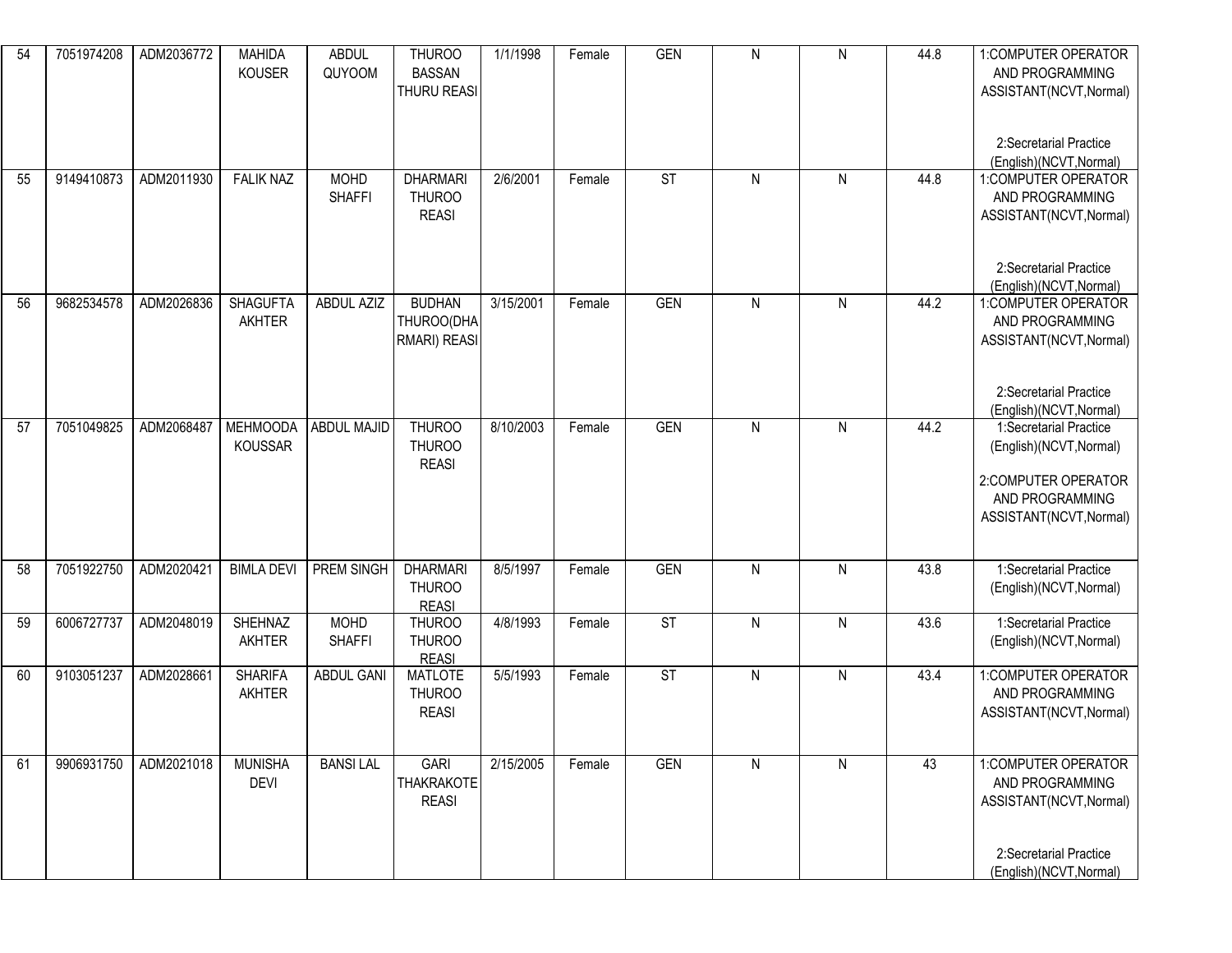| 62 | 6005050056 | ADM2031883 | <b>NAGINA</b><br><b>KOUSER</b>   | <b>LIAQUIT ALI</b>    | <b>THUROO</b><br><b>DHARMARI</b><br><b>THUROO</b><br><b>REASI</b> | 5/20/2005 | Female | ST         | ${\sf N}$    | ${\sf N}$    | 42.6 | 1:COMPUTER OPERATOR<br>AND PROGRAMMING<br>ASSISTANT(NCVT, Normal)                                                       |
|----|------------|------------|----------------------------------|-----------------------|-------------------------------------------------------------------|-----------|--------|------------|--------------|--------------|------|-------------------------------------------------------------------------------------------------------------------------|
| 63 | 9596940174 | ADM2085271 | <b>RESHMA</b><br><b>BANOO</b>    | <b>SHAH WALI</b>      | <b>THUROO</b><br><b>THUROO</b><br><b>REASI</b>                    | 4/6/1997  | Female | <b>ST</b>  | $\mathsf{N}$ | $\mathsf{N}$ | 42.4 | 1:COMPUTER OPERATOR<br>AND PROGRAMMING<br>ASSISTANT(NCVT, Normal)<br>2:Secretarial Practice<br>(English)(NCVT, Normal)  |
| 64 | 9906297444 | ADM2077190 | ABDA<br>AKHTER                   | <b>ROSHAN DIN</b>     | <b>THUROO</b><br><b>THUROO</b><br><b>REASI</b>                    | 3/6/2004  | Female | <b>ST</b>  | $\mathsf{N}$ | ${\sf N}$    | 42.4 | 1:Secretarial Practice<br>(English)(NCVT, Normal)<br>2:COMPUTER OPERATOR<br>AND PROGRAMMING<br>ASSISTANT(NCVT, Normal)  |
| 65 | 8492802196 | ADM2052176 | <b>HUSSENA</b><br>ANJUM          | CH BASHIR<br>AHMED    | <b>THUROO</b><br><b>THUROO</b><br><b>REASI</b>                    | 1/15/2000 | Female | <b>ST</b>  | ${\sf N}$    | ${\sf N}$    | 41.8 | 1:Secretarial Practice<br>(English)(NCVT, Normal)<br>2:COMPUTER OPERATOR<br>AND PROGRAMMING<br>ASSISTANT(NCVT, Normal)  |
| 66 | 8082705667 | ADM2048615 | <b>NAJMA</b><br><b>CHOWDHARY</b> | <b>NISAR</b><br>AHMED | <b>DHARMARI</b><br><b>THUROO</b><br><b>REASI</b>                  | 9/23/2000 | Female | <b>GEN</b> | $\mathsf{N}$ | N            | 41.8 | 1: COMPUTER OPERATOR<br>AND PROGRAMMING<br>ASSISTANT(NCVT, Normal)<br>2:Secretarial Practice<br>(English)(NCVT, Normal) |
| 67 | 8492984803 | ADM2029413 | <b>RUKSANA</b><br><b>BANO</b>    | <b>BASHIR DIN</b>     | <b>KOLSAR</b><br><b>REASI REASI</b>                               | 11/3/2005 | Female | GEN        | $\mathsf{N}$ | $\mathsf{N}$ | 41.8 | 1:COMPUTER OPERATOR<br>AND PROGRAMMING<br>ASSISTANT(NCVT, Normal)                                                       |
| 68 | 7051250083 | ADM2027852 | <b>NASEEM</b><br>AKHTER          | SHER MOHD             | THUROO<br><b>THUROO</b><br><b>REASI</b>                           | 6/1/1993  | Female | <b>ST</b>  | $\mathsf{N}$ | ${\sf N}$    | 41.6 | 1:COMPUTER OPERATOR<br>AND PROGRAMMING<br>ASSISTANT(NCVT, Normal)<br>2:Secretarial Practice<br>(English)(NCVT, Normal)  |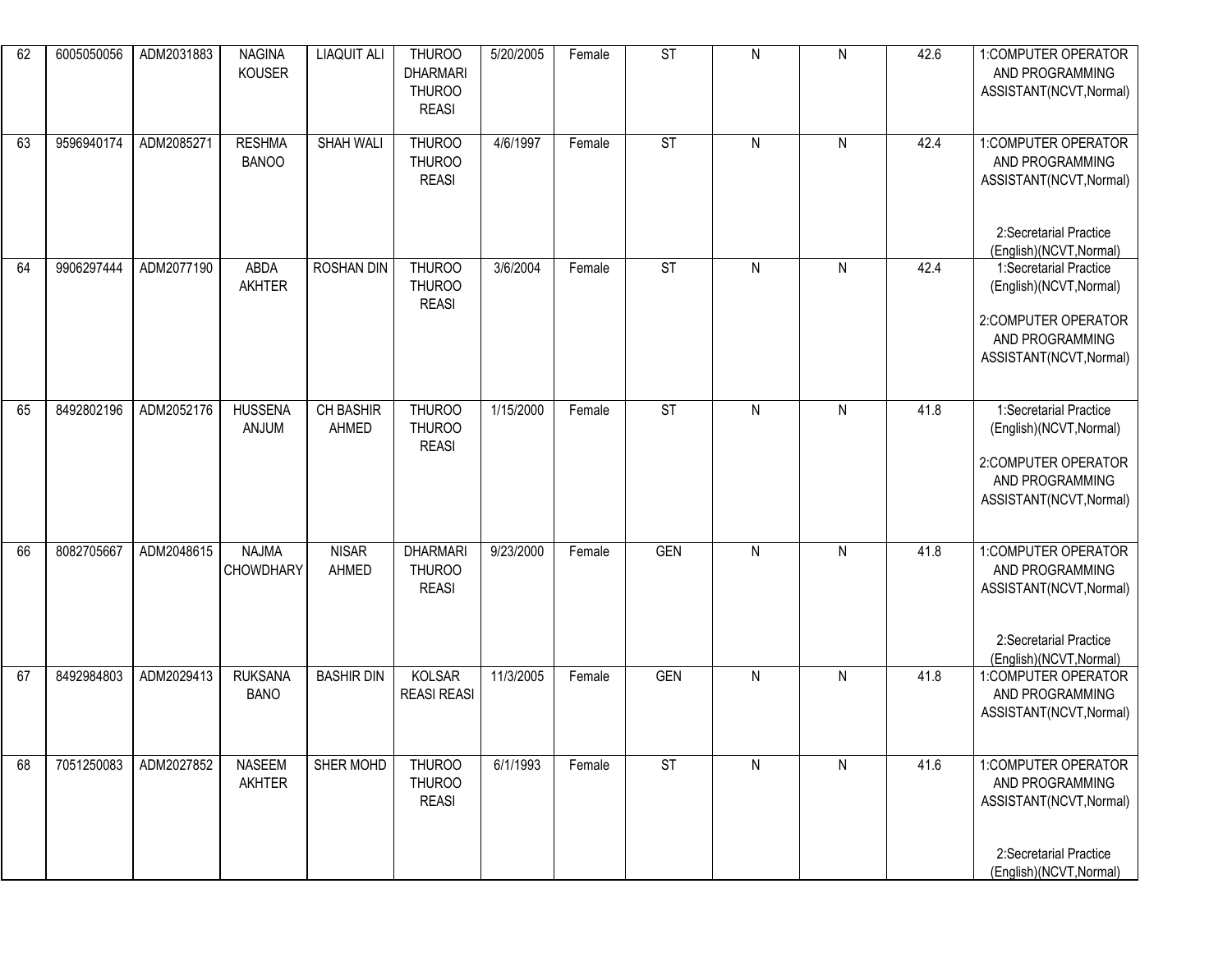| 69 | 6006026431 | ADM2072318 | <b>ARTI DEVI</b>                | <b>LAJ SINGH</b>               | <b>KANTHI</b><br><b>THUROO</b><br><b>REASI</b>                         | 3/4/2002   | Female | <b>GEN</b>               | $\mathsf{N}$ | ${\sf N}$ | 41.6 | 1: COMPUTER OPERATOR<br>AND PROGRAMMING<br>ASSISTANT(NCVT, Normal)<br>2:Secretarial Practice<br>(English)(NCVT, Normal)                                   |
|----|------------|------------|---------------------------------|--------------------------------|------------------------------------------------------------------------|------------|--------|--------------------------|--------------|-----------|------|-----------------------------------------------------------------------------------------------------------------------------------------------------------|
| 70 | 9906825311 | ADM2042822 | <b>GAITRA DEVI</b>              | <b>PAWAN</b><br><b>SINGH</b>   | <b>DHARMARI</b><br><b>THUROO</b><br><b>REASI</b>                       | 8/5/1990   | Female | <b>GEN</b>               | $\mathsf{N}$ | N         | 41.2 | 1:Secretarial Practice<br>(English)(NCVT, Normal)                                                                                                         |
| 71 | 9797806973 | ADM2081382 | <b>ANJALI DEVI</b>              | <b>KRISHAN</b><br><b>SINGH</b> | CHAN<br><b>THUROO</b><br><b>REASI</b>                                  | 12/31/1996 | Female | <b>GEN</b>               | $\mathsf{N}$ | ${\sf N}$ | 40.8 | 1:COMPUTER OPERATOR<br>AND PROGRAMMING<br>ASSISTANT(NCVT, Normal)<br>2:Secretarial Practice<br>(English)(NCVT, Normal)<br>3:Dress<br>Making(NCVT, Normal) |
| 72 | 9596839261 | ADM2060597 | <b>SHAMEEM</b><br><b>AKHTER</b> | <b>MOHD SHAFI</b>              | <b>MATLOTE</b><br><b>THUROO</b><br><b>REASI</b>                        | 3/3/2002   | Female | <b>GEN</b>               | $\mathsf{N}$ | ${\sf N}$ | 40.8 | 1:Dress<br>Making(NCVT, Normal)<br>2:Secretarial Practice<br>(English)(NCVT, Normal)                                                                      |
| 73 | 7051148334 | ADM2033008 | PENKA DEVI                      | <b>MOHAN</b><br><b>SINGH</b>   | <b>CHASSANA</b><br>CHASSANA<br><b>REASI</b>                            | 7/7/1993   | Female | $\overline{\mathsf{ST}}$ | ${\sf N}$    | ${\sf N}$ | 40.6 | 1:COMPUTER OPERATOR<br>AND PROGRAMMING<br>ASSISTANT(NCVT, Normal)<br>2:Secretarial Practice<br>(English)(NCVT, Normal)                                    |
| 74 | 8082426383 | ADM2023984 | <b>NASEEM</b><br>AKHTER         | ABDUL GHANI                    | <b>DHARMARI</b><br><b>THUROO</b><br><b>THUROO</b><br><b>REASI</b>      | 1/1/2003   | Female | <b>ST</b>                | $\mathsf{N}$ | ${\sf N}$ | 40.6 | 1:COMPUTER OPERATOR<br>AND PROGRAMMING<br>ASSISTANT(NCVT, Normal)<br>2:Secretarial Practice<br>(English)(NCVT, Normal)                                    |
| 75 | 6005747381 | ADM2066839 | ZAHIDA<br><b>PARVEEN</b>        | MOHD SADIQ                     | <b>THUROO</b><br><b>THUROO</b><br><b>REASI</b>                         | 3/5/1996   | Female | EWS                      | $\mathsf{N}$ | ${\sf N}$ | 40   | 1:COMPUTER OPERATOR<br>AND PROGRAMMING<br>ASSISTANT(NCVT, Normal)                                                                                         |
| 76 | 6005070093 | ADM2031290 | <b>BANDANA</b><br><b>KUMARI</b> | <b>KRISHAN</b><br>SINGH        | <b>SURNDI</b><br><b>KANTHAN</b><br><b>TEHSIL</b><br><b>ARNAS REASI</b> | 3/5/1997   | Female | <b>GEN</b>               | ${\sf N}$    | ${\sf N}$ | 40   | 1:COMPUTER OPERATOR<br>AND PROGRAMMING<br>ASSISTANT(NCVT, Normal)                                                                                         |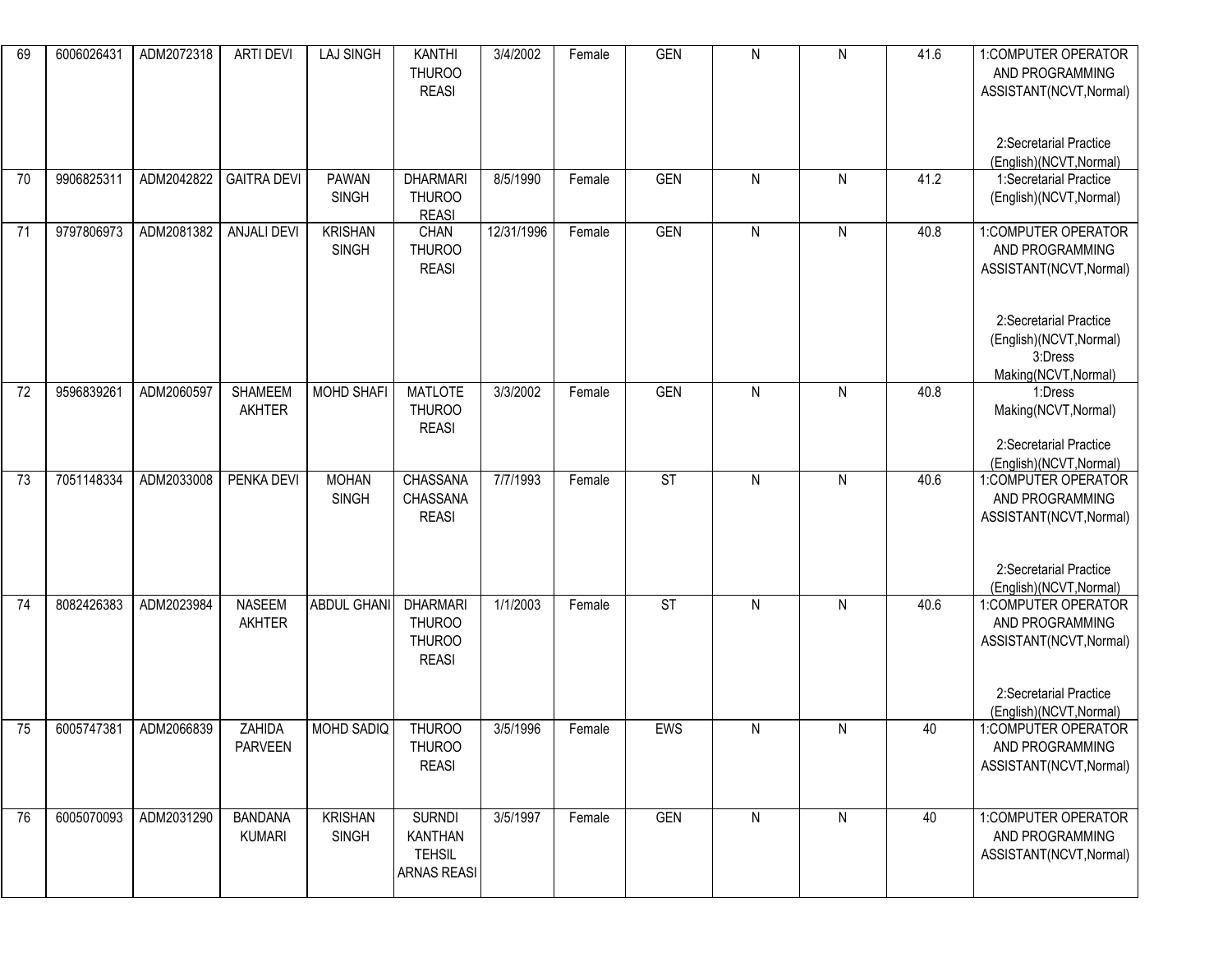| 77 | 9906349747 | ADM2044674 | <b>ARFANA</b><br><b>KOUSER</b> | <b>ABDUL</b><br><b>GUFFUR</b> | <b>MATLOTE</b><br><b>THUROO</b><br><b>REASI</b>     | 7/1/1996 | Female | $\overline{\text{ST}}$ | ${\sf N}$      | ${\sf N}$    | 39.8 | 1:Secretarial Practice<br>(English)(NCVT, Normal)                                                                                                 |
|----|------------|------------|--------------------------------|-------------------------------|-----------------------------------------------------|----------|--------|------------------------|----------------|--------------|------|---------------------------------------------------------------------------------------------------------------------------------------------------|
| 78 | 6006286580 | ADM2026604 | <b>ARSHAD</b><br><b>BANO</b>   | <b>MOHD</b><br><b>SULTAN</b>  | <b>GHARI</b><br><b>THAKRAKOTE</b><br><b>REASI</b>   | 1/8/1998 | Female | <b>GEN</b>             | $\overline{N}$ | ${\sf N}$    | 39.8 | 1:COMPUTER OPERATOR<br>AND PROGRAMMING<br>ASSISTANT(NCVT, Normal)<br>2:Secretarial Practice<br>(English)(NCVT, Normal)                            |
| 79 | 9797338518 | ADM2089466 | RAZIA BEGUM                    | <b>ABDUL GANI</b>             | <b>MATLOTE</b><br><b>THUROO</b><br><b>REASI</b>     | 2/2/1999 | Female | $\overline{\text{ST}}$ | $\mathsf{N}$   | ${\sf N}$    | 39.8 | 1:COMPUTER OPERATOR<br>AND PROGRAMMING<br>ASSISTANT(NCVT, Normal)<br>2:Secretarial Practice<br>(English)(NCVT, Normal)<br>3:Electrician(NCVT,PPP) |
| 80 | 6005279608 | ADM2063536 | <b>ANITA DEVI</b>              | <b>ASHOK</b><br><b>KUMAR</b>  | <b>GARI</b><br>THAKRAKOTE<br><b>REASI</b>           | 2/2/2004 | Female | <b>GEN</b>             | ${\sf N}$      | ${\sf N}$    | 39.6 | 1:COMPUTER OPERATOR<br>AND PROGRAMMING<br>ASSISTANT(NCVT, Normal)<br>2:Secretarial Practice<br>(English)(NCVT, Normal)                            |
| 81 | 9797204085 | ADM2097413 | POOJA DEVI                     | <b>JAMIT SINGH</b>            | <b>KANTHI</b><br><b>THUROO</b><br><b>REASI</b>      | 4/4/1997 | Female | <b>GEN</b>             | ${\sf N}$      | $\mathsf{N}$ | 39   | 1:COMPUTER OPERATOR<br>AND PROGRAMMING<br>ASSISTANT(NCVT, Normal)<br>2:Secretarial Practice<br>(English)(NCVT, Normal)                            |
| 82 | 9797437993 | ADM2021033 | <b>NASREEN</b><br><b>ARRA</b>  | <b>MISHER DIN</b>             | <b>THUROO</b><br><b>THUROO</b><br><b>REASI</b>      | 1/1/2002 | Female | <b>ST</b>              | $\mathsf{N}$   | ${\sf N}$    | 39   | 1:COMPUTER OPERATOR<br>AND PROGRAMMING<br>ASSISTANT(NCVT, Normal)                                                                                 |
| 83 | 9797504349 | ADM2023534 | ZEREENA<br>AKHTER              | <b>MOHD</b><br>YOUSAF         | <b>MATLOTE</b><br><b>THUROO</b><br><b>REASI</b>     | 4/4/2002 | Female | <b>GEN</b>             | ${\sf N}$      | ${\sf N}$    | 39   | 1:Secretarial Practice<br>(English)(NCVT, Normal)<br>2:COMPUTER OPERATOR<br>AND PROGRAMMING<br>ASSISTANT(NCVT, Normal)                            |
| 84 | 6005501394 | ADM2021642 | <b>SHAMIM</b><br>AKHTER        | <b>ABDUL</b><br>GAFFUR        | $J_{\text{L}}$<br><b>THAKRAKOTE</b><br><b>REASI</b> | 6/7/1992 | Female | $\overline{\text{ST}}$ | $\mathsf{N}$   | N            | 38.8 | 1:Sewing Technology<br>(SCVT, PPP)                                                                                                                |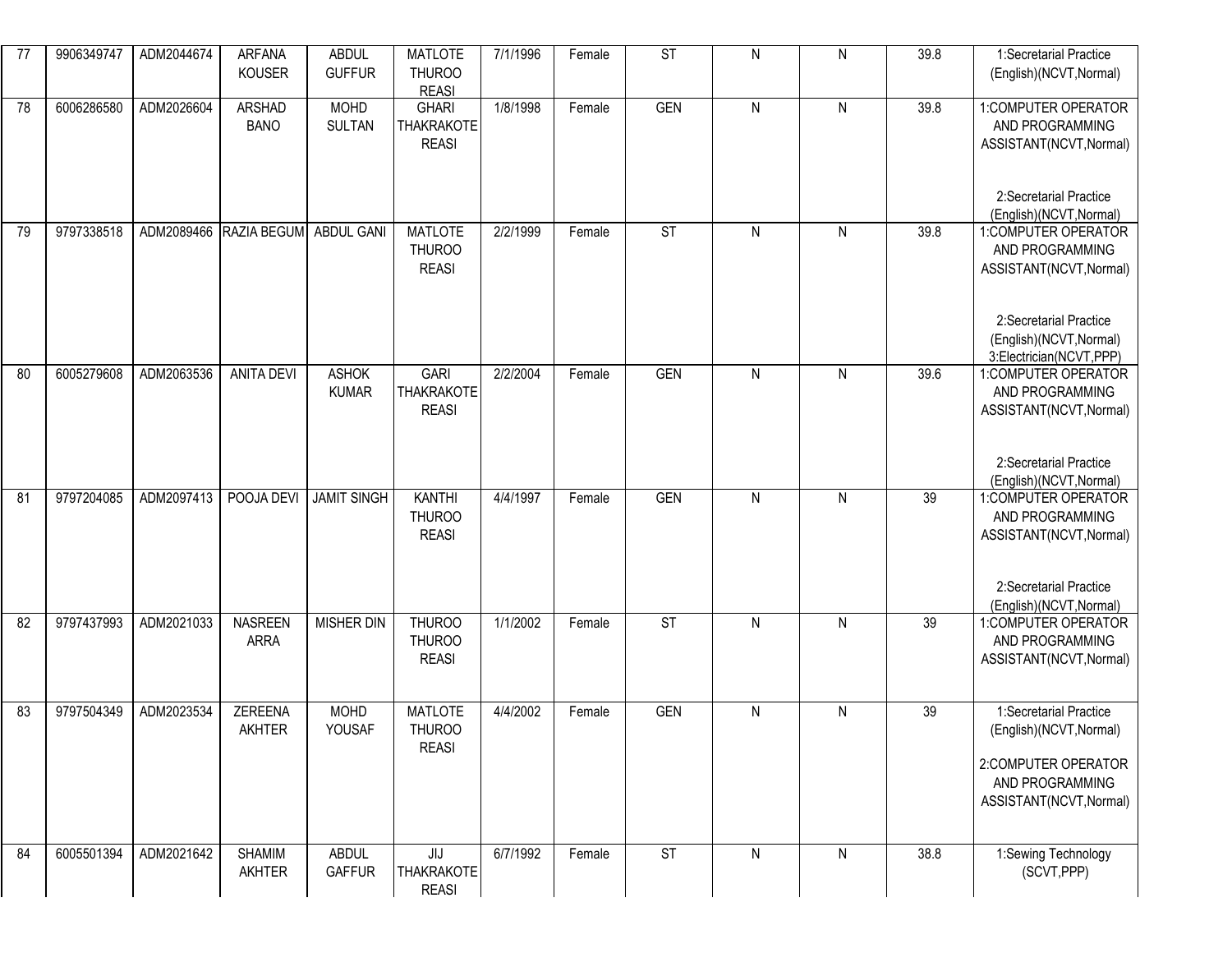|    |            |            |                                |                                    |                                                  |           |        |            |              |           |      | 2:Dress<br>Making(NCVT, Normal)                                                             |
|----|------------|------------|--------------------------------|------------------------------------|--------------------------------------------------|-----------|--------|------------|--------------|-----------|------|---------------------------------------------------------------------------------------------|
| 85 | 6005701406 | ADM2028458 | <b>SURISHTA</b><br><b>DEVI</b> | <b>NASIB SINGH</b>                 | <b>KANTHI</b><br><b>THUROO</b><br><b>REASI</b>   | 10/3/1996 | Female | <b>GEN</b> | $\mathsf{N}$ | N         | 38.8 | 1:COMPUTER OPERATOR<br>AND PROGRAMMING<br>ASSISTANT(NCVT, Normal)                           |
|    |            |            |                                |                                    |                                                  |           |        |            |              |           |      | 2:Secretarial Practice<br>(English)(NCVT, Normal)                                           |
| 86 | 6006897427 | ADM2070176 | <b>SHAMIM</b><br><b>AKHTER</b> | <b>QUMER DIN</b>                   | CHAN<br><b>THUROO</b><br><b>REASI</b>            | 1/1/1990  | Female | <b>GEN</b> | $\mathsf{N}$ | N         | 37.8 | 1:COMPUTER OPERATOR<br>AND PROGRAMMING<br>ASSISTANT(NCVT, Normal)                           |
| 87 | 9541081591 | ADM2024961 | KONTA DEVI                     | <b>MOHAN</b><br><b>SINGH</b>       | <b>DHARMARI</b><br><b>THUROO</b><br><b>REASI</b> | 3/6/1997  | Female | <b>ST</b>  | $\mathsf{N}$ | ${\sf N}$ | 36.8 | 1:Secretarial Practice<br>(English)(NCVT, Normal)                                           |
| 88 | 8082941566 |            |                                | ADM2065139 RAKSHA DEVI DALIP SINGH | KANTHIII<br><b>THUROO</b><br><b>REASI</b>        | 3/4/1998  | Female | <b>GEN</b> | $\mathsf{N}$ | N         | 36.6 | 1:COMPUTER OPERATOR<br>AND PROGRAMMING<br>ASSISTANT(NCVT, Normal)<br>2:Secretarial Practice |
|    |            |            |                                |                                    |                                                  |           |        |            |              |           |      | (English)(NCVT, Normal)<br>3:Dress<br>Making(NCVT, Normal)                                  |
| 89 | 7889873486 | ADM2071056 | <b>SHAZIA</b><br><b>KOUSER</b> | <b>ABDUL</b><br>QAYOOM             | <b>BUDHAL</b><br><b>BUDHAL</b><br><b>RAJOURI</b> | 6/4/2006  | Female | <b>GEN</b> | $\mathsf{N}$ | ${\sf N}$ | 36.4 | 1:COMPUTER OPERATOR<br>AND PROGRAMMING<br>ASSISTANT(NCVT, Normal)                           |
|    |            |            |                                |                                    |                                                  |           |        |            |              |           |      | 2:Secretarial Practice<br>(English)(NCVT, Normal)                                           |
| 90 | 9622370762 | ADM2082549 | MOHD REYAZ                     | <b>ABDUL GANI</b>                  | <b>BATHOIE</b><br><b>MAHORE</b><br><b>REASI</b>  | 4/3/1998  | Male   | <b>GEN</b> | $\mathsf{N}$ | ${\sf N}$ | 100  | 1:Electrician(NCVT,PPP)                                                                     |
|    |            |            |                                |                                    |                                                  |           |        |            |              |           |      | 2:COMPUTER OPERATOR<br>AND PROGRAMMING<br>ASSISTANT(NCVT, Normal)                           |
|    |            |            |                                |                                    |                                                  |           |        |            |              |           |      | 3:Secretarial Practice<br>(English)(NCVT, Normal)                                           |
| 91 | 6006391588 | ADM2066280 | <b>MOHD</b><br>SHAKEEL         | <b>MOHD SHAFI</b>                  | <b>THURU</b><br><b>DHARMARI</b><br>THURU REASI   | 8/3/2000  | Male   | <b>GEN</b> | $\mathsf{N}$ | N         | 85   | 1:COMPUTER OPERATOR<br>AND PROGRAMMING<br>ASSISTANT(NCVT, Normal)                           |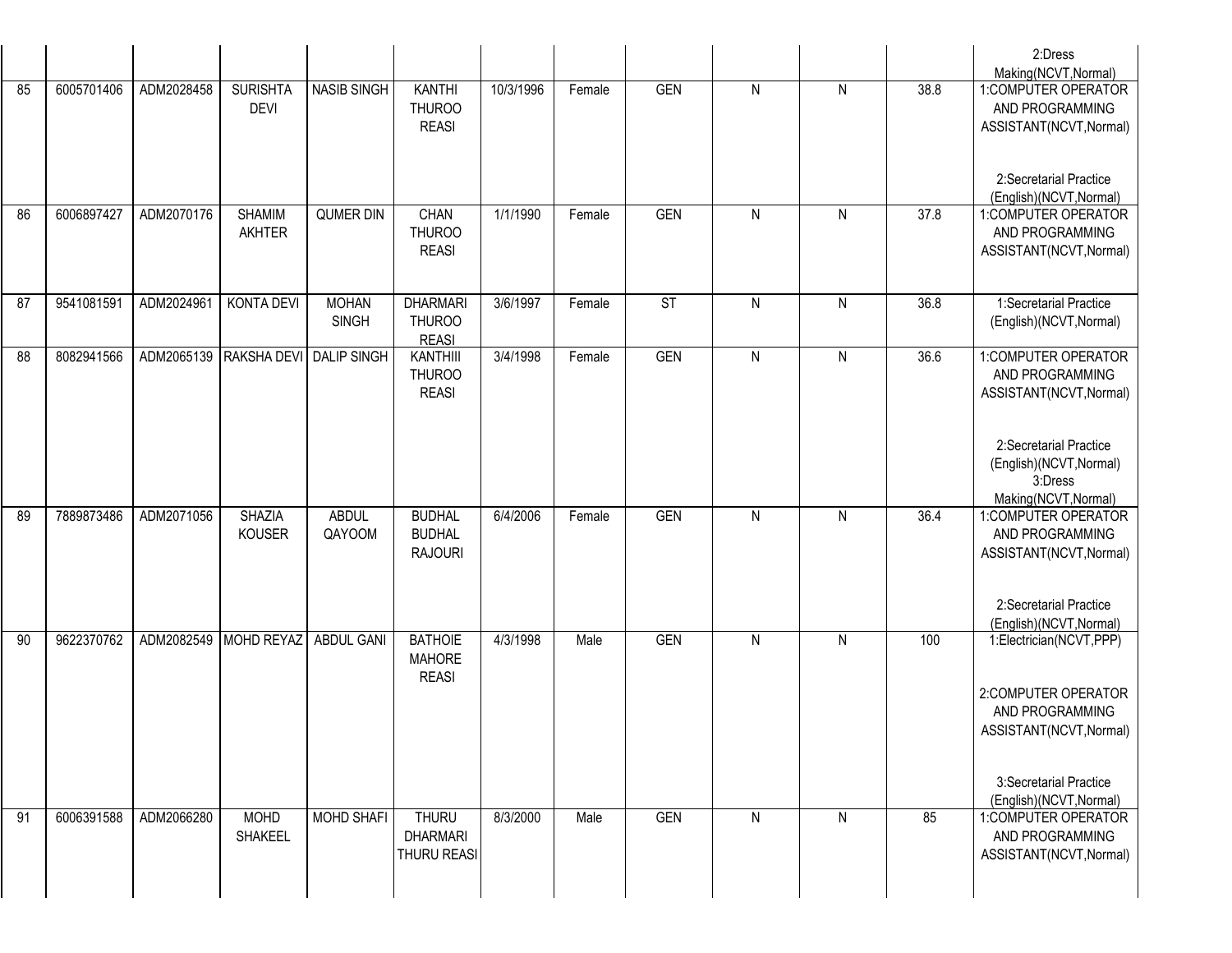|    |            |                      |                                        |                               |                                                           |           |      |                          |              |              |                 | 2:Secretarial Practice<br>(English)(NCVT, Normal)<br>3:Electrician(NCVT,PPP)                                                                      |
|----|------------|----------------------|----------------------------------------|-------------------------------|-----------------------------------------------------------|-----------|------|--------------------------|--------------|--------------|-----------------|---------------------------------------------------------------------------------------------------------------------------------------------------|
| 92 | 9797205143 | ADM2070996           | <b>MOHD</b><br><b>SHAKEEL</b>          | <b>MOHD SHAFI</b>             | <b>THURU</b><br><b>DHARMARI</b><br>THURU REASI            | 8/3/2000  | Male | <b>GEN</b>               | $\mathsf{N}$ | $\mathsf{N}$ | 84.167          | 1:COMPUTER OPERATOR<br>AND PROGRAMMING<br>ASSISTANT(NCVT, Normal)<br>2:Electrician(NCVT,PPP)                                                      |
| 93 | 8803973792 | ADM2060247           | <b>AZHAR</b><br><b>MUSHTAQ</b>         | <b>MUSHTAQ</b><br>AHMED       | KALAI<br><b>HAVELI</b><br><b>POONCH</b>                   | 3/8/2003  | Male | <b>ST</b>                | $\mathsf{N}$ | ${\sf N}$    | 77.8            | 1:COMPUTER OPERATOR<br>AND PROGRAMMING<br>ASSISTANT(NCVT, Normal)                                                                                 |
| 94 | 8492854704 | ADM2042515 MUSHARRAF | <b>HUSSAIN</b>                         | <b>KHUSHI</b><br><b>MOHD</b>  | <b>THUROO</b><br><b>THUROO</b><br><b>REASI</b>            | 3/10/1999 | Male | <b>ST</b>                | $\mathsf{N}$ | ${\sf N}$    | 73.4            | 1:COMPUTER OPERATOR<br>AND PROGRAMMING<br>ASSISTANT(NCVT, Normal)                                                                                 |
| 95 | 6005385205 | ADM2081159           | <b>CHAMAIL</b><br><b>SINGH</b>         | <b>SURAM</b><br><b>SINGH</b>  | <b>HUNDER</b><br><b>ARNAS REASI</b>                       | 4/2/1999  | Male | <b>GEN</b>               | ${\sf N}$    | ${\sf N}$    | $\overline{73}$ | 1:Electrician(NCVT,PPP)<br>2:COMPUTER OPERATOR<br>AND PROGRAMMING<br>ASSISTANT(NCVT, Normal)<br>3:Secretarial Practice<br>(English)(NCVT, Normal) |
| 96 | 6006566140 | ADM2088603           | <b>GULAM</b><br>MOEEN UD<br><b>DIN</b> | <b>MUKHTIAR</b><br>AHMED      | PATTIAN<br><b>THUROO</b><br><b>THUROO</b><br><b>REASI</b> | 4/10/2003 | Male | $\overline{\mathsf{ST}}$ | $\mathsf{N}$ | N            | 72.4            | 1:Electrician(NCVT,PPP)<br>2:Plumber(NCVT,PPP)<br>3:COMPUTER OPERATOR<br>AND PROGRAMMING<br>ASSISTANT(NCVT, Normal)                               |
| 97 | 9682374532 | ADM2025715           | <b>ASHISH</b><br><b>SINGH</b>          | <b>BALDEV</b><br><b>SINGH</b> | <b>DHARAN</b><br><b>THAKRAKOT</b><br><b>REASI</b>         | 2/10/2000 | Male | <b>GEN</b>               | $\mathsf{N}$ | ${\sf N}$    | 71.5            | 1:Electrician(NCVT,PPP)<br>2:Plumber(NCVT,PPP)<br>3:COMPUTER OPERATOR<br>AND PROGRAMMING<br>ASSISTANT(NCVT, Normal)                               |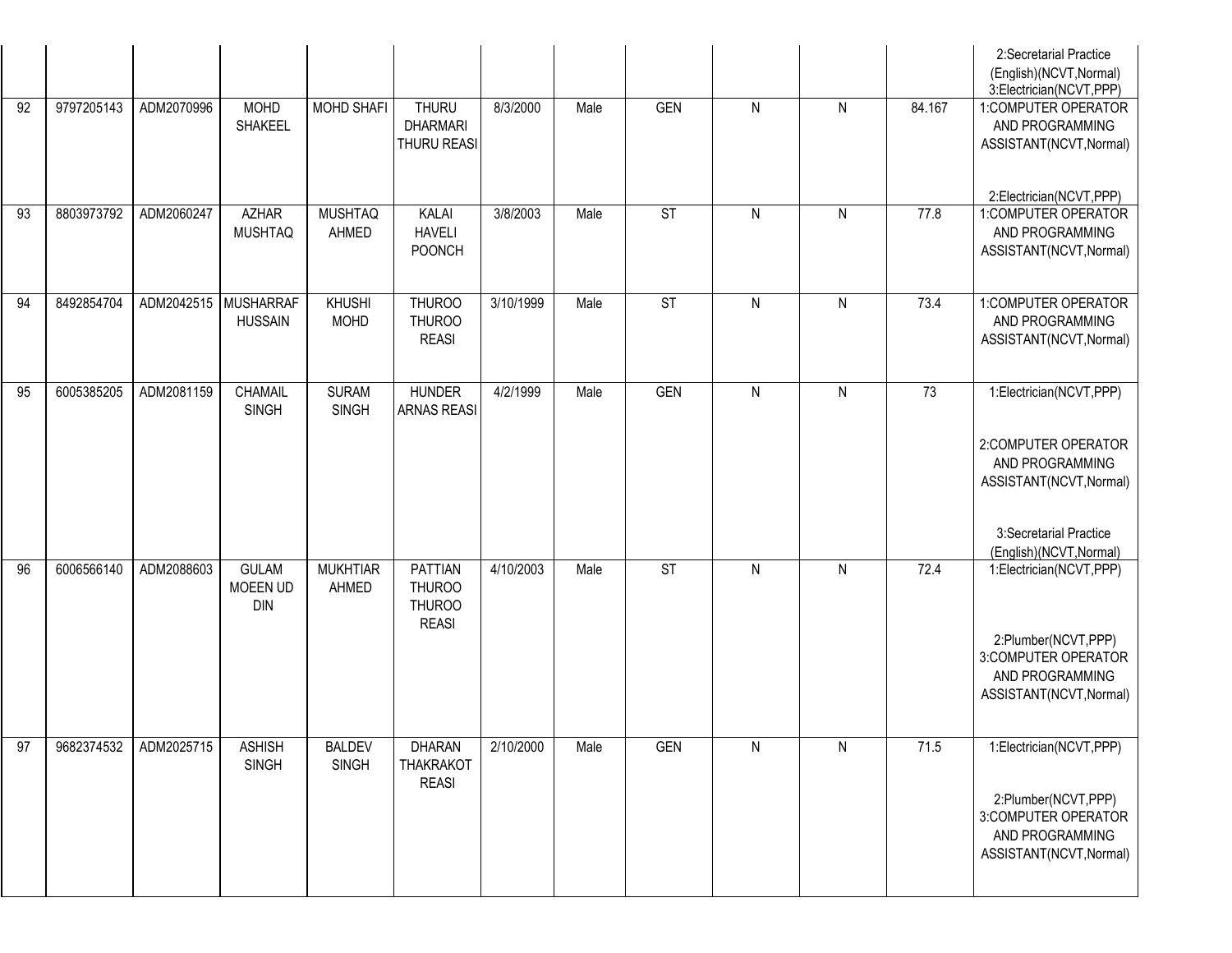| 98  | 9906016418 | ADM2067882 | <b>MAKHTAYAR</b><br><b>HUSSAIN</b>   | <b>MOHD</b><br>KHANIEF              | THUROO<br><b>THUROO</b><br><b>REASI</b>                   | 6/6/1999   | Male | $\overline{\mathsf{ST}}$ | ${\sf N}$      | $\mathsf{N}$   | 69.4   | 1:Electrician(NCVT,PPP)                                                                                                                           |
|-----|------------|------------|--------------------------------------|-------------------------------------|-----------------------------------------------------------|------------|------|--------------------------|----------------|----------------|--------|---------------------------------------------------------------------------------------------------------------------------------------------------|
| 99  | 7051203110 |            | ADM2022173 MOHD AKRAM                | <b>GHULAM ALI</b>                   | <b>THURU</b><br>THURU REASI                               | 11/15/2000 | Male | ST                       | ${\sf N}$      | $\mathsf{N}$   | 69.333 | 1:COMPUTER OPERATOR<br>AND PROGRAMMING<br>ASSISTANT(NCVT, Normal)<br>2:Secretarial Practice<br>(English)(NCVT, Normal)<br>3:Electrician(NCVT,PPP) |
| 100 | 8492951255 | ADM2020228 | <b>TANVEER</b><br>AHMED              | <b>MOHD</b><br>ABDULLAH             | <b>CHILLAD</b><br><b>ARNAS REASI</b>                      | 2/14/2000  | Male | <b>GEN</b>               | ${\sf N}$      | ${\sf N}$      | 68.8   | 1:COMPUTER OPERATOR<br>AND PROGRAMMING<br>ASSISTANT(NCVT, Normal)                                                                                 |
| 101 | 9797548925 |            | ADM2031874 MOHD TAYAB<br><b>RAZA</b> | <b>HAFIZ ULLAH</b>                  | <b>THUROO</b><br><b>PATTIAN</b><br>THUROO<br><b>REASI</b> | 2/19/1999  | Male | $\overline{\text{ST}}$   | $\mathsf{N}$   | $\mathsf{N}$   | 68.4   | 1:Secretarial Practice<br>(English)(NCVT, Normal)<br>2:Electrician(NCVT,PPP)                                                                      |
| 102 | 7889372418 | ADM2059122 | <b>MOHIT</b><br><b>SHARMA</b>        | <b>GARDARI LAL</b><br><b>SHARMA</b> | <b>BALDANOO</b><br><b>THAKRAKOT</b><br><b>REASI</b>       | 3/11/1999  | Male | <b>GEN</b>               | $\overline{N}$ | $\overline{N}$ | 68.2   | 1:Electrician(NCVT,PPP)<br>2:COMPUTER OPERATOR<br>AND PROGRAMMING<br>ASSISTANT(NCVT, Normal)                                                      |
| 103 | 9149971703 | ADM2076401 | <b>SAJAD ALI</b><br><b>KHAN</b>      | <b>GHULAM ALI</b><br><b>KHAN</b>    | <b>BAN DACHAN</b><br>GOOL<br><b>RAMBAN</b>                | 4/15/1999  | Male | <b>GEN</b>               | ${\sf N}$      | $\mathsf{N}$   | 67.6   | 1:COMPUTER OPERATOR<br>AND PROGRAMMING<br>ASSISTANT(NCVT, Normal)<br>2:Secretarial Practice<br>(English)(NCVT, Normal)                            |
| 104 | 9797324272 | ADM2085677 | <b>MANSOOR</b><br>AHMED              | <b>NIZAM DIN</b>                    | GOOL GOOL<br><b>RAMBAN</b>                                | 3/5/2004   | Male | <b>GEN</b>               | $\mathsf{N}$   | $\mathsf{N}$   | 67     | 1:Electrician(NCVT,PPP)<br>2:COMPUTER OPERATOR<br>AND PROGRAMMING<br>ASSISTANT(NCVT, Normal)                                                      |
| 105 | 7889730847 | ADM2058138 | SHAKEEL<br><b>AZHAR</b>              | MISHER DIN                          | <b>THUROO</b><br><b>THUROO</b><br><b>REASI</b>            | 2/25/1999  | Male | ST                       | ${\sf N}$      | N              | 66.6   | 1:COMPUTER OPERATOR<br>AND PROGRAMMING<br>ASSISTANT(NCVT, Normal)                                                                                 |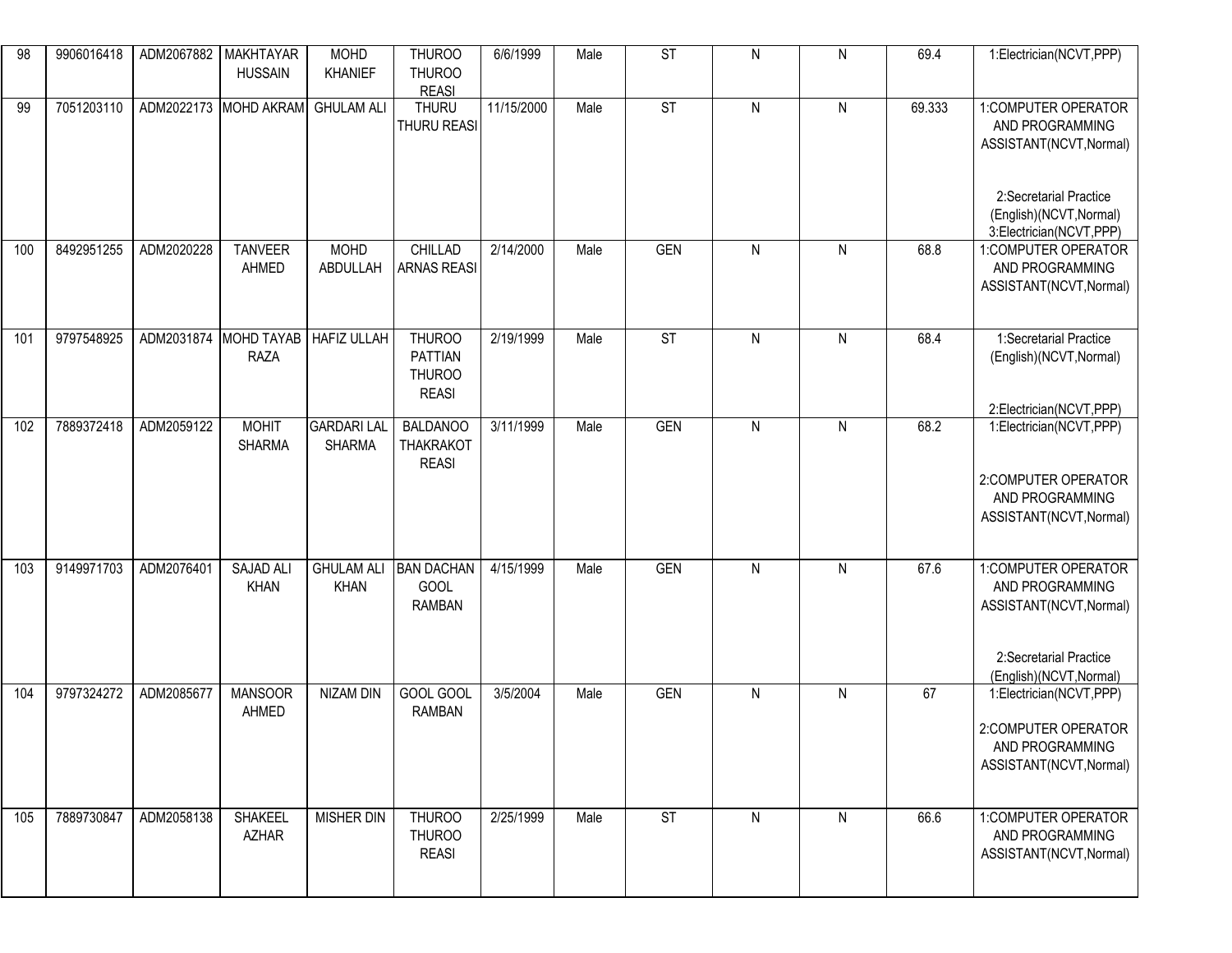| 106 | 7006679209 | ADM2014104 | <b>MOHD</b><br>ARSHED        | MOHD ISHAQ                    | <b>HARIWALA</b><br><b>THUROO</b><br><b>REASI</b>  | 3/15/1999 | Male | <b>GEN</b> | $\mathsf{N}$ | $\mathsf{N}$ | 66.2   | 1:Electrician(NCVT,PPP)                                                                                                |
|-----|------------|------------|------------------------------|-------------------------------|---------------------------------------------------|-----------|------|------------|--------------|--------------|--------|------------------------------------------------------------------------------------------------------------------------|
|     |            |            |                              |                               |                                                   |           |      |            |              |              |        | 2:Secretarial Practice<br>(English)(NCVT, Normal)<br>3:COMPUTER OPERATOR<br>AND PROGRAMMING<br>ASSISTANT(NCVT, Normal) |
| 107 | 8082364891 | ADM2037649 | <b>THOFIQ</b><br>OMER        | <b>GULAM</b><br>AHMED         | <b>DHARMARI</b><br><b>THUROO</b><br><b>REASI</b>  | 5/1/2005  | Male | ST         | $\mathsf{N}$ | $\mathsf{N}$ | 66.2   | 1:COMPUTER OPERATOR<br>AND PROGRAMMING<br>ASSISTANT(NCVT, Normal)                                                      |
|     |            |            |                              |                               |                                                   |           |      |            |              |              |        | 2:Electrician(NCVT,PPP)<br>3:Secretarial Practice<br>(English)(NCVT, Normal)                                           |
| 108 | 8082216002 | ADM2057204 | <b>PAWAN</b><br><b>SINGH</b> | <b>SANSAR</b><br><b>SINGH</b> | <b>DHARAN</b><br><b>THAKRAKOT</b><br><b>REASI</b> | 2/7/1999  | Male | <b>GEN</b> | $\mathsf{N}$ | $\mathsf{N}$ | 65.833 | 1:Electrician(NCVT,PPP)                                                                                                |
|     |            |            |                              |                               |                                                   |           |      |            |              |              |        | 2:COMPUTER OPERATOR<br>AND PROGRAMMING                                                                                 |
|     |            |            |                              |                               |                                                   |           |      |            |              |              |        | ASSISTANT(NCVT, Normal)                                                                                                |
|     |            |            |                              |                               |                                                   |           |      |            |              |              |        | 3:Plumber(NCVT,PPP)                                                                                                    |
| 109 | 8082856420 | ADM2072961 | <b>MOHD ARIF</b>             | <b>MOHD SHAFI</b>             | <b>THILLOO</b><br><b>THUROO</b><br><b>REASI</b>   | 7/6/2004  | Male | <b>ST</b>  | $\mathsf{N}$ | $\mathsf{N}$ | 65.6   | 1:Electrician(NCVT,PPP)                                                                                                |
|     |            |            |                              |                               |                                                   |           |      |            |              |              |        | 2:COMPUTER OPERATOR<br>AND PROGRAMMING<br>ASSISTANT(NCVT, Normal)                                                      |
| 110 | 8899536338 | ADM2062842 | <b>MUDASSIR</b>              | SHAMAS UL                     | <b>THUROO</b>                                     | 3/4/2004  | Male | ST         | $\mathsf{N}$ | $\mathsf{N}$ | 65.4   | 1:Secretarial Practice                                                                                                 |
|     |            |            | <b>CHOUDHARY</b>             | <b>DIN</b>                    | <b>DHARMARI</b><br><b>THUROO</b><br><b>REASI</b>  |           |      |            |              |              |        | (English)(NCVT, Normal)                                                                                                |
|     |            |            |                              |                               |                                                   |           |      |            |              |              |        | 2:COMPUTER OPERATOR<br>AND PROGRAMMING<br>ASSISTANT(NCVT, Normal)                                                      |
| 111 | 9906787467 | ADM2068055 | <b>MOHD ASIF</b>             | <b>MOHD SHAFI</b>             | <b>THUROO</b><br><b>THUROO</b><br><b>REASI</b>    | 5/5/2004  | Male | <b>GEN</b> | $\mathsf{N}$ | $\mathsf{N}$ | 65.4   | 1:Electrician(NCVT,PPP)                                                                                                |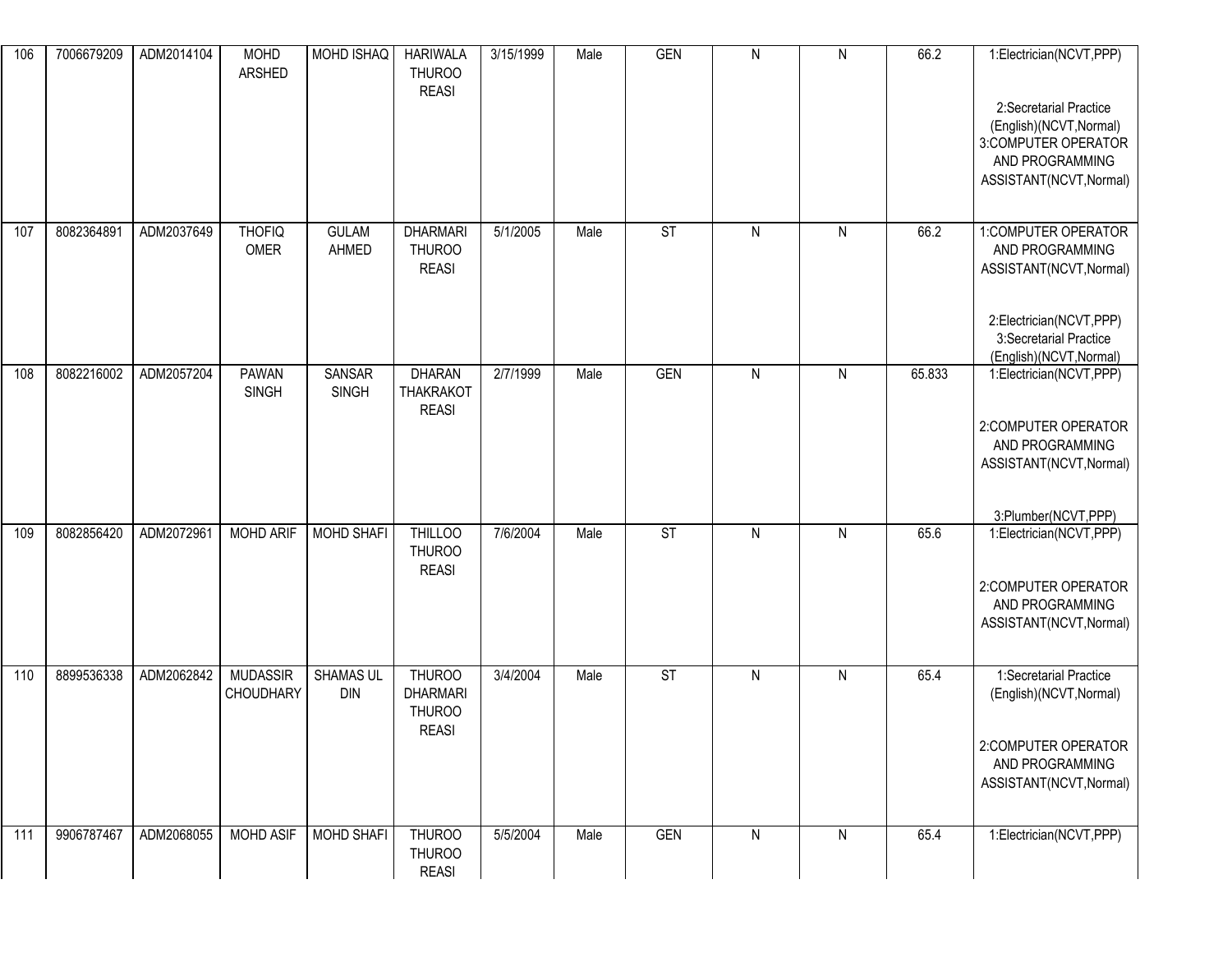|     |            |            |                                |                               |                                                                   |            |      |                        |                |                |      | 2:COMPUTER OPERATOR<br>AND PROGRAMMING<br>ASSISTANT(NCVT, Normal)                                                                                 |
|-----|------------|------------|--------------------------------|-------------------------------|-------------------------------------------------------------------|------------|------|------------------------|----------------|----------------|------|---------------------------------------------------------------------------------------------------------------------------------------------------|
| 112 | 7889986867 | ADM2042520 | <b>MOHD JAMIL</b>              | <b>KHUSHI</b><br><b>MOHD</b>  | <b>THUROO</b><br><b>DHARMARI</b><br><b>THUROO</b><br><b>REASI</b> | 7/10/2005  | Male | ST                     | $\mathsf{N}$   | $\mathsf{N}$   | 65.4 | 1:COMPUTER OPERATOR<br>AND PROGRAMMING<br>ASSISTANT(NCVT, Normal)                                                                                 |
| 113 | 9596513238 | ADM2052950 |                                | MOHD IQBAL ABDUL KARIM        | <b>DHARMARI</b><br><b>THUROO</b><br><b>REASI</b>                  | 4/10/2005  | Male | ST                     | $\mathsf{N}$   | ${\sf N}$      | 65.2 | 2:Electrician(NCVT,PPP)<br>1:COMPUTER OPERATOR<br>AND PROGRAMMING<br>ASSISTANT(NCVT, Normal)                                                      |
| 114 | 9697540453 | ADM2011432 |                                | MOHD IQBAL ABDUL KARIM        | <b>DHARMARI</b><br><b>THUROO</b><br><b>REASI</b>                  | 4/10/2005  | Male | $\overline{\text{ST}}$ | $\overline{N}$ | $\overline{N}$ | 65.2 | 1:Electrician(NCVT,PPP)<br>2:COMPUTER OPERATOR<br>AND PROGRAMMING<br>ASSISTANT(NCVT, Normal)<br>3:Secretarial Practice<br>(English)(NCVT, Normal) |
| 115 | 7051332822 | ADM2042747 | <b>SARFRAZ</b><br>AHMED        | <b>MUSHTAQ</b><br>AHMED       | <b>DHARMARI</b><br><b>THUROO</b><br><b>THUROO</b><br><b>REASI</b> | 4/5/1998   | Male | ST                     | $\mathsf{N}$   | $\overline{N}$ | 64.4 | 1:Electrician(NCVT,PPP)                                                                                                                           |
| 116 | 6006483062 | ADM2041393 | <b>SHAKEEL</b><br>AHMED        | <b>CHANDHIA</b>               | <b>DHARMARI</b><br><b>THUROO</b><br><b>REASI</b>                  | 1/1/1997   | Male | ST                     | $\mathsf{N}$   | $\mathsf{N}$   | 63.6 | 1:Secretarial Practice<br>(English)(NCVT, Normal)                                                                                                 |
| 117 | 6006062612 | ADM2030809 | <b>SURJEET</b><br><b>SINGH</b> | <b>VIKEEL</b><br><b>SINGH</b> | <b>HUNDER</b><br><b>ARNAS REASI</b>                               | 10/11/1996 | Male | <b>GEN</b>             | $\mathsf{N}$   | $\overline{N}$ | 63.2 | 1:COMPUTER OPERATOR<br>AND PROGRAMMING<br>ASSISTANT(NCVT, Normal)<br>2:Electrician(NCVT,PPP)<br>3:Secretarial Practice<br>(English)(NCVT, Normal) |
| 118 | 9906228973 | ADM2059429 | <b>SHAHID</b><br><b>MASOOD</b> | <b>MOHD</b><br><b>SULTAN</b>  | <b>THUROO</b><br><b>THUROO</b><br><b>REASI</b>                    | 2/1/2000   | Male | $\overline{\text{ST}}$ | $\mathsf{N}$   | $\mathsf{N}$   | 63   | 1:Secretarial Practice<br>(English)(NCVT, Normal)<br>2:Electrician(NCVT,PPP)                                                                      |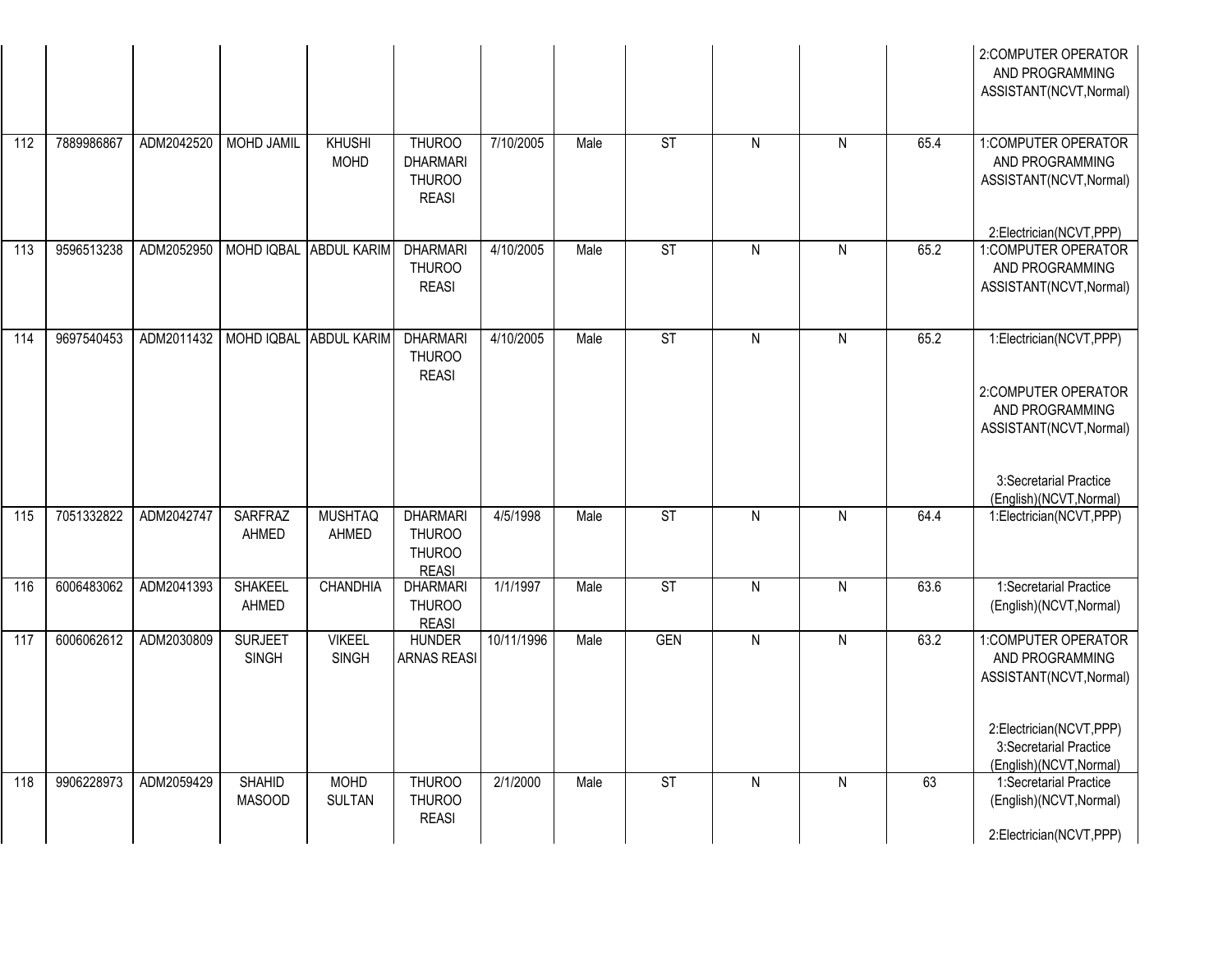|     |            |            |                               |                                 |                                                                                                                     |            |      |            |              |              |      | 3:COMPUTER OPERATOR<br>AND PROGRAMMING<br>ASSISTANT(NCVT, Normal)                                                                                 |
|-----|------------|------------|-------------------------------|---------------------------------|---------------------------------------------------------------------------------------------------------------------|------------|------|------------|--------------|--------------|------|---------------------------------------------------------------------------------------------------------------------------------------------------|
| 119 | 8082141150 |            | ADM2023278 MOHD AKRAM         | <b>GHULAM</b><br><b>HUSSAIN</b> | <b>DHARMARI</b><br><b>TEH</b><br><b>THUROO</b><br><b>DISTT. REASI</b><br>JK 182313<br><b>THUROO</b><br><b>REASI</b> | 2/8/1998   | Male | <b>ST</b>  | $\mathsf{N}$ | $\mathsf{N}$ | 62.8 | 1:COMPUTER OPERATOR<br>AND PROGRAMMING<br>ASSISTANT(NCVT, Normal)<br>2:Electrician(NCVT,PPP)                                                      |
| 120 | 6005926899 | ADM2086362 | SAGAR<br><b>SINGH</b>         | <b>AZIT SINGH</b>               | <b>SALAL KOTLI</b><br><b>REASI REASI</b>                                                                            | 9/10/1995  | Male | <b>GEN</b> | $\mathsf{N}$ | ${\sf N}$    | 62   | 1:COMPUTER OPERATOR<br>AND PROGRAMMING<br>ASSISTANT(NCVT, Normal)<br>2:Electrician(NCVT,PPP)                                                      |
| 121 | 7051386062 | ADM2067190 | <b>SABZAR</b><br>AHMED        | <b>WAZIR MOHD</b>               | <b>JUDDA</b><br><b>ARNAS REASI</b>                                                                                  | 1/25/2004  | Male | GEN        | $\mathsf{N}$ | $\mathsf{N}$ | 61.8 | 1:COMPUTER OPERATOR<br>AND PROGRAMMING<br>ASSISTANT(NCVT, Normal)                                                                                 |
| 122 | 6006874241 | ADM2060420 | <b>RAJEEV</b><br><b>SINGH</b> | ANGERZ<br><b>SINGH</b>          | <b>GARI</b><br><b>THAKRAKOT</b><br><b>REASI</b>                                                                     | 1/7/1994   | Male | <b>GEN</b> | $\mathsf{N}$ | $\mathsf{N}$ | 60.6 | 1:Electrician(NCVT,PPP)<br>2:COMPUTER OPERATOR<br>AND PROGRAMMING<br>ASSISTANT(NCVT, Normal)<br>3:Plumber(NCVT,PPP)                               |
| 123 | 8803541995 | ADM2038632 | <b>SAHIL</b><br><b>THAKUR</b> | PRITAM<br><b>SINGH</b>          | VILLAGE<br>KOLSAR<br><b>REASI REASI</b>                                                                             | 12/18/1995 | Male | <b>GEN</b> | $\mathsf{N}$ | $\mathsf{N}$ | 60.6 | 1:Electrician(NCVT,PPP)                                                                                                                           |
| 124 | 6006217366 | ADM2069386 | <b>RAYAZ</b><br>AHMED         | <b>MOHD NAZIR</b>               | <b>BUDHAN-B</b><br><b>THUROO</b><br><b>REASI</b>                                                                    | 10/12/1993 | Male | EWS        | $\mathsf{N}$ | $\mathsf{N}$ | 60.4 | 1:Electrician(NCVT,PPP)<br>2:COMPUTER OPERATOR<br>AND PROGRAMMING<br>ASSISTANT(NCVT, Normal)<br>3:Secretarial Practice<br>(English)(NCVT, Normal) |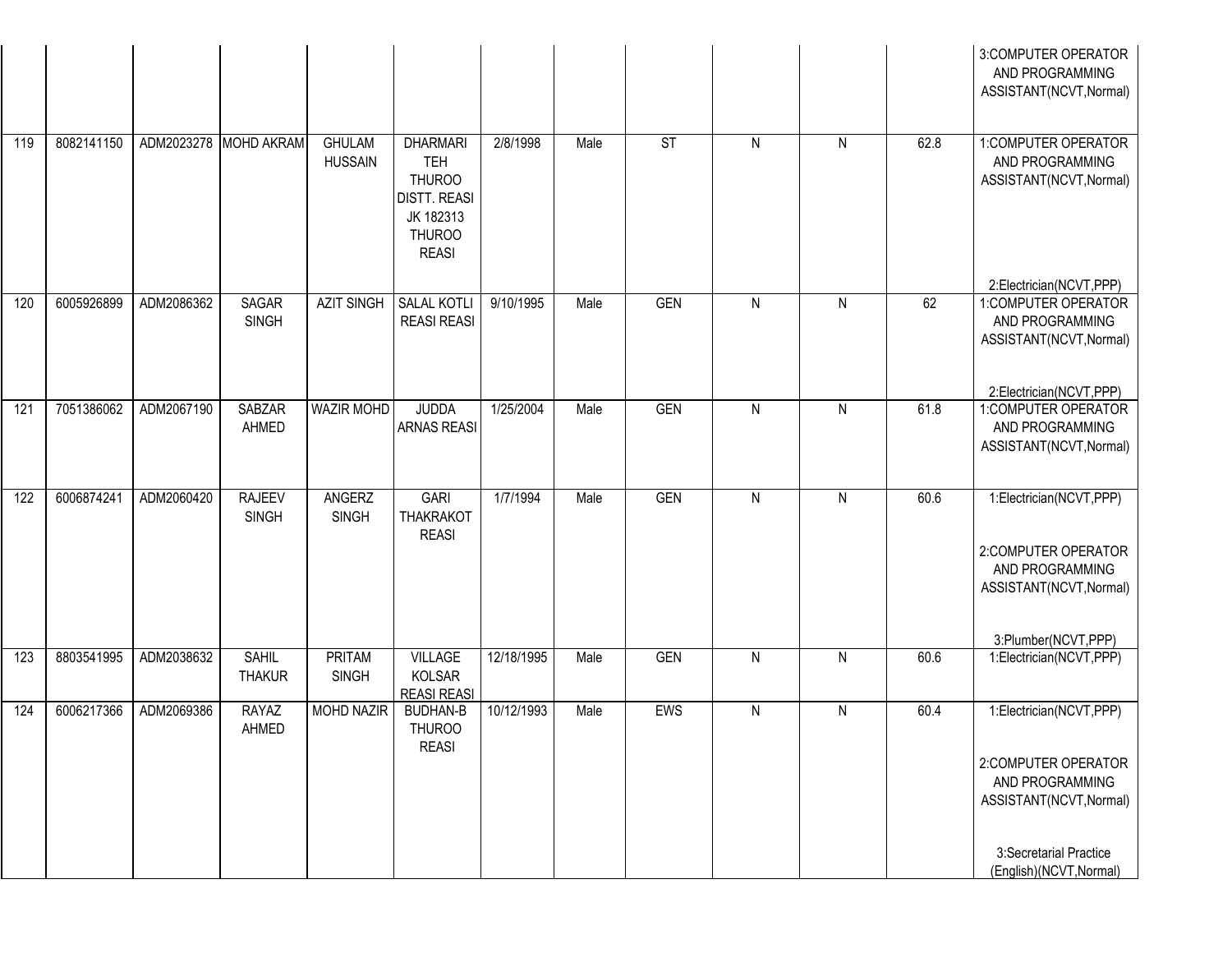| 125 | 7051234234 | ADM2032249 | <b>MUBSHAR</b>                  | <b>MOHD</b><br>ASHAQ LONE ASHAQ LONE | <b>SHAJROO</b><br><b>MAHORE</b>                  | 10/10/2000 | Male | <b>GEN</b>      | ${\sf N}$ | $\mathsf{N}$ | 60.4 | 1:Electrician(NCVT,PPP)                                                      |
|-----|------------|------------|---------------------------------|--------------------------------------|--------------------------------------------------|------------|------|-----------------|-----------|--------------|------|------------------------------------------------------------------------------|
|     |            |            |                                 |                                      | <b>REASI</b>                                     |            |      |                 |           |              |      | 2:COMPUTER OPERATOR<br>AND PROGRAMMING<br>ASSISTANT(NCVT, Normal)            |
|     |            |            |                                 |                                      |                                                  |            |      |                 |           |              |      | 3:Secretarial Practice<br>(English)(NCVT, Normal)                            |
| 126 | 8493984376 | ADM2019271 | <b>NIKHIL</b><br>SALALIA        | <b>LAL CHAND</b><br>SALALIA          | <b>SALAL REASI</b><br><b>REASI</b>               | 9/13/2001  | Male | $\overline{SC}$ | ${\sf N}$ | $\mathsf{N}$ | 60.2 | 1:COMPUTER OPERATOR<br>AND PROGRAMMING<br>ASSISTANT(NCVT, Normal)            |
|     |            |            |                                 |                                      |                                                  |            |      |                 |           |              |      | 2:Electrician(NCVT,PPP)<br>3:Secretarial Practice<br>(English)(NCVT, Normal) |
| 127 | 9797035241 | ADM2085779 | <b>MOHD</b><br><b>SHOKIT</b>    | MOHD AMIN<br><b>MALIK</b>            | <b>BUDHAN</b><br>THUROO<br><b>REASI</b>          | 5/9/1996   | Male | <b>GEN</b>      | ${\sf N}$ | ${\sf N}$    | 59.2 | 1:Electrician(NCVT,PPP)                                                      |
|     |            |            |                                 |                                      |                                                  |            |      |                 |           |              |      | 2:COMPUTER OPERATOR<br>AND PROGRAMMING<br>ASSISTANT(NCVT, Normal)            |
|     |            |            |                                 |                                      |                                                  |            |      |                 |           |              |      | 3:Secretarial Practice<br>(English)(NCVT, Normal)                            |
| 128 | 9149600258 | ADM2046278 | <b>MUZAFFAR</b><br><b>IQBAL</b> | <b>MOHD SHAFI</b>                    | <b>DHARMARI</b><br><b>THUROO</b><br><b>REASI</b> | 11/22/1996 | Male | <b>ST</b>       | ${\sf N}$ | ${\sf N}$    | 58.8 | 1:COMPUTER OPERATOR<br>AND PROGRAMMING<br>ASSISTANT(NCVT, Normal)            |
| 129 | 7889391494 | ADM2010560 | AJAZ AHMED                      | <b>MOHD RAFIQ</b>                    | <b>DACHAN</b><br>GOOL<br><b>RAMBAN</b>           | 1/1/1996   | Male | <b>GEN</b>      | ${\sf N}$ | ${\sf N}$    | 58.4 | 1: COMPUTER OPERATOR<br>AND PROGRAMMING<br>ASSISTANT(NCVT, Normal)           |
|     |            |            |                                 |                                      |                                                  |            |      |                 |           |              |      | 2:Electrician(NCVT,PPP)<br>3:Secretarial Practice<br>(English)(NCVT, Normal) |
| 130 | 7780907811 | ADM2022103 | SAJAD<br><b>HUSSAIN</b>         | FEROZ DIN                            | CHILLAD<br><b>ARNAS REASI</b>                    | 3/22/2003  | Male | GEN             | ${\sf N}$ | $\mathsf{N}$ | 58.4 | 1:COMPUTER OPERATOR<br>AND PROGRAMMING<br>ASSISTANT(NCVT, Normal)            |
|     |            |            |                                 |                                      |                                                  |            |      |                 |           |              |      | 2:Secretarial Practice<br>(English)(NCVT, Normal)                            |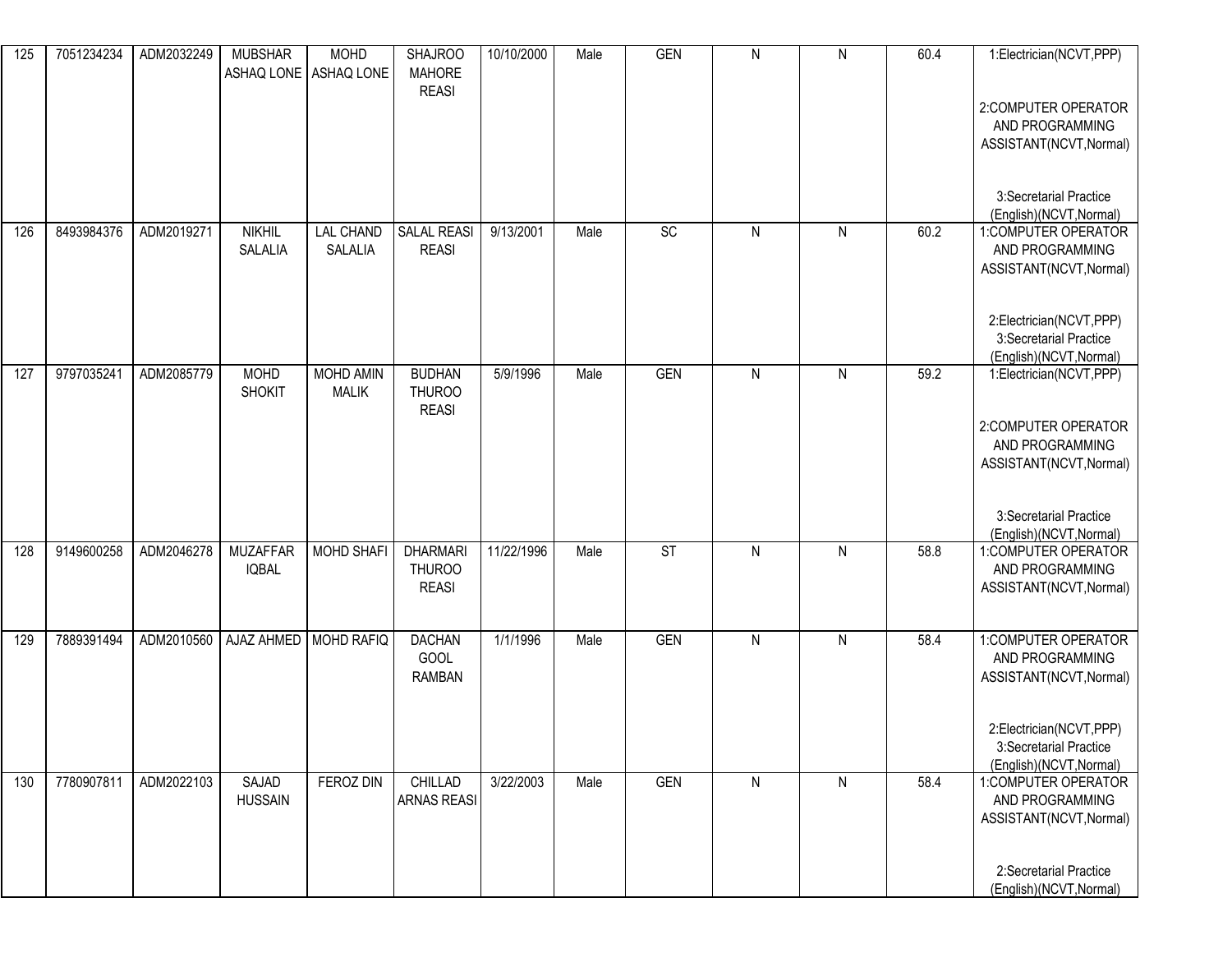| 131 | 6005676873 |            | ADM2033002   MOHD RAFIQ ABDUL MAJID |                   | <b>THUROO</b><br><b>THUROO</b> | 12/5/1990 | Male | <b>GEN</b>               | $\mathsf{N}$ | ${\sf N}$    | 58.2 | 1:Secretarial Practice                         |
|-----|------------|------------|-------------------------------------|-------------------|--------------------------------|-----------|------|--------------------------|--------------|--------------|------|------------------------------------------------|
|     |            |            |                                     |                   | <b>REASI</b>                   |           |      |                          |              |              |      | (English)(NCVT, Normal)                        |
|     |            |            |                                     |                   |                                |           |      |                          |              |              |      | 2:COMPUTER OPERATOR                            |
|     |            |            |                                     |                   |                                |           |      |                          |              |              |      | AND PROGRAMMING<br>ASSISTANT(NCVT, Normal)     |
|     |            |            |                                     |                   |                                |           |      |                          |              |              |      |                                                |
|     |            |            |                                     |                   |                                |           |      |                          |              |              |      | 3:Electrician(NCVT,PPP)                        |
| 132 | 8082389686 | ADM2024427 | <b>MAKHTAR</b>                      | <b>MOHD</b>       | THUROO(BAS                     | 3/5/1998  | Male | <b>ST</b>                | $\mathsf{N}$ | $\mathsf{N}$ | 58.2 | 1:COMPUTER OPERATOR                            |
|     |            |            | AHMED                               | <b>HUSSAIN</b>    | SAN)                           |           |      |                          |              |              |      | AND PROGRAMMING                                |
|     |            |            |                                     |                   | <b>THUROO</b><br><b>REASI</b>  |           |      |                          |              |              |      | ASSISTANT(NCVT, Normal)                        |
|     |            |            |                                     |                   |                                |           |      |                          |              |              |      |                                                |
| 133 | 8899169983 | ADM2032807 | <b>MOHD</b>                         | <b>GHULAM ALI</b> | <b>THURU</b>                   | 1/3/2000  | Male | $\overline{\mathsf{ST}}$ | $\mathsf{N}$ | $\mathsf{N}$ | 57.8 | 1:Electrician(NCVT,PPP)                        |
|     |            |            | <b>IKHLAQ</b>                       |                   | <b>DHARMARI</b><br>THURU REASI |           |      |                          |              |              |      |                                                |
|     |            |            |                                     |                   |                                |           |      |                          |              |              |      |                                                |
|     |            |            |                                     |                   |                                |           |      |                          |              |              |      | 2:COMPUTER OPERATOR                            |
|     |            |            |                                     |                   |                                |           |      |                          |              |              |      | AND PROGRAMMING                                |
|     |            |            |                                     |                   |                                |           |      |                          |              |              |      | ASSISTANT(NCVT, Normal)                        |
|     |            |            |                                     |                   |                                |           |      |                          |              |              |      |                                                |
|     |            |            |                                     |                   |                                |           |      |                          |              |              |      | 3:Secretarial Practice                         |
| 134 | 8492854979 | ADM2062456 | <b>MOHD</b>                         | <b>BASHIR</b>     | <b>THUROO</b>                  | 3/28/1998 | Male | $\overline{\text{ST}}$   | $\mathsf{N}$ | $\mathsf{N}$ | 57.4 | (English)(NCVT, Normal)<br>1:COMPUTER OPERATOR |
|     |            |            | <b>AMRAN KHAN</b>                   | AHMED             | <b>THUROO</b>                  |           |      |                          |              |              |      | AND PROGRAMMING                                |
|     |            |            |                                     |                   | <b>REASI</b>                   |           |      |                          |              |              |      | ASSISTANT(NCVT, Normal)                        |
|     |            |            |                                     |                   |                                |           |      |                          |              |              |      |                                                |
|     |            |            |                                     |                   |                                |           |      |                          |              |              |      | 2:Electrician(NCVT,PPP)                        |
| 135 | 6006174023 | ADM2036617 | ANIESH                              | KULDEEP RAJ       | KOTHIAN                        | 3/22/2001 | Male | <b>GEN</b>               | $\mathsf{N}$ | $\mathsf{N}$ | 57.2 | 1:Electrician(NCVT,PPP)                        |
|     |            |            | <b>SHARMA</b>                       |                   | POUNI REASI                    |           |      |                          |              |              |      |                                                |
| 136 | 7006608642 | ADM2096594 | <b>BUSHART</b>                      | <b>GHULAM ALI</b> | <b>THURU</b>                   | 6/4/1998  | Male | $\overline{\mathsf{ST}}$ | $\mathsf{N}$ | $\mathsf{N}$ | 57   | 1:Electrician(NCVT,PPP)                        |
|     |            |            | AHMED                               |                   | THURU REASI                    |           |      |                          |              |              |      |                                                |
|     |            |            |                                     |                   |                                |           |      |                          |              |              |      | 2:COMPUTER OPERATOR                            |
|     |            |            |                                     |                   |                                |           |      |                          |              |              |      | AND PROGRAMMING                                |
|     |            |            |                                     |                   |                                |           |      |                          |              |              |      | ASSISTANT(NCVT, Normal)                        |
|     |            |            |                                     |                   |                                |           |      |                          |              |              |      |                                                |
|     |            |            |                                     |                   |                                |           |      |                          |              |              |      | 3:Secretarial Practice                         |
|     |            |            |                                     |                   |                                |           |      |                          |              |              |      | (English)(NCVT, Normal)                        |
| 137 | 9596882305 | ADM2037500 | SAJAD                               | <b>MOHD RAFIQ</b> | <b>DHARMARI</b>                | 3/5/2001  | Male | <b>GEN</b>               | $\mathsf{N}$ | ${\sf N}$    | 57   | 1:Electrician(NCVT,PPP)                        |
|     |            |            | AHMED<br>KATOCH                     |                   | <b>THUROO</b><br><b>REASI</b>  |           |      |                          |              |              |      |                                                |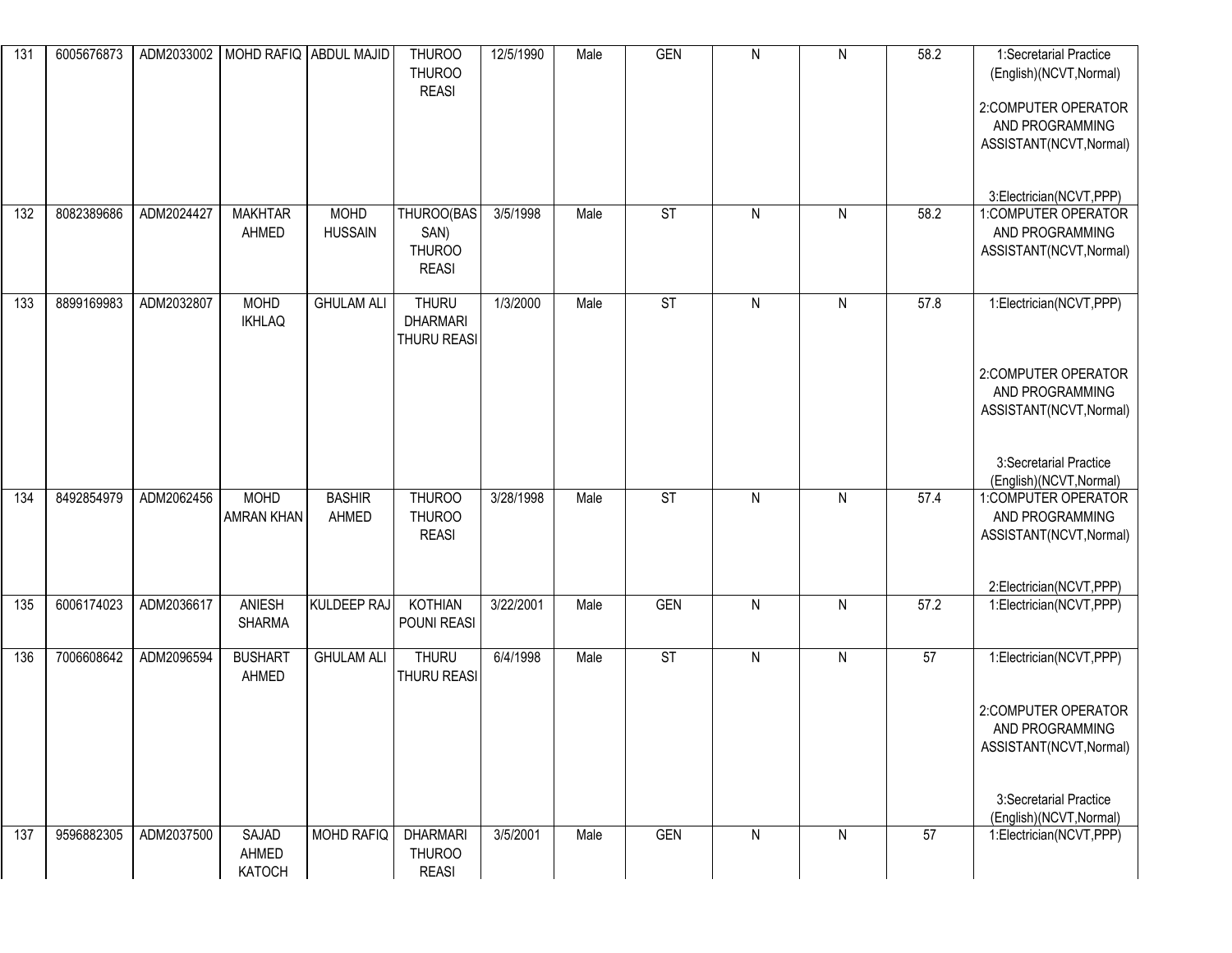|     |            |            |                                     |                                |                                                     |           |      |                 |              |              |      | 2:COMPUTER OPERATOR<br>AND PROGRAMMING<br>ASSISTANT(NCVT, Normal)                                                      |
|-----|------------|------------|-------------------------------------|--------------------------------|-----------------------------------------------------|-----------|------|-----------------|--------------|--------------|------|------------------------------------------------------------------------------------------------------------------------|
| 138 | 7051159356 | ADM2065187 | <b>MUMTAZ</b><br>AHMED              | <b>MOHD</b><br>JALEEL          | VILLAGE<br>CHANNA<br>CHASSANA<br><b>REASI</b>       | 2/7/1997  | Male | <b>ST</b>       | $\mathsf{N}$ | $\mathsf{N}$ | 56.8 | 1:Electrician(NCVT,PPP)                                                                                                |
|     |            |            |                                     |                                |                                                     |           |      |                 |              |              |      | 2:COMPUTER OPERATOR<br>AND PROGRAMMING<br>ASSISTANT(NCVT, Normal)                                                      |
|     |            |            |                                     |                                |                                                     |           |      |                 |              |              |      | 3:Secretarial Practice<br>(English)(NCVT, Normal)                                                                      |
| 139 | 9149834808 | ADM2064825 | <b>SHAKEEL</b><br>AHMED             | <b>BASHIR</b><br>AHMED         | <b>PANASSA</b><br><b>THAKRAKOTE</b><br><b>REASI</b> | 3/3/1997  | Male | <b>GEN</b>      | $\mathsf{N}$ | N            | 56.8 | 1:Electrician(NCVT,PPP)                                                                                                |
| 140 | 8493952469 | ADM2066935 | <b>CH SHABAZ</b><br>AHMED<br>CHOHAN | CH MAKHNA<br>CHOHAN            | LANCHA(BUD<br>HAN)<br><b>THUROO</b><br><b>REASI</b> | 4/24/1998 | Male | ST              | $\mathsf{N}$ | N            | 56.6 | 1:COMPUTER OPERATOR<br>AND PROGRAMMING<br>ASSISTANT(NCVT, Normal)                                                      |
|     |            |            |                                     |                                |                                                     |           |      |                 |              |              |      | 2:Secretarial Practice<br>(English)(NCVT, Normal)                                                                      |
| 141 | 9797566058 | ADM2097657 | <b>AJAY KUMAR</b>                   | <b>BANSILAL</b>                | <b>CHINKAH</b><br><b>THAKARKOTE</b><br><b>REASI</b> | 6/12/1998 | Male | $\overline{SC}$ | $\mathsf{N}$ | $\mathsf{N}$ | 56.4 | 1:Electrician(NCVT,PPP)                                                                                                |
| 142 | 7889966372 | ADM2077799 | <b>TANVIR</b><br>AHMED              | <b>MOHAMMAD</b><br>HANIEF LONE | <b>SHAJROO</b><br><b>MAHORE</b><br><b>REASI</b>     | 1/1/1993  | Male | <b>GEN</b>      | $\mathsf{N}$ | $\mathsf{N}$ | 56   | 1:Electrician(NCVT,PPP)                                                                                                |
|     |            |            |                                     |                                |                                                     |           |      |                 |              |              |      | 2:Secretarial Practice<br>(English)(NCVT, Normal)<br>3:COMPUTER OPERATOR<br>AND PROGRAMMING<br>ASSISTANT(NCVT, Normal) |
| 143 | 7780961117 | ADM2084097 | <b>RESHAM</b><br><b>SINGH</b>       | <b>PRETAM</b><br><b>SINGH</b>  | DANDA KOTE<br>CHASSANA<br><b>REASI</b>              | 6/4/1996  | Male | <b>GEN</b>      | N            | N            | 55.8 | 1:Plumber(NCVT,PPP)                                                                                                    |
|     |            |            |                                     |                                |                                                     |           |      |                 |              |              |      | 2:Electrician(NCVT,PPP)<br>3:Secretarial Practice<br>(English)(NCVT, Normal)                                           |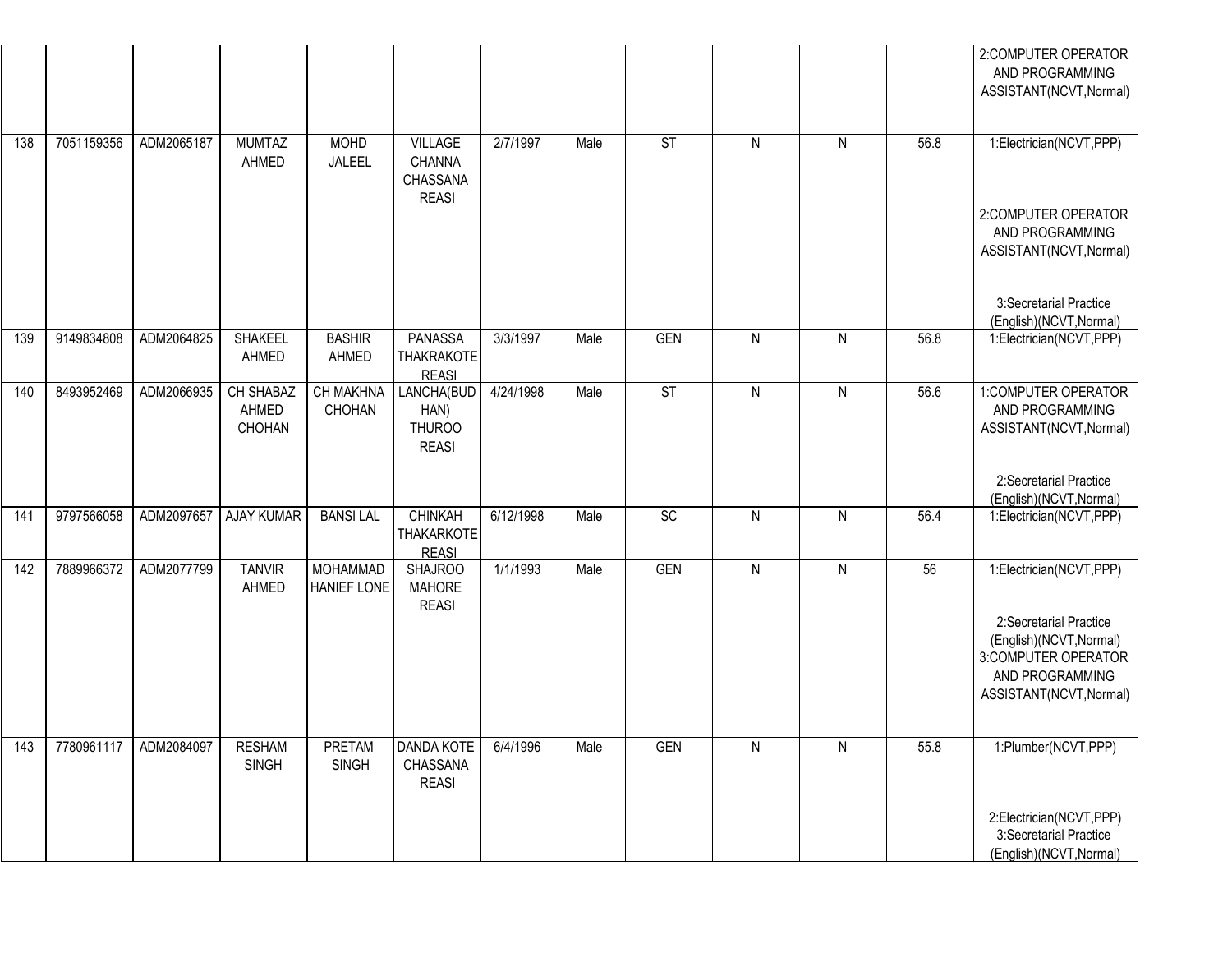| 144 | 9596618679 | ADM2018262 | AJAY<br><b>MALHOTRA</b>        | <b>MADAN LAL</b>       | SALOON<br>POUNI REASI                            | 3/28/2003 | Male | GEN        | $\mathsf{N}$   | $\mathsf{N}$   | 55.8 | 1:Electrician(NCVT,PPP)                                                      |
|-----|------------|------------|--------------------------------|------------------------|--------------------------------------------------|-----------|------|------------|----------------|----------------|------|------------------------------------------------------------------------------|
|     |            |            |                                |                        |                                                  |           |      |            |                |                |      | 2:COMPUTER OPERATOR<br>AND PROGRAMMING<br>ASSISTANT(NCVT, Normal)            |
|     |            |            |                                |                        |                                                  |           |      |            |                |                |      | 3:Secretarial Practice<br>(English)(NCVT, Normal)                            |
| 145 | 8082577080 | ADM2032485 | <b>MOHD ARIF</b>               | <b>MIR MOHD</b>        | <b>BHARNALI</b><br><b>THUROO</b><br><b>REASI</b> | 4/8/1997  | Male | ST         | $\mathsf{N}$   | $\mathsf{N}$   | 55.2 | 1:Electrician(NCVT,PPP)                                                      |
|     |            |            |                                |                        |                                                  |           |      |            |                |                |      | 2:COMPUTER OPERATOR<br>AND PROGRAMMING                                       |
|     |            |            |                                |                        |                                                  |           |      |            |                |                |      | ASSISTANT(NCVT, Normal)                                                      |
|     |            |            |                                |                        |                                                  |           |      |            |                |                |      | 3:Secretarial Practice<br>(English)(NCVT, Normal)                            |
| 146 | 9906225195 | ADM2071159 | MOHD IQBAL                     | <b>ABDUL GANI</b>      | R/O JUDDA<br><b>ARNAS REASI</b>                  | 1/5/1996  | Male | <b>GEN</b> | $\overline{N}$ | $\overline{N}$ | 55   | 1:COMPUTER OPERATOR<br>AND PROGRAMMING<br>ASSISTANT(NCVT, Normal)            |
|     |            |            |                                |                        |                                                  |           |      |            |                |                |      |                                                                              |
|     |            |            |                                |                        |                                                  |           |      |            |                |                |      | 2:Electrician(NCVT,PPP)<br>3:Secretarial Practice<br>(English)(NCVT, Normal) |
| 147 | 9797439021 | ADM2056570 | <b>SAHIL</b><br><b>SHARMA</b>  | <b>MANGU RAM</b>       | <b>CHINKHA</b><br><b>THAKRAKOT</b>               | 4/10/1998 | Male | <b>GEN</b> | $\mathsf{N}$   | $\mathsf{N}$   | 55   | 1:Electrician(NCVT,PPP)                                                      |
|     |            |            |                                |                        | <b>REASI</b>                                     |           |      |            |                |                |      | 2:COMPUTER OPERATOR<br>AND PROGRAMMING                                       |
|     |            |            |                                |                        |                                                  |           |      |            |                |                |      | ASSISTANT(NCVT, Normal)                                                      |
| 148 | 9484075631 | ADM2032824 | <b>SALIL</b><br><b>SALALIA</b> | GIAN CHAND SALAL REASI | <b>REASI</b>                                     | 3/21/2004 | Male | SC         | $\mathsf{N}$   | $\mathsf{N}$   | 55   | 1:COMPUTER OPERATOR<br>AND PROGRAMMING                                       |
|     |            |            |                                |                        |                                                  |           |      |            |                |                |      | ASSISTANT(NCVT, Normal)                                                      |
|     |            |            |                                |                        |                                                  |           |      |            |                |                |      | 2:Electrician(NCVT,PPP)<br>3:Secretarial Practice                            |
|     |            |            |                                |                        |                                                  |           |      |            |                |                |      | (English)(NCVT, Normal)                                                      |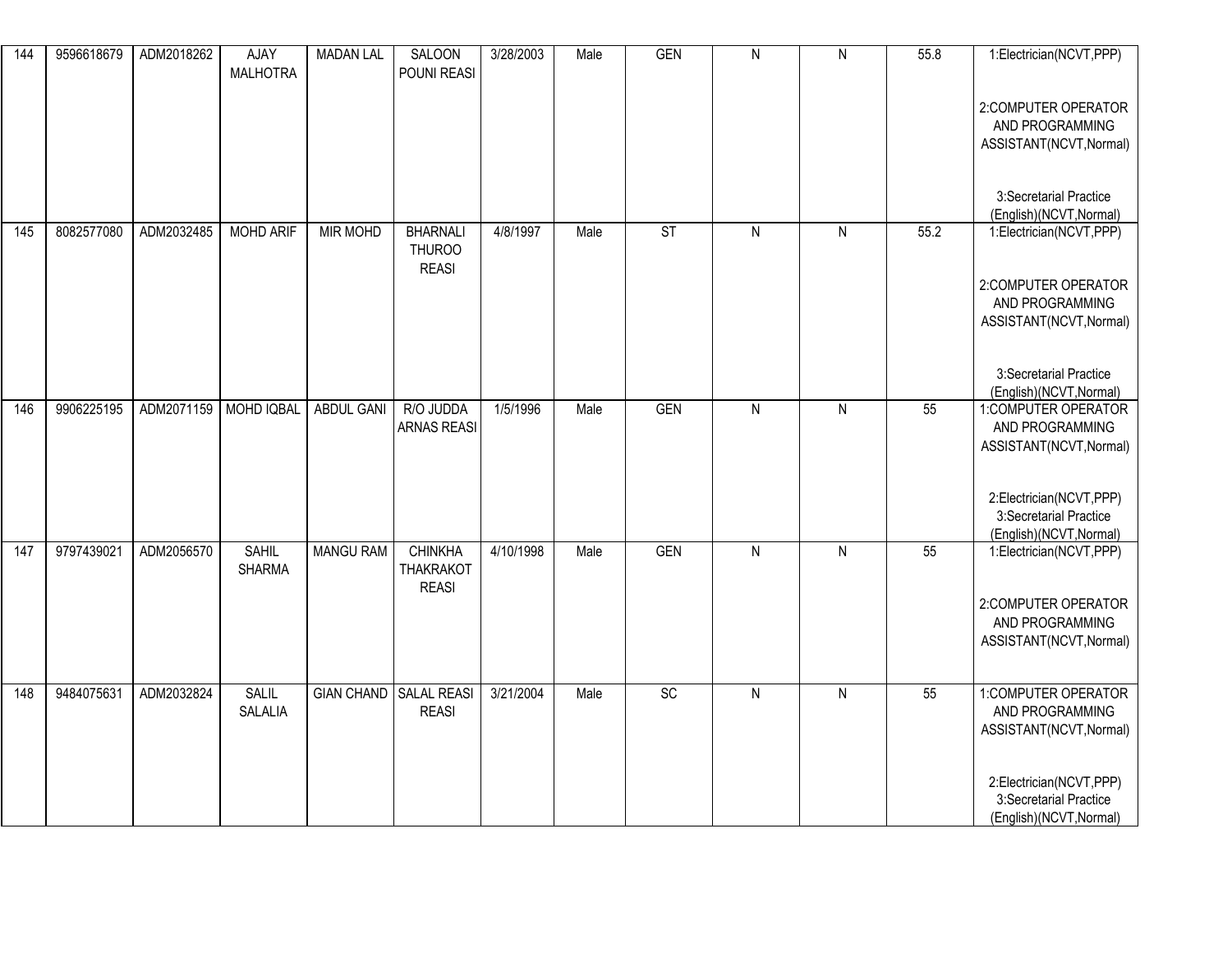| 149 | 9622355469 | ADM2021573 | <b>SHAQOOR</b><br>AHMED                  | <b>SHABIR</b><br>AHMED          | <b>THURU</b><br>THURU REASI                           | 8/3/2000  | Male | <b>GEN</b> | $\overline{N}$ | $\overline{N}$ | 54.8 | 1:COMPUTER OPERATOR<br>AND PROGRAMMING<br>ASSISTANT(NCVT, Normal)<br>2:Electrician(NCVT,PPP)                                                       |
|-----|------------|------------|------------------------------------------|---------------------------------|-------------------------------------------------------|-----------|------|------------|----------------|----------------|------|----------------------------------------------------------------------------------------------------------------------------------------------------|
| 150 | 6006712831 | ADM2068171 | <b>SUNIL SINGH</b>                       | <b>ONKAR</b><br><b>SINGH</b>    | PATTIAN/DHA<br>RMARI<br><b>THUROO</b><br><b>REASI</b> | 3/20/2001 | Male | <b>GEN</b> | $\overline{N}$ | $\overline{N}$ | 54.4 | 1:Electrician(NCVT,PPP)                                                                                                                            |
| 151 | 9149897288 | ADM2082430 | <b>ROHIT</b><br><b>THAKUR</b>            | <b>SUKHDEV</b><br><b>SINGH</b>  | <b>GARI</b><br><b>THAKRAKOTE</b><br><b>REASI</b>      | 1/2/2002  | Male | <b>GEN</b> | $\overline{N}$ | $\overline{N}$ | 54.4 | 1:Electrician(NCVT,PPP)<br>2:COMPUTER OPERATOR<br>AND PROGRAMMING<br>ASSISTANT(NCVT, Normal)                                                       |
| 152 | 9622679918 | ADM2078595 | <b>SAJAAD</b><br><b>HUSSAIN MIR</b>      | <b>ABDUL GANI</b><br><b>MIR</b> | JUDDA,<br><b>DANSAL</b><br><b>ARNAS REASI</b>         | 3/20/1997 | Male | <b>GEN</b> | $\mathsf{N}$   | $\mathsf{N}$   | 54.2 | 1:Electrician(NCVT,PPP)<br>2:Secretarial Practice<br>(English)(NCVT, Normal)<br>3:COMPUTER OPERATOR<br>AND PROGRAMMING<br>ASSISTANT(NCVT, Normal)  |
| 153 | 9596858635 | ADM2066104 | <b>RAFIQ</b><br>AHMED                    | <b>ABDUL GANI</b>               | RO VILLAGE<br>SANGLIKOTE<br>CHASSANA<br><b>REASI</b>  | 4/15/1997 | Male | <b>GEN</b> | $\overline{N}$ | $\overline{N}$ | 54   | 1: COMPUTER OPERATOR<br>AND PROGRAMMING<br>ASSISTANT(NCVT, Normal)<br>2:Electrician(NCVT,PPP)<br>3:Secretarial Practice<br>(English)(NCVT, Normal) |
| 154 | 9622072795 | ADM2054786 | <b>MAN MOHAN</b><br><b>SINGH</b>         | <b>KARPAL</b><br><b>SINGH</b>   | <b>DHARMARI</b><br><b>THUROO</b><br><b>REASI</b>      | 9/8/2002  | Male | <b>GEN</b> | ${\sf N}$      | ${\sf N}$      | 53   | 1:Electrician(NCVT,PPP)<br>2:Secretarial Practice<br>(English)(NCVT, Normal)                                                                       |
| 155 | 9622272017 | ADM2024830 | <b>MOHD</b><br><b>JAHANGIR</b><br>KATOCH | <b>WAZIR MOHD</b>               | <b>DHARMARI</b><br><b>THUROO</b><br><b>REASI</b>      | 1/1/2005  | Male | <b>GEN</b> | $\overline{N}$ | $\overline{N}$ | 52.8 | 1:Electrician(NCVT,PPP)                                                                                                                            |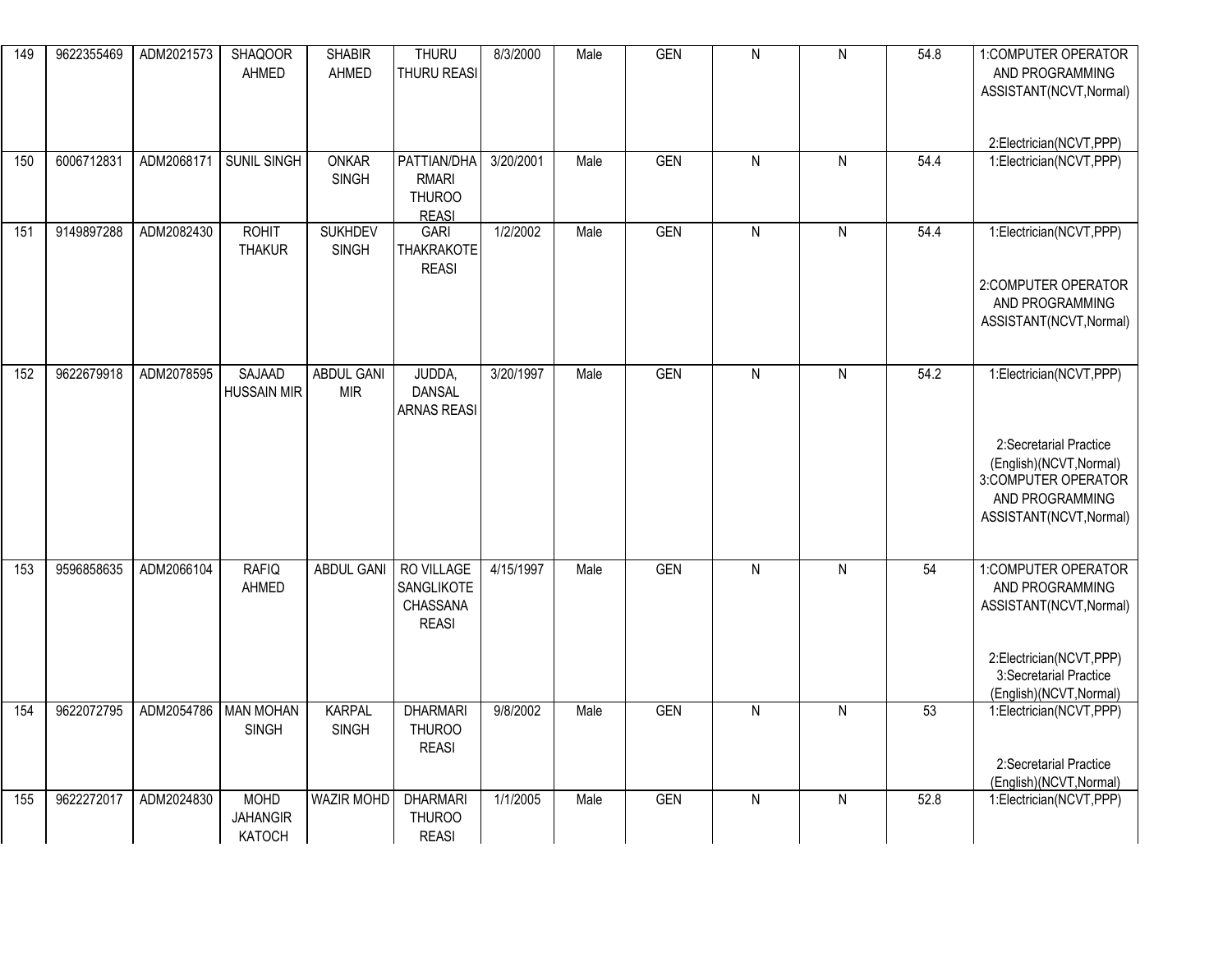|     |            |            |                                |                                    |                                                           |           |      |                 |                         |              |      | 2:COMPUTER OPERATOR<br>AND PROGRAMMING<br>ASSISTANT(NCVT, Normal)                                                                                 |
|-----|------------|------------|--------------------------------|------------------------------------|-----------------------------------------------------------|-----------|------|-----------------|-------------------------|--------------|------|---------------------------------------------------------------------------------------------------------------------------------------------------|
| 156 | 7006561238 | ADM2078065 | <b>MOHD</b><br><b>USMAN</b>    | <b>MOHD</b><br><b>SULTAN</b>       | <b>KANTHI</b><br><b>THUROO</b><br><b>REASI</b>            | 9/8/1994  | Male | <b>GEN</b>      | $\mathsf{N}$            | ${\sf N}$    | 52.6 | 1:COMPUTER OPERATOR<br>AND PROGRAMMING<br>ASSISTANT(NCVT, Normal)                                                                                 |
| 157 | 8082215699 | ADM2065901 | <b>ZAHOOR</b><br>AHMED         | <b>SHABIR</b><br>AHMED             | R/O BUDHAN<br><b>THUROO</b><br><b>REASI</b>               | 2/1/2000  | Male | ST              | $\mathsf{N}$            | N            | 52.6 | 2:Electrician(NCVT,PPP)<br>1:COMPUTER OPERATOR<br>AND PROGRAMMING<br>ASSISTANT(NCVT, Normal)                                                      |
| 158 | 9797681340 | ADM2026046 | <b>MOHD ARIF</b>               | <b>MOHD</b><br>YOUSIF              | <b>THILLOO</b><br><b>THUROO</b><br><b>REASI</b>           | 3/2/2002  | Male | ST              | $\mathsf{N}$            | ${\sf N}$    | 52.2 | 1:Electrician(NCVT,PPP)<br>2:Secretarial Practice<br>(English)(NCVT, Normal)<br>3:COMPUTER OPERATOR<br>AND PROGRAMMING<br>ASSISTANT(NCVT, Normal) |
| 159 | 9596858889 | ADM2026450 | <b>MOHD</b><br><b>RAZAQUE</b>  | <b>MOHD SHAFI</b>                  | <b>VILLAGE</b><br>KALAI<br><b>HAVELI</b><br><b>POONCH</b> | 4/25/1997 | Male | ST              | $\mathsf{N}$            | N            | 52   | 1:Electrician(NCVT,PPP)                                                                                                                           |
| 160 | 7006624965 | ADM2071851 | <b>SHUBAM</b><br><b>SHARMA</b> | <b>BEHARI LAL</b><br><b>SHARMA</b> | <b>CHINKHA</b><br><b>THAKRAKOT</b><br><b>REASI</b>        | 1/14/1997 | Male | <b>GEN</b>      | $\overline{\mathsf{N}}$ | $\mathsf{N}$ | 51.6 | 1:COMPUTER OPERATOR<br>AND PROGRAMMING<br>ASSISTANT(NCVT, Normal)<br>2:Electrician(NCVT,PPP)                                                      |
| 161 | 6005967516 | ADM2046586 | <b>JAGDISH</b><br><b>KUMAR</b> | <b>RAJ KUMAR</b>                   | <b>GARI</b><br><b>THAKRAKOT</b><br><b>REASI</b>           | 4/15/1996 | Male | <b>GEN</b>      | $\overline{N}$          | ${\sf N}$    | 51.4 | 1:COMPUTER OPERATOR<br>AND PROGRAMMING<br>ASSISTANT(NCVT, Normal)<br>2:Electrician(NCVT,PPP)                                                      |
| 162 | 9149986517 | ADM2015118 | <b>BODH RAJ</b>                | <b>PURAN</b><br><b>CHAND</b>       | GARI<br><b>THAKRAKOTE</b><br><b>REASI</b>                 | 1/5/1991  | Male | $\overline{SC}$ | $\overline{N}$          | $\mathsf{N}$ | 51   | 1:Electrician(NCVT,PPP)                                                                                                                           |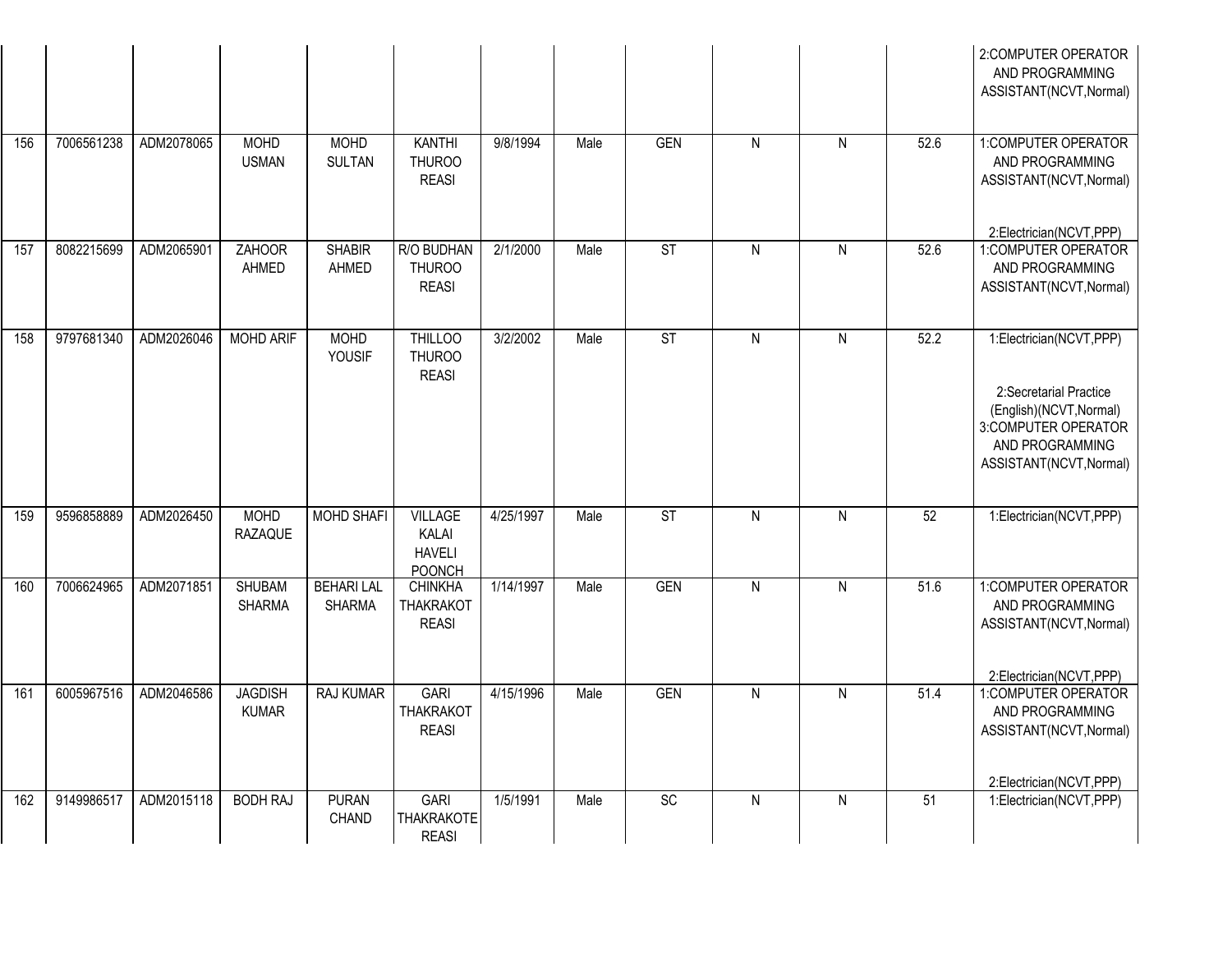|     |            |            |                               |                               |                                                  |           |      |                 |                |                |      | 2:COMPUTER OPERATOR<br>AND PROGRAMMING<br>ASSISTANT(NCVT, Normal)                                                                                 |
|-----|------------|------------|-------------------------------|-------------------------------|--------------------------------------------------|-----------|------|-----------------|----------------|----------------|------|---------------------------------------------------------------------------------------------------------------------------------------------------|
| 163 | 9797524208 | ADM2045577 | <b>BODH RAJ</b>               | <b>PURAN</b><br><b>CHAND</b>  | <b>GARI</b><br><b>THAKRAKOTE</b><br><b>REASI</b> | 1/5/1991  | Male | $\overline{SC}$ | $\mathsf{N}$   | $\mathsf{N}$   | 51   | 1:Electrician(NCVT,PPP)<br>2:COMPUTER OPERATOR<br>AND PROGRAMMING<br>ASSISTANT(NCVT, Normal)                                                      |
| 164 | 7006447199 | ADM2016138 | <b>MANOJ</b><br><b>KUMAR</b>  | CHAMAN LAL   BIDDA REASI      | <b>REASI</b>                                     | 6/15/1999 | Male | <b>GEN</b>      | $\mathsf{N}$   | $\mathsf{N}$   | 51   | 1:Electrician(NCVT,PPP)<br>2:COMPUTER OPERATOR<br>AND PROGRAMMING<br>ASSISTANT(NCVT, Normal)                                                      |
| 165 | 6006389691 | ADM2084327 | SAQALAN<br><b>IQBAL</b>       | MOHD IQBAL<br><b>SHEIKH</b>   | <b>DHANSAL</b><br><b>ARNAS REASI</b>             | 1/1/2003  | Male | <b>GEN</b>      | $\mathsf{N}$   | $\mathsf{N}$   | 51   | 1:COMPUTER OPERATOR<br>AND PROGRAMMING<br>ASSISTANT(NCVT, Normal)<br>2:Electrician(NCVT,PPP)                                                      |
| 166 | 9906038905 | ADM2064565 | NAZAKET ALI                   | <b>RAHMET ALI</b>             | <b>CHAKLASS</b><br><b>THUROO</b><br><b>REASI</b> | 12/1/2004 | Male | ST              | $\overline{N}$ | $\overline{N}$ | 51   | 1:COMPUTER OPERATOR<br>AND PROGRAMMING<br>ASSISTANT(NCVT, Normal)                                                                                 |
| 167 | 6006925790 | ADM2093247 | <b>TANVEER</b><br>AHMED       | MOHD RAFIQ                    | <b>JUDDA</b><br><b>ARNAS REASI</b>               | 8/8/1992  | Male | <b>GEN</b>      | $\mathsf{N}$   | $\mathsf{N}$   | 50.6 | 1:COMPUTER OPERATOR<br>AND PROGRAMMING<br>ASSISTANT(NCVT, Normal)                                                                                 |
| 168 | 8492915636 | ADM2045707 | <b>AKSHAY</b><br><b>KUMAR</b> | <b>KAPOOR</b><br><b>SINGH</b> | <b>GRAN MARHI</b><br><b>REASI REASI</b>          | 2/11/2000 | Male | <b>GEN</b>      | $\mathsf{N}$   | $\mathsf{N}$   | 50.6 | 1:Electrician(NCVT,PPP)<br>2:Secretarial Practice<br>(English)(NCVT, Normal)<br>3:COMPUTER OPERATOR<br>AND PROGRAMMING<br>ASSISTANT(NCVT, Normal) |
| 169 | 7051094121 | ADM2061051 | <b>BALBIR</b><br><b>SINGH</b> | <b>RATTAN</b><br><b>SINGH</b> | <b>SALAL REASI</b><br><b>REASI</b>               | 11/6/1995 | Male | GEN             | $\mathsf{N}$   | $\mathsf{N}$   | 50.4 | 1:Electrician(NCVT,PPP)                                                                                                                           |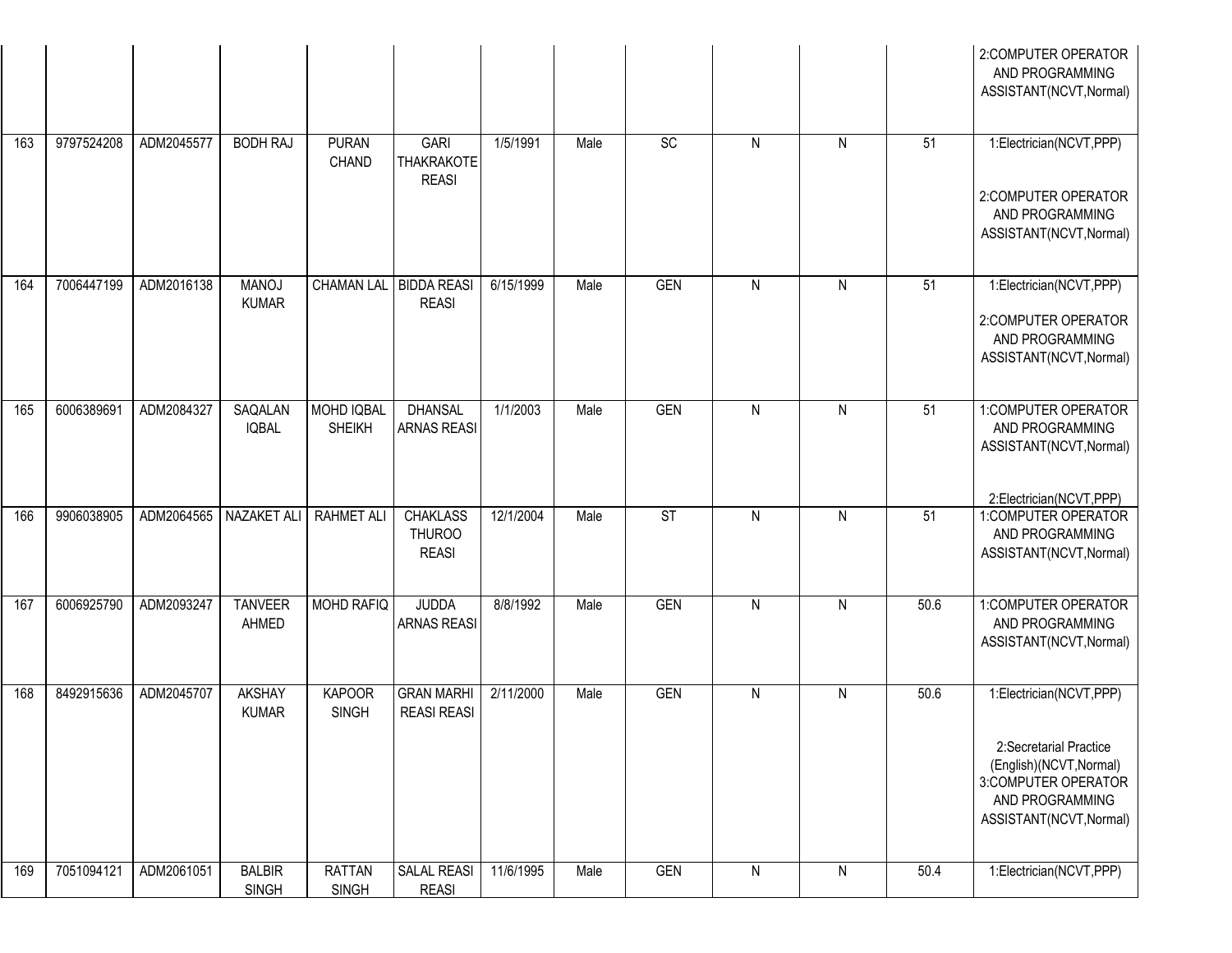| 170 | 9149800433 | ADM2019703 | <b>DHAVINDER</b><br><b>SINGH</b> | <b>KHAJOOR</b><br><b>SINGH</b>  | <b>GARI</b><br><b>THAKRAKOTE</b><br><b>REASI</b>                  | 3/1/1994  | Male | <b>GEN</b> | ${\sf N}$    | $\mathsf{N}$ | 50.2 | 1:Plumber(NCVT,PPP)<br>2:Electrician(NCVT,PPP)<br>3:COMPUTER OPERATOR<br>AND PROGRAMMING<br>ASSISTANT(NCVT, Normal) |
|-----|------------|------------|----------------------------------|---------------------------------|-------------------------------------------------------------------|-----------|------|------------|--------------|--------------|------|---------------------------------------------------------------------------------------------------------------------|
| 171 | 7006227075 | ADM2064435 |                                  | MOHD ASLAM AMANULLAHA           | CHANNA<br>CHASSANA<br><b>REASI</b>                                | 1/1/1998  | Male | <b>ST</b>  | $\mathsf{N}$ | ${\sf N}$    | 50.2 | 1:Electrician(NCVT,PPP)<br>2:COMPUTER OPERATOR<br>AND PROGRAMMING<br>ASSISTANT(NCVT, Normal)                        |
| 172 | 9149611445 | ADM2075837 | SUNIL SINGH                      | <b>BIR SINGH</b>                | <b>THANPAL</b>                                                    | 3/24/1998 | Male | <b>GEN</b> | $\mathsf{N}$ | N            | 50.2 | 3:Secretarial Practice<br>(English)(NCVT, Normal)<br>1:Electrician(NCVT,PPP)                                        |
|     |            |            |                                  |                                 | <b>THAKRAKOT</b><br><b>REASI</b>                                  |           |      |            |              |              |      |                                                                                                                     |
| 173 | 7006590279 | ADM2023832 | <b>BASHART</b><br><b>HUSSAIN</b> | <b>ABDUL</b><br><b>RASHID</b>   | <b>MASLOTE</b><br><b>THUROO</b><br><b>REASI</b>                   | 1/2/1994  | Male | <b>ST</b>  | $\mathsf{N}$ | $\mathsf{N}$ | 50   | 1:Electrician(NCVT,PPP)<br>2:COMPUTER OPERATOR<br>AND PROGRAMMING<br>ASSISTANT(NCVT, Normal)                        |
| 174 | 7051202225 | ADM2024541 | ARIF WAQAR                       | <b>MUSHTAQ</b><br>AHMED         | <b>DHARMARI</b><br><b>THUROO</b><br><b>THUROO</b><br><b>REASI</b> | 2/7/1997  | Male | <b>ST</b>  | $\mathsf{N}$ | N            | 50   | 1:Electrician(NCVT,PPP)                                                                                             |
| 175 | 9797806383 | ADM2099648 | <b>RAJ MOHD</b>                  | <b>MOHD MISHRI</b>              | <b>DHARMARI</b><br><b>THUROO</b><br><b>THUROO</b><br><b>REASI</b> | 5/5/2001  | Male | GEN        | $\mathsf{N}$ | N            | 50   | 1:COMPUTER OPERATOR<br>AND PROGRAMMING<br>ASSISTANT(NCVT, Normal)                                                   |
| 176 | 8082379736 | ADM2013917 | <b>MOHAMMAD</b><br><b>FAROOQ</b> | <b>GHULAM</b><br><b>HUSSAIN</b> | <b>KALWA</b><br><b>MAHORE</b><br><b>REASI</b>                     | 5/4/1997  | Male | <b>ST</b>  | ${\sf N}$    | N            | 49.8 | 2:Electrician(NCVT,PPP)<br>1:COMPUTER OPERATOR<br>AND PROGRAMMING<br>ASSISTANT(NCVT, Normal)                        |
| 177 | 9149512449 | ADM2057449 | <b>NARINDER</b><br><b>SINGH</b>  | <b>ROMAL</b><br><b>SINGH</b>    | <b>CHINKAH</b><br><b>THAKRAKOTE</b><br><b>REASI</b>               | 1/10/1998 | Male | <b>GEN</b> | ${\sf N}$    | $\mathsf{N}$ | 49.6 | 1:Electrician(NCVT,PPP)                                                                                             |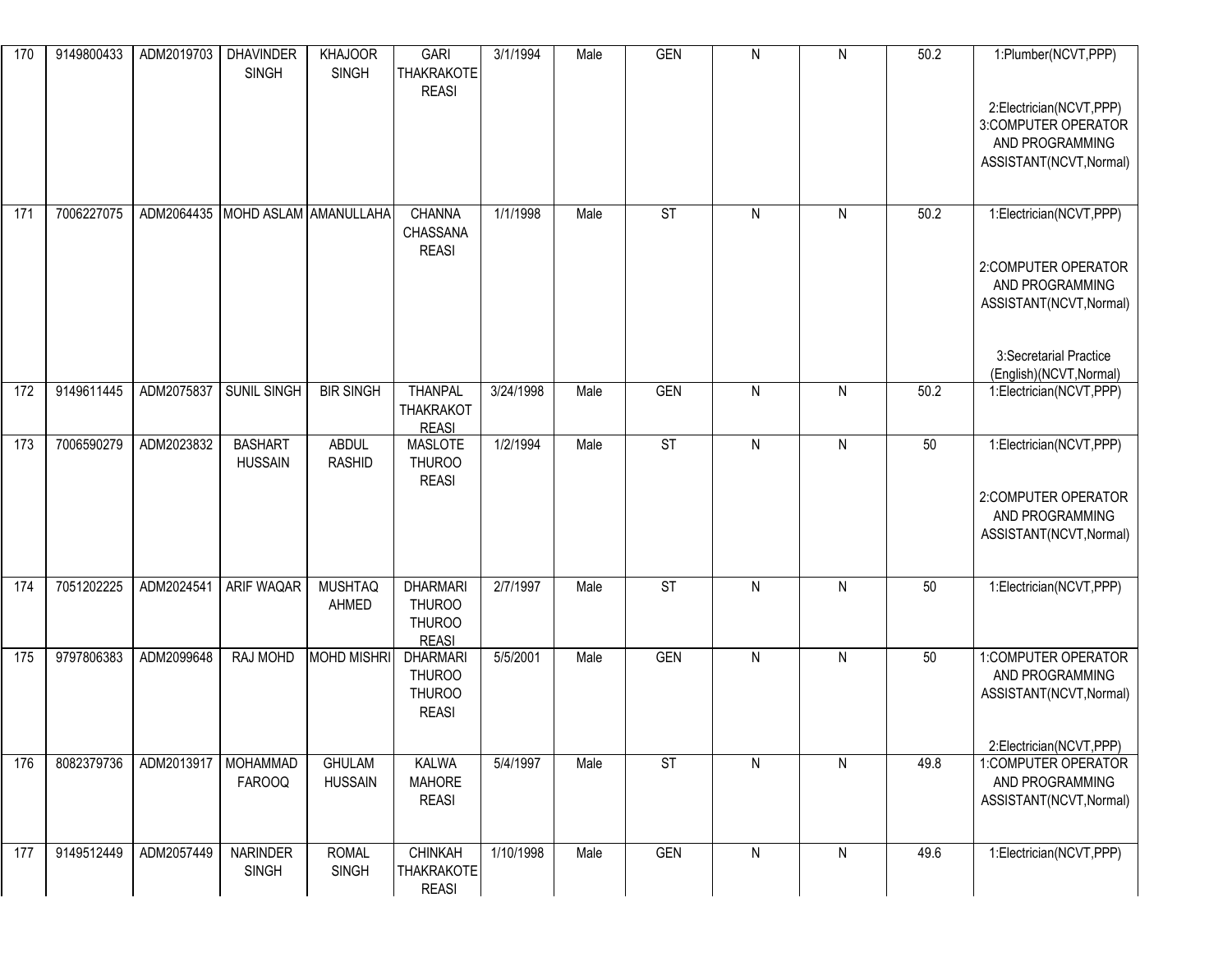|     |            |            |                                                |                                 |                                                                   |           |      |                        |                |                |      | 2:COMPUTER OPERATOR<br>AND PROGRAMMING<br>ASSISTANT(NCVT, Normal)                                                                                 |
|-----|------------|------------|------------------------------------------------|---------------------------------|-------------------------------------------------------------------|-----------|------|------------------------|----------------|----------------|------|---------------------------------------------------------------------------------------------------------------------------------------------------|
|     |            |            |                                                |                                 |                                                                   |           |      |                        |                |                |      | 3:Secretarial Practice<br>(English)(NCVT, Normal)                                                                                                 |
| 178 | 6006864070 | ADM2055385 | <b>ROHIT</b><br><b>VERMA</b>                   | <b>SOAM RAJ</b>                 | <b>THANPAL</b><br><b>THAKRAKOT</b><br><b>REASI</b>                | 6/10/2002 | Male | <b>GEN</b>             | $\overline{N}$ | $\overline{N}$ | 49.4 | 1:Electrician(NCVT,PPP)                                                                                                                           |
| 179 | 6005400305 | ADM2055185 | <b>SABER</b><br><b>HUSSAIN</b>                 | <b>AHMED DIN</b>                | <b>MATLOTE</b><br><b>THUROO</b><br><b>REASI</b>                   | 2/3/1999  | Male | $\overline{\text{ST}}$ | $\overline{N}$ | $\overline{N}$ | 49.2 | 1:Electrician(NCVT,PPP)<br>2:COMPUTER OPERATOR                                                                                                    |
|     |            |            |                                                |                                 |                                                                   |           |      |                        |                |                |      | AND PROGRAMMING<br>ASSISTANT(NCVT, Normal)                                                                                                        |
| 180 | 7006310080 | ADM2050687 | <b>GHULAM NABI</b>                             | <b>IRSHAD</b><br><b>HUSSAIN</b> | CHANNA<br>CHASSANA<br><b>REASI</b>                                | 7/5/1995  | Male | ST                     | $\mathsf{N}$   | $\mathsf{N}$   | 49   | 1:COMPUTER OPERATOR<br>AND PROGRAMMING<br>ASSISTANT(NCVT, Normal)                                                                                 |
| 181 | 8082575446 | ADM2075546 | <b>SHAKEEL</b><br>AHMED                        | <b>FARMAN ALI</b>               | <b>DHANSAL</b><br><b>ARNAS REASI</b>                              | 1/1/2001  | Male | <b>GEN</b>             | $\mathsf{N}$   | $\mathsf{N}$   | 49   | 1:COMPUTER OPERATOR<br>AND PROGRAMMING<br>ASSISTANT(NCVT, Normal)<br>2:Electrician(NCVT,PPP)                                                      |
| 182 | 6006461189 | ADM2086276 | <b>SHAHID</b><br><b>HASSAIN</b><br><b>RIAZ</b> | <b>RIAZ AHMED</b>               | <b>CHANNA</b><br>CHASSANA<br><b>REASI</b>                         | 4/5/2003  | Male | ST                     | $\mathsf{N}$   | $\overline{N}$ | 49   | 1:Secretarial Practice<br>(English)(NCVT, Normal)                                                                                                 |
| 183 | 6005834826 | ADM2058314 | <b>ALFAZ</b><br>AHMED                          | <b>MUSHTAQ</b><br>AHMED         | <b>DAHANSAL</b><br><b>ARNAS REASI</b>                             | 2/5/2000  | Male | <b>GEN</b>             | $\overline{N}$ | $\overline{N}$ | 48.8 | 1:Secretarial Practice<br>(English)(NCVT, Normal)<br>2:Electrician(NCVT,PPP)<br>3:COMPUTER OPERATOR<br>AND PROGRAMMING<br>ASSISTANT(NCVT, Normal) |
| 184 | 6006497668 | ADM2083194 | <b>KULSOOM</b><br><b>AKHTER</b>                | <b>RAFIQ</b><br><b>HUSSAIN</b>  | <b>DHARMARI</b><br><b>THUROO</b><br><b>THUROO</b><br><b>REASI</b> | 10/1/2002 | Male | $\overline{\text{ST}}$ | $\overline{N}$ | $\overline{N}$ | 48.6 | 1:Electrician(NCVT,PPP)                                                                                                                           |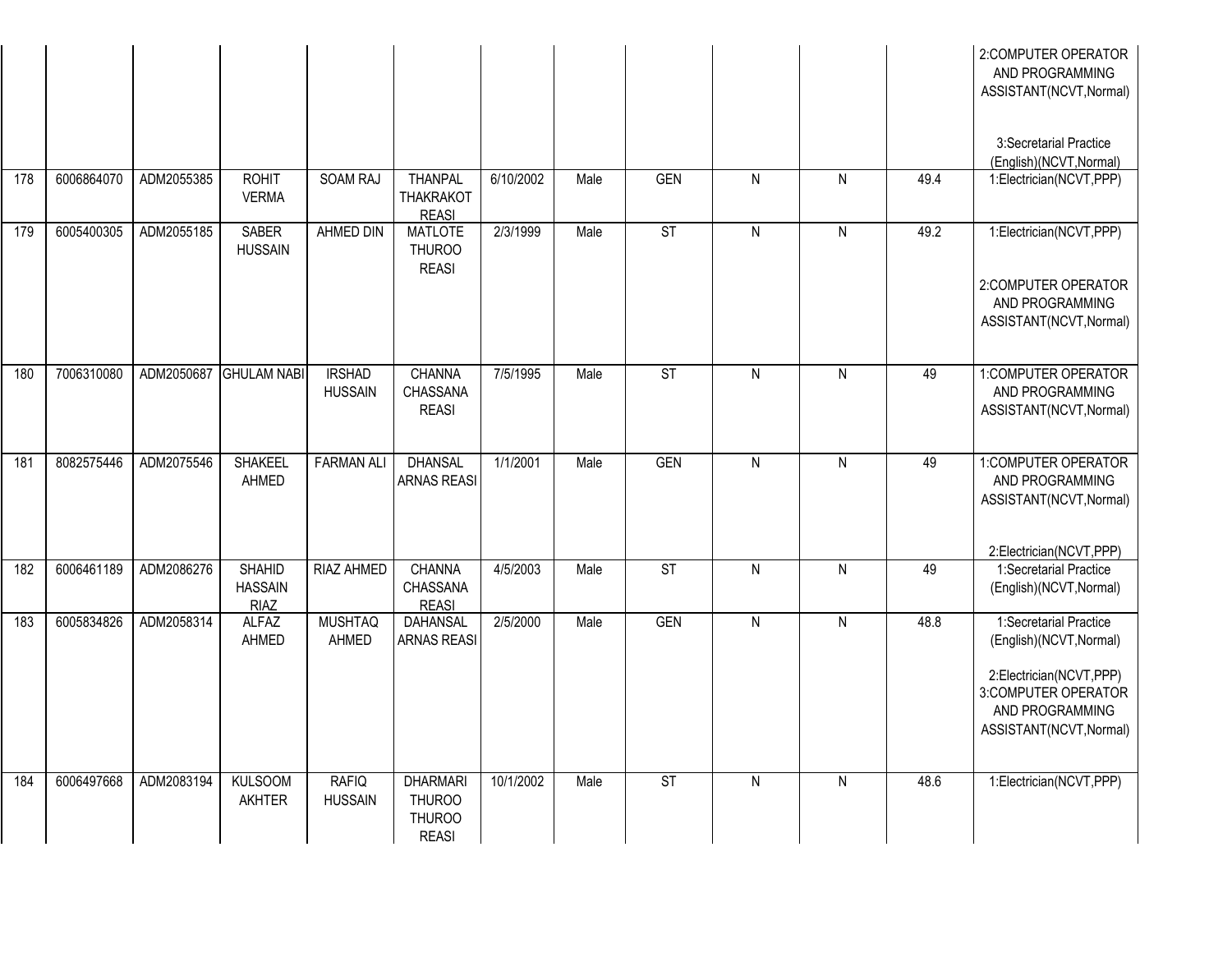|     |            |            |                                          |                                  |                                                    |           |      |            |              |              |      | 2:COMPUTER OPERATOR<br>AND PROGRAMMING<br>ASSISTANT(NCVT, Normal)                            |
|-----|------------|------------|------------------------------------------|----------------------------------|----------------------------------------------------|-----------|------|------------|--------------|--------------|------|----------------------------------------------------------------------------------------------|
| 185 | 9797601461 | ADM2037892 | <b>SUNIL</b><br><b>SHARMA</b>            | <b>BANSILAL</b><br><b>SHARMA</b> | <b>CHINKHA</b><br><b>THAKRAKOT</b><br><b>REASI</b> | 3/10/1997 | Male | <b>GEN</b> | $\mathsf{N}$ | $\mathsf{N}$ | 48.2 | 1:Electrician(NCVT,PPP)<br>2:COMPUTER OPERATOR<br>AND PROGRAMMING<br>ASSISTANT(NCVT, Normal) |
|     |            |            |                                          |                                  |                                                    |           |      |            |              |              |      |                                                                                              |
| 186 | 9682617290 | ADM2088815 | <b>SHABIR</b><br>AHMED                   | <b>MOHD SHAFI</b>                | <b>JUDDA</b><br><b>ARNASS</b><br><b>REASI</b>      | 6/1/1993  | Male | <b>ST</b>  | $\mathsf{N}$ | $\mathsf{N}$ | 47.8 | 1:Electrician(NCVT,PPP)                                                                      |
| 187 | 9149947641 | ADM2016217 | SANDEEP<br><b>SINGH</b>                  | <b>RAGHVIR</b><br><b>SINGH</b>   | <b>GABBAR</b><br><b>THAKRAKOT</b><br><b>REASI</b>  | 12/5/2003 | Male | <b>GEN</b> | $\mathsf{N}$ | $\mathsf{N}$ | 47.6 | 1:Electrician(NCVT,PPP)                                                                      |
| 188 | 8494097117 | ADM2038762 | <b>SARFRAZ</b><br>AHMED<br><b>KATOCH</b> | <b>MOHD RAFIQ</b>                | <b>DHARMARI</b><br><b>THUROO</b><br><b>REASI</b>   | 2/4/2005  | Male | <b>GEN</b> | $\mathsf{N}$ | $\mathsf{N}$ | 47.6 | 1:Electrician(NCVT,PPP)<br>2:COMPUTER OPERATOR<br>AND PROGRAMMING<br>ASSISTANT(NCVT, Normal) |
| 189 | 9797637511 | ADM2097915 | <b>MOHD IMTAIZ</b>                       | <b>MOHD</b><br><b>SHAREEF</b>    | <b>THARAL</b><br>CHASSANA<br><b>REASI</b>          | 1/15/2005 | Male | <b>GEN</b> | $\mathsf{N}$ | $\mathsf{N}$ | 47.4 | 1:COMPUTER OPERATOR<br>AND PROGRAMMING<br>ASSISTANT(NCVT, Normal)                            |
| 190 | 9149960153 | ADM2018877 | <b>GULSHAN</b><br><b>KUMAR</b>           | <b>PURI LAL</b>                  | <b>SALAL</b><br>POUNSALI<br><b>REASI REASI</b>     | 10/9/1998 | Male | SC         | $\mathsf{N}$ | $\mathsf{N}$ | 47.2 | 1:Electrician(NCVT,PPP)                                                                      |
| 191 | 8803659144 | ADM2052135 | <b>ISHTYAQ</b><br>AHMED                  | GULZAR<br>AHMED                  | PATTIAN<br><b>THUROO</b><br><b>REASI</b>           | 4/13/1993 | Male | <b>ST</b>  | $\mathsf{N}$ | $\mathsf{N}$ | 47   | 1:COMPUTER OPERATOR<br>AND PROGRAMMING<br>ASSISTANT(NCVT, Normal)<br>2:Electrician(NCVT,PPP) |
|     |            |            |                                          |                                  |                                                    |           |      |            |              |              |      | 3:Plumber(NCVT,PPP)                                                                          |
| 192 | 6005609123 | ADM2028274 | <b>MOHAN</b><br><b>SINGH</b>             | PANJAB<br><b>SINGH</b>           | SAWALAKOTE<br><b>ARNASS</b><br><b>REASI</b>        | 4/4/1997  | Male | <b>GEN</b> | ${\sf N}$    | $\mathsf{N}$ | 47   | 1:Electrician(NCVT,PPP)<br>2:Plumber(NCVT,PPP)                                               |
|     |            |            |                                          |                                  |                                                    |           |      |            |              |              |      |                                                                                              |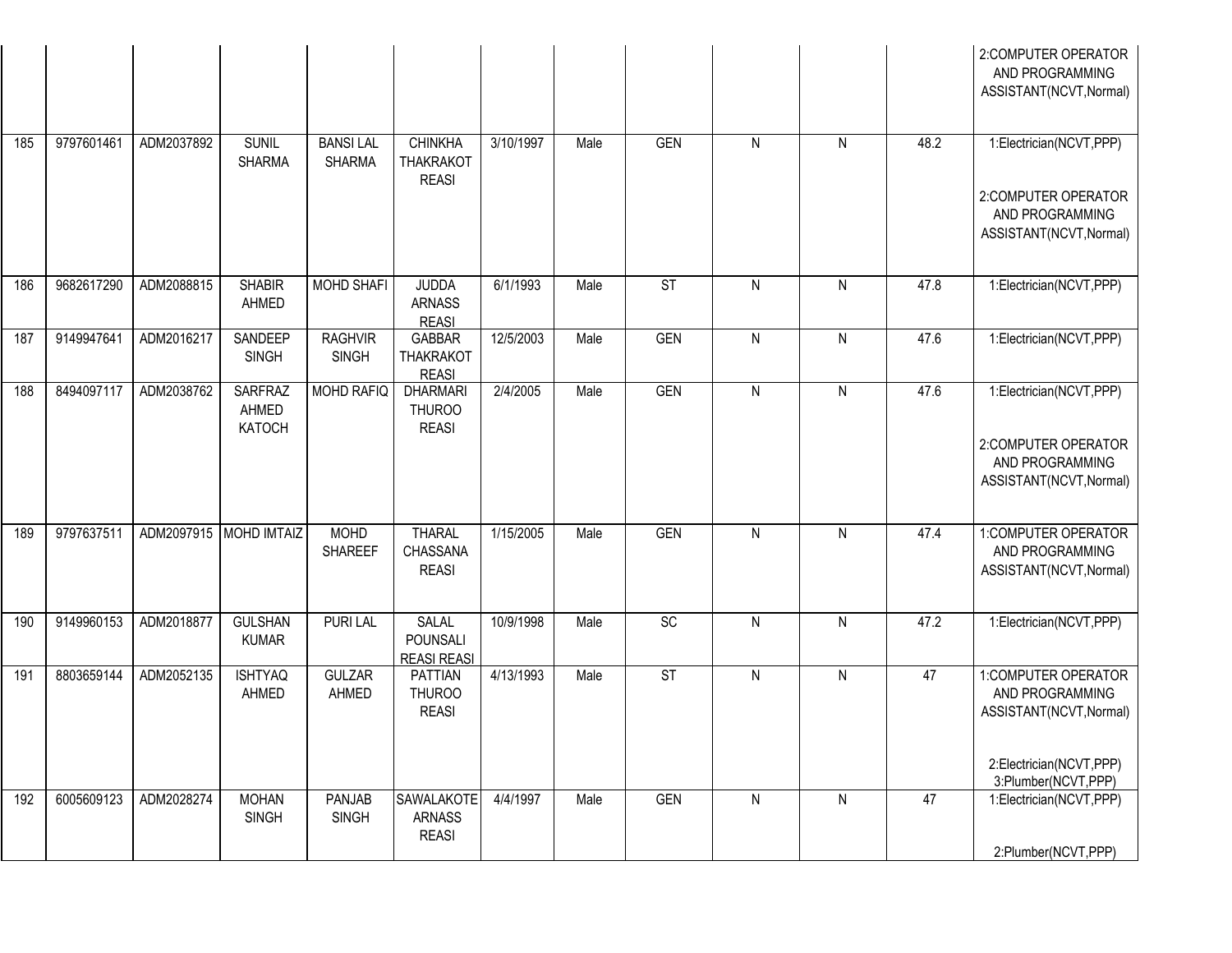| 193 | 8082200212 | ADM2022368 | <b>AKSHAY</b><br><b>KUMAR</b>    | SOAM RAJ                      | <b>THANPAL</b><br><b>THAKRAKOT</b><br><b>REASI</b> | 3/17/1998  | Male | <b>GEN</b> | $\mathsf{N}$   | ${\sf N}$    | 47   | 1:Electrician(NCVT,PPP)                                                                                                                                                   |
|-----|------------|------------|----------------------------------|-------------------------------|----------------------------------------------------|------------|------|------------|----------------|--------------|------|---------------------------------------------------------------------------------------------------------------------------------------------------------------------------|
| 194 | 8899501289 | ADM2039554 | <b>SARFRAZ</b><br>AHMED          | SHER MOHD<br><b>GUJJAR</b>    | <b>VILLAGE</b><br><b>THUROO</b><br><b>REASI</b>    | 2/4/1999   | Male | ST         | N              | $\mathsf{N}$ | 46.6 | 1:COMPUTER OPERATOR<br>AND PROGRAMMING<br>ASSISTANT(NCVT, Normal)<br>2:Electrician(NCVT,PPP)<br>3:Secretarial Practice                                                    |
| 195 | 9541041900 | ADM2069573 | <b>MUSHARAF</b><br><b>GULZAR</b> | <b>GULZAR</b><br>AHMED        | <b>DHARMARI</b><br><b>THUROO</b><br><b>REASI</b>   | 1/4/2000   | Male | <b>GEN</b> | $\mathsf{N}$   | $\mathsf{N}$ | 46.6 | (English)(NCVT, Normal)<br>1:Electrician(NCVT,PPP)                                                                                                                        |
| 196 | 9622308586 | ADM2080103 | ZAFAR IQBAL                      | FAREED<br>AHMED               | <b>JUDDA</b><br><b>ARNASS</b><br><b>REASI</b>      | 11/15/2004 | Male | <b>GEN</b> | $\overline{N}$ | $\mathsf{N}$ | 46.6 | 1:Plumber(NCVT,PPP)<br>2:Electrician(NCVT,PPP)<br>3:Secretarial Practice<br>(English)(NCVT, Normal)                                                                       |
| 197 | 6005531488 | ADM2028013 | <b>VIJAY KUMAR</b>               | <b>ANAND LAL</b>              | <b>KANTHAN</b><br><b>ARNAS REASI</b>               | 1/28/1999  | Male | SC         | $\mathsf{N}$   | ${\sf N}$    | 46   | 1:Electrician(NCVT,PPP)<br>2:COMPUTER OPERATOR<br>AND PROGRAMMING<br>ASSISTANT(NCVT, Normal)                                                                              |
| 198 | 9622224851 | ADM2038580 | <b>BABI KUMAR</b>                | <b>PAWAN</b><br><b>SHARMA</b> | <b>GARI</b><br><b>THAKRAKOT</b><br><b>REASI</b>    | 2/26/2001  | Male | <b>GEN</b> | N              | $\mathsf{N}$ | 46   | 1:Plumber(NCVT,PPP)<br>2:Secretarial Practice<br>(English)(NCVT, Normal)<br>3:Electrician(NCVT,PPP)<br>4: COMPUTER OPERATOR<br>AND PROGRAMMING<br>ASSISTANT(NCVT, Normal) |
| 199 | 6006133282 | ADM2078292 | BABI KUMAR                       | PAWAN<br><b>SHARMA</b>        | <b>GARI</b><br><b>THAKRAKOT</b><br><b>REASI</b>    | 2/26/2001  | Male | GEN        | N              | N            | 46   | 1:COMPUTER OPERATOR<br>AND PROGRAMMING<br>ASSISTANT(NCVT, Normal)<br>2:Electrician(NCVT,PPP)<br>3:Plumber(NCVT,PPP)                                                       |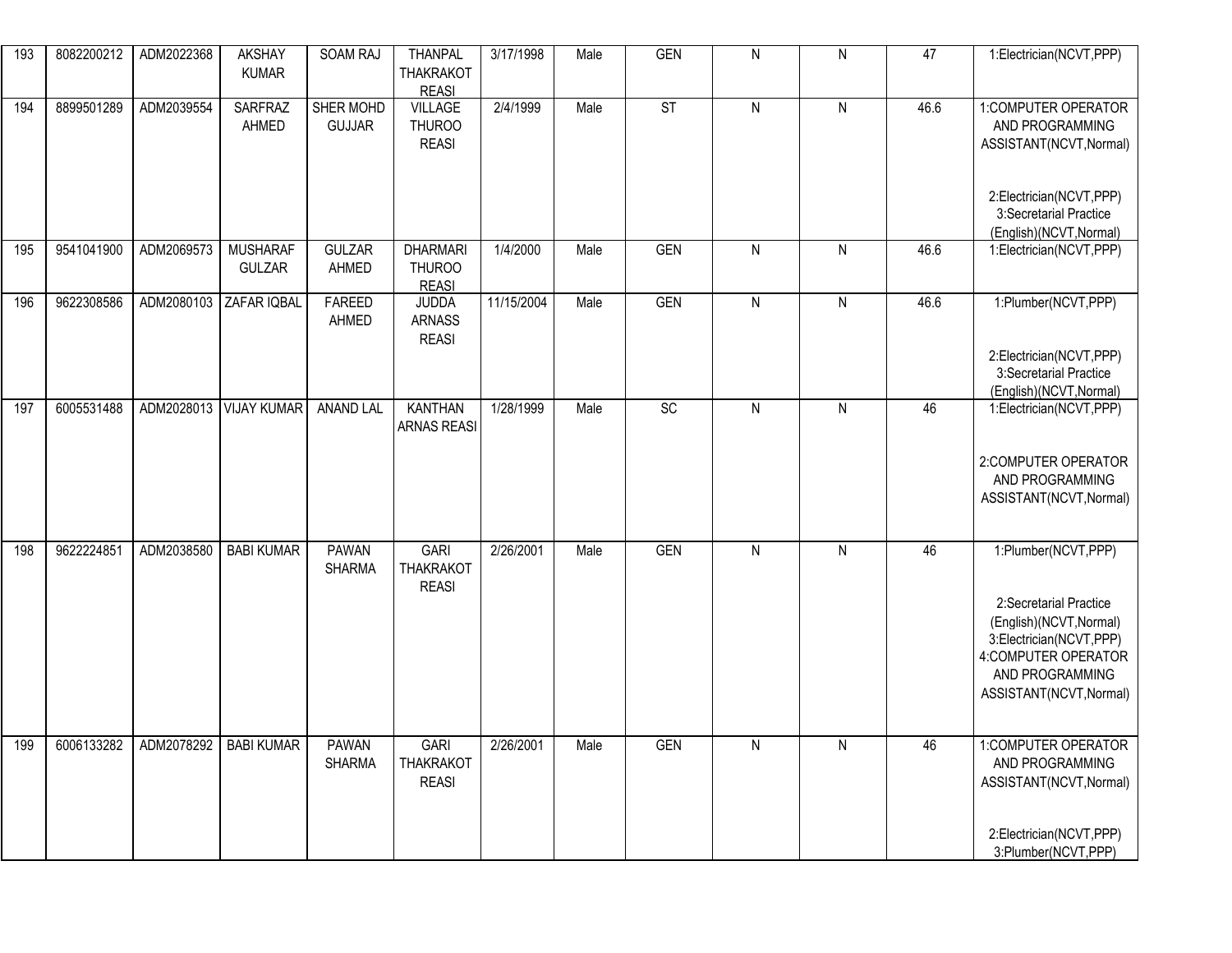| 200 | 6006373047 | ADM2018335 | WASEEM<br><b>AKRAM</b>         | MOHD IQBAL                     | <b>DHARMARI</b><br><b>THUROO</b><br><b>REASI</b>               | 4/15/2003 | Male | <b>GEN</b>             | $\mathsf{N}$ | $\mathsf{N}$ | 46   | 1:Electrician(NCVT,PPP)<br>2:COMPUTER OPERATOR<br>AND PROGRAMMING<br>ASSISTANT(NCVT, Normal)                                                      |
|-----|------------|------------|--------------------------------|--------------------------------|----------------------------------------------------------------|-----------|------|------------------------|--------------|--------------|------|---------------------------------------------------------------------------------------------------------------------------------------------------|
| 201 | 9596617451 | ADM2072944 | <b>NASAR</b><br>AHMED          | <b>MOHD SHAFI</b>              | <b>THUROO</b><br><b>THUROO</b><br><b>REASI</b>                 | 2/10/1992 | Male | <b>ST</b>              | $\mathsf{N}$ | $\mathsf{N}$ | 45.8 | 1:COMPUTER OPERATOR<br>AND PROGRAMMING<br>ASSISTANT(NCVT, Normal)<br>2:Electrician(NCVT,PPP)<br>3:Secretarial Practice<br>(English)(NCVT, Normal) |
| 202 | 9682529124 | ADM2034903 | JAVED IQBAL                    | <b>GHULAM</b><br><b>FATIMA</b> | <b>KANTHI</b><br><b>THUROO</b><br><b>REASI</b>                 | 5/1/1999  | Male | $\overline{\text{ST}}$ | $\mathsf{N}$ | $\mathsf{N}$ | 45.8 | 1:Electrician(NCVT,PPP)<br>2:COMPUTER OPERATOR<br>AND PROGRAMMING<br>ASSISTANT(NCVT, Normal)<br>3:Secretarial Practice<br>(English)(NCVT, Normal) |
| 203 | 6005511438 | ADM2041356 | <b>SAHIL</b><br><b>SALALIA</b> | GIAN CHAND SALAL REASI         | <b>REASI</b>                                                   | 2/22/2002 | Male | $\overline{SC}$        | $\mathsf{N}$ | ${\sf N}$    | 45.8 | 1:COMPUTER OPERATOR<br>AND PROGRAMMING<br>ASSISTANT(NCVT, Normal)<br>2:Electrician(NCVT,PPP)<br>3:Secretarial Practice<br>(English)(NCVT, Normal) |
| 204 | 7051161157 | ADM2057993 | ATTA UR<br><b>REHMAN</b>       | <b>MOHD</b><br>YUSUF BHAT      | <b>THUROO</b><br><b>SULKH</b><br><b>THUROO</b><br><b>REASI</b> | 6/3/1996  | Male | <b>GEN</b>             | $\mathsf{N}$ | $\mathsf{N}$ | 45.6 | 1:Electrician(NCVT,PPP)<br>2:COMPUTER OPERATOR<br>AND PROGRAMMING<br>ASSISTANT(NCVT, Normal)                                                      |
| 205 | 9797979802 | ADM2090612 | KHALID<br><b>HUSSAIN</b>       | <b>MOHD</b><br>YOUSAF          | <b>THURU</b><br>THURU REASI                                    | 6/10/2000 | Male | <b>GEN</b>             | $\mathsf{N}$ | $\mathsf{N}$ | 45.6 | 1:Electrician(NCVT,PPP)<br>2:Secretarial Practice<br>(English)(NCVT, Normal)                                                                      |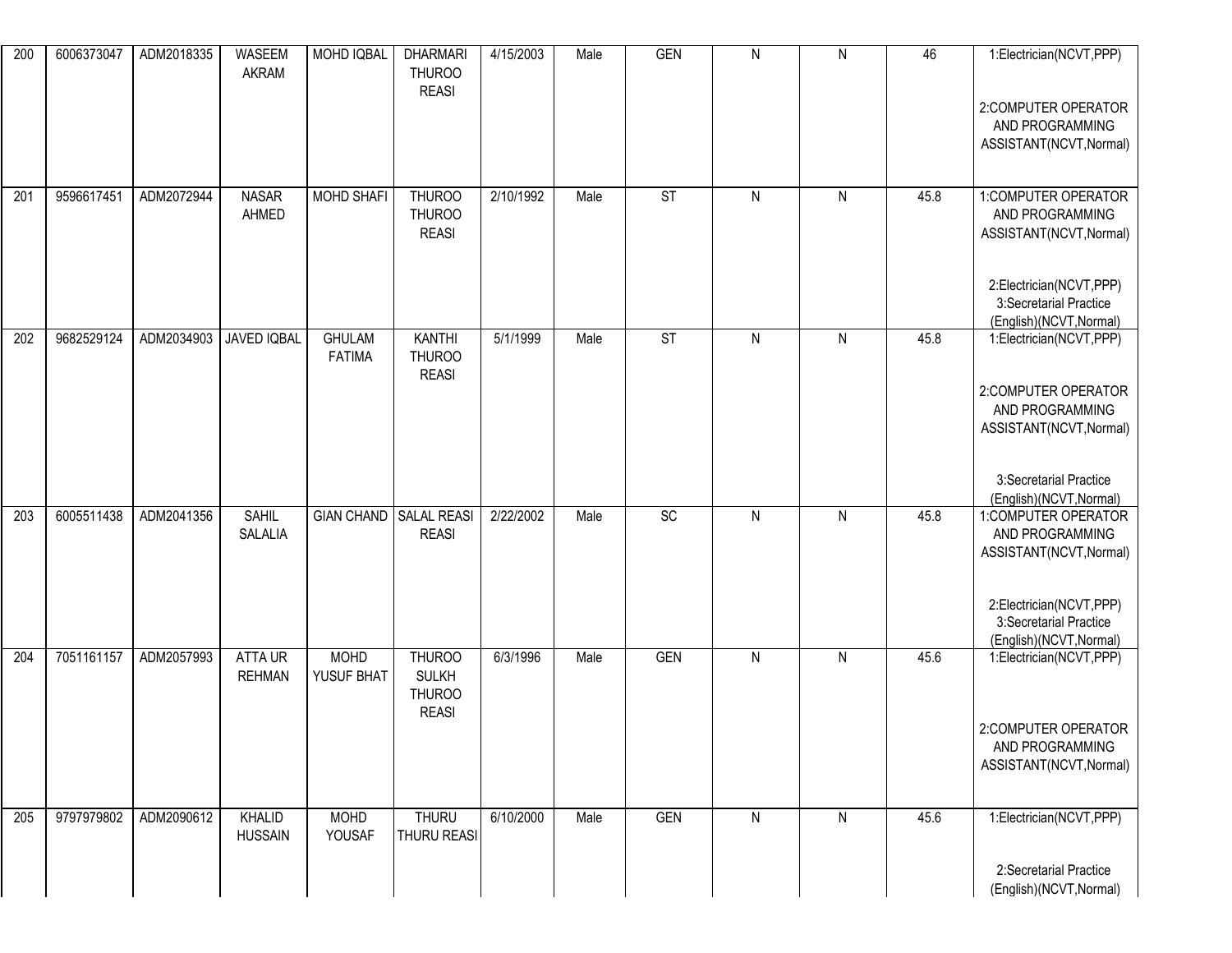|     |            |            |                                |                                    |                                                                                 |            |      |                        |                         |                         |      | 3:COMPUTER OPERATOR<br>AND PROGRAMMING<br>ASSISTANT(NCVT, Normal)                            |
|-----|------------|------------|--------------------------------|------------------------------------|---------------------------------------------------------------------------------|------------|------|------------------------|-------------------------|-------------------------|------|----------------------------------------------------------------------------------------------|
| 206 | 6005025438 | ADM2037551 | <b>MANJEET</b><br><b>SINGH</b> | <b>KRISHAN</b><br><b>SINGH</b>     | <b>THUROO</b><br><b>PATTIAN</b><br><b>THUROO</b><br><b>REASI</b>                | 3/2/2004   | Male | <b>GEN</b>             | $\mathsf{N}$            | ${\sf N}$               | 45.6 | 1:Electrician(NCVT,PPP)                                                                      |
| 207 | 9797415622 | ADM2051312 | <b>MUSHTAQ</b><br>AHMED        | <b>ABDUL</b><br><b>RASHID</b>      | <b>SANGLIKOTE</b><br>CHASSANA<br><b>REASI</b>                                   | 11/10/1990 | Male | <b>GEN</b>             | $\overline{N}$          | $\overline{\mathsf{N}}$ | 45.4 | 1:COMPUTER OPERATOR<br>AND PROGRAMMING<br>ASSISTANT(NCVT, Normal)<br>2:Electrician(NCVT,PPP) |
|     |            |            |                                |                                    |                                                                                 |            |      |                        |                         |                         |      | 3:Secretarial Practice<br>(English)(NCVT, Normal)                                            |
| 208 | 8491973996 | ADM2098619 | <b>JAGDISH</b><br>CHAND        | NASIB CHAND                        | <b>KANTHI</b><br><b>THUROO</b><br><b>REASI</b><br><b>THUROO</b><br><b>REASI</b> | 2/6/1998   | Male | SC                     | $\mathsf{N}$            | ${\sf N}$               | 45.4 | 1:COMPUTER OPERATOR<br>AND PROGRAMMING<br>ASSISTANT(NCVT, Normal)                            |
|     |            |            |                                |                                    |                                                                                 |            |      |                        |                         |                         |      | 2:Electrician(NCVT,PPP)<br>3:Secretarial Practice<br>(English)(NCVT, Normal)                 |
| 209 | 9622270932 | ADM2058405 | ZOHIR SAJAD                    | <b>SARAJ UD</b><br><b>DIN</b>      | <b>THUROO</b><br><b>THUROO</b><br><b>REASI</b>                                  | 1/3/2001   | Male | <b>GEN</b>             | $\mathsf{N}$            | ${\sf N}$               | 45.4 | 1:Electrician(NCVT,PPP)<br>2:COMPUTER OPERATOR<br>AND PROGRAMMING<br>ASSISTANT(NCVT, Normal) |
| 210 | 6006540588 |            |                                | ADM2019906 MOHD LATIEF NAZIR AHMED | <b>CHAKLASS</b><br><b>THUROO</b><br><b>REASI</b>                                | 4/1/1999   | Male | $\overline{\text{ST}}$ | $\overline{\mathsf{N}}$ | $\mathsf{N}$            | 45.2 | 1:COMPUTER OPERATOR<br>AND PROGRAMMING<br>ASSISTANT(NCVT, Normal)                            |
| 211 | 8803336142 | ADM2074293 | KULDEEP<br><b>SINGH</b>        | <b>MELA RAM</b>                    | <b>VILLAGE</b><br>SARTHAL<br>KOTE<br><b>ARNASS</b><br><b>REASI</b>              | 3/5/2003   | Male | <b>GEN</b>             | $\overline{N}$          | $\overline{N}$          | 45.2 | 2:Electrician(NCVT,PPP)<br>1:Plumber(NCVT,PPP)<br>2:Electrician(NCVT,PPP)                    |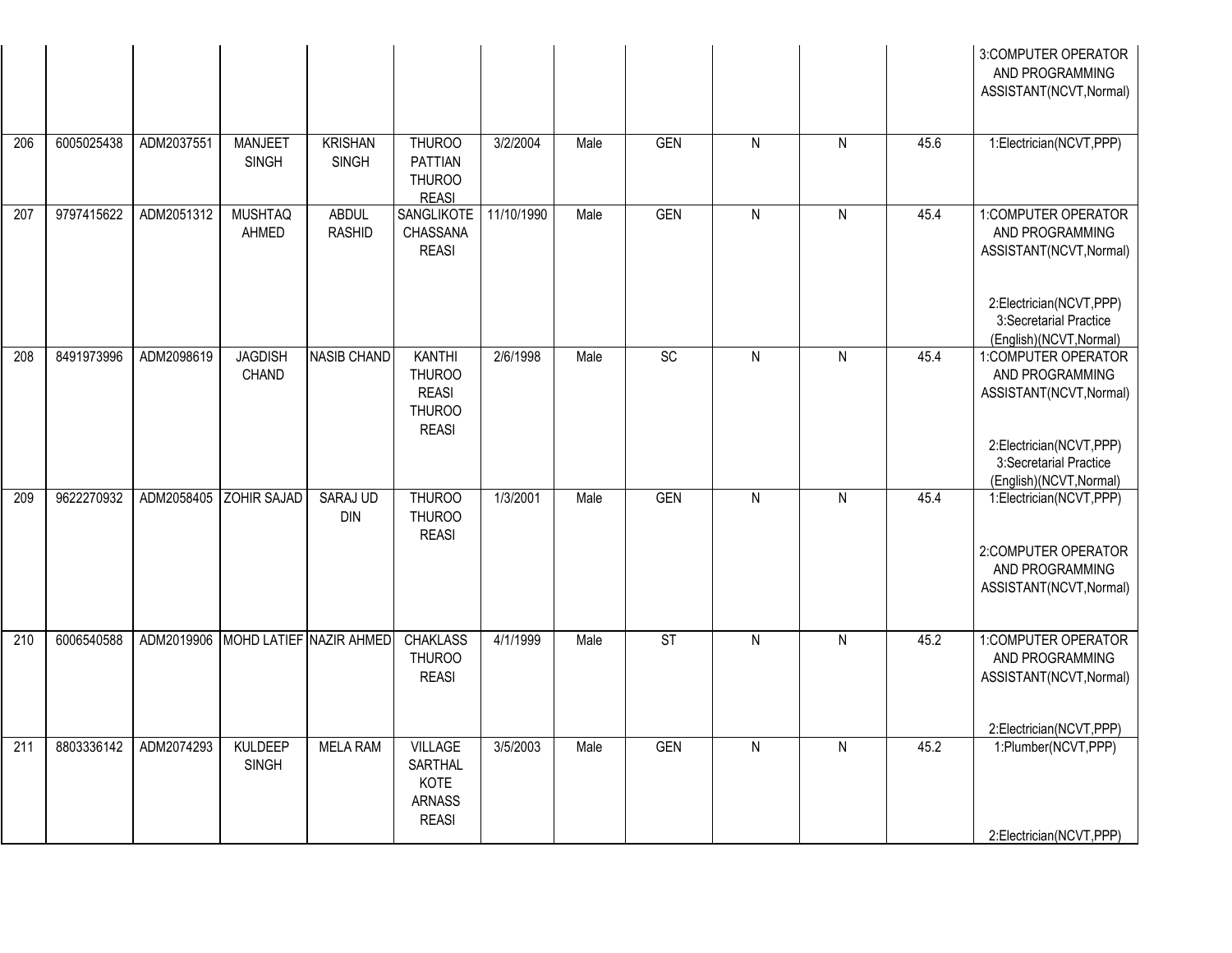| 212 | 6005140379 | ADM2023462 | <b>ZULEFKAR</b>                         | SHAH MOHD                       | THARAL,<br><b>SHIKARI</b><br>CHASANA<br><b>REASI</b> | 6/30/2004 | Male | ST         | $\mathsf{N}$ | $\mathsf{N}$ | 45.2 | 1:COMPUTER OPERATOR<br>AND PROGRAMMING<br>ASSISTANT(NCVT, Normal)            |
|-----|------------|------------|-----------------------------------------|---------------------------------|------------------------------------------------------|-----------|------|------------|--------------|--------------|------|------------------------------------------------------------------------------|
|     |            |            |                                         |                                 |                                                      |           |      |            |              |              |      | 2:Electrician(NCVT,PPP)<br>3:Secretarial Practice<br>(English)(NCVT, Normal) |
| 213 | 9906004727 | ADM2080540 | JAVED IQBAL   MOHD IQBAL<br><b>WANI</b> | <b>WANI</b>                     | <b>VILLAGE</b><br><b>JUDDA</b><br><b>ARNAS REASI</b> | 3/21/1998 | Male | <b>GEN</b> | $\mathsf{N}$ | $\mathsf{N}$ | 45   | 1:Electrician(NCVT,PPP)                                                      |
|     |            |            |                                         |                                 |                                                      |           |      |            |              |              |      | 2:COMPUTER OPERATOR<br>AND PROGRAMMING<br>ASSISTANT(NCVT, Normal)            |
|     |            |            |                                         |                                 |                                                      |           |      |            |              |              |      | 3:Secretarial Practice<br>(English)(NCVT, Normal)                            |
| 214 | 9596961528 | ADM2041614 |                                         | MUMTAZ ALI   MOHD SHAFI         | <b>BUDHAN</b><br><b>THUROO</b><br><b>REASI</b>       | 3/15/1999 | Male | GEN        | $\mathsf{N}$ | $\mathsf{N}$ | 45   | 1:COMPUTER OPERATOR<br>AND PROGRAMMING<br>ASSISTANT(NCVT, Normal)            |
|     |            |            |                                         |                                 |                                                      |           |      |            |              |              |      | 2:Electrician(NCVT,PPP)                                                      |
| 215 | 6005747459 | ADM2019803 | <b>JASBIR</b><br><b>SINGH</b>           | <b>MOHINDER</b><br><b>SINGH</b> | PANASSA<br><b>THAKRAKOTE</b><br><b>REASI</b>         | 11/1/1999 | Male | <b>GEN</b> | $\mathsf{N}$ | $\mathsf{N}$ | 45   | 1:COMPUTER OPERATOR<br>AND PROGRAMMING<br>ASSISTANT(NCVT, Normal)            |
|     |            |            |                                         |                                 |                                                      |           |      |            |              |              |      | 2:Plumber(NCVT,PPP)<br>3:Electrician(NCVT,PPP)                               |
| 216 | 8082390385 | ADM2077176 | <b>SAKINDER</b><br><b>HUSSAIN</b>       | <b>MOHD</b><br><b>SHARIEF</b>   | <b>JARDI POUNI</b><br><b>REASI</b>                   | 3/20/2003 | Male | ST         | $\mathsf{N}$ | ${\sf N}$    | 45   | 1:Electrician(NCVT,PPP)                                                      |
| 217 | 8491850834 | ADM2087970 | <b>RASHAM</b><br><b>SINGH</b>           | <b>PURAN</b><br><b>SINGH</b>    | SAWALAKOTE<br><b>ARNASS</b><br><b>REASI</b>          | 2/2/1995  | Male | <b>GEN</b> | $\mathsf{N}$ | $\mathsf{N}$ | 44.8 | 1:Electrician(NCVT,PPP)                                                      |
|     |            |            |                                         |                                 |                                                      |           |      |            |              |              |      | 2:COMPUTER OPERATOR<br>AND PROGRAMMING<br>ASSISTANT(NCVT, Normal)            |
| 218 | 7051249684 | ADM2059967 | <b>SHAFQAT</b><br><b>HUSSAIN MIR</b>    | <b>ABDUL GANI</b><br><b>MIR</b> | JUDDA,<br><b>DANSAL</b><br><b>ARNAS REASI</b>        | 4/6/1999  | Male | GEN        | $\mathsf{N}$ | $\mathsf{N}$ | 44.8 | 1:Electrician(NCVT,PPP)                                                      |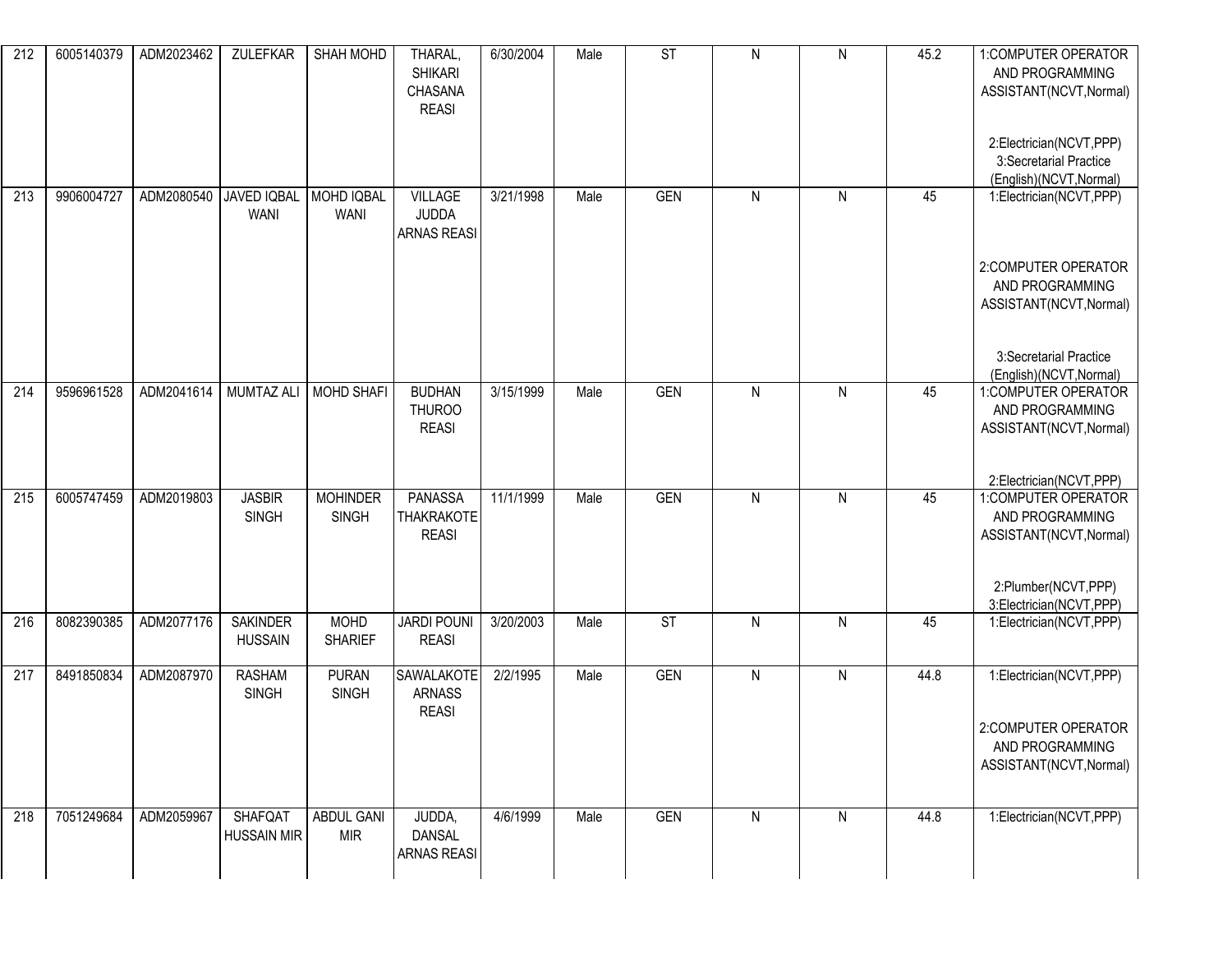|     |            |            |                                  |                         |                                                                  |            |      |            |              |   |      | 2:Secretarial Practice<br>(English)(NCVT, Normal)<br>3:COMPUTER OPERATOR<br>AND PROGRAMMING<br>ASSISTANT(NCVT, Normal)                            |
|-----|------------|------------|----------------------------------|-------------------------|------------------------------------------------------------------|------------|------|------------|--------------|---|------|---------------------------------------------------------------------------------------------------------------------------------------------------|
| 219 | 6006581711 | ADM2092429 | <b>HAFIZ ULLAH</b>               | <b>MOHD</b><br>YOUSAF   | <b>HARIWALA</b><br><b>THUROO</b><br><b>REASI</b>                 | 3/28/2003  | Male | <b>GEN</b> | $\mathsf{N}$ | N | 44.8 | 1:COMPUTER OPERATOR<br>AND PROGRAMMING<br>ASSISTANT(NCVT, Normal)<br>2:Electrician(NCVT,PPP)<br>3:Secretarial Practice<br>(English)(NCVT, Normal) |
| 220 | 9906189833 | ADM2055922 | SADDAM<br><b>HUSSAIN</b>         | ABDUL GANI              | JUDDA,<br><b>DANSAL</b><br><b>ARNAS REASI</b>                    | 1/5/2001   | Male | <b>GEN</b> | $\mathsf{N}$ | N | 44.6 | 1:Electrician(NCVT,PPP)<br>2:Secretarial Practice<br>(English)(NCVT, Normal)<br>3:COMPUTER OPERATOR<br>AND PROGRAMMING<br>ASSISTANT(NCVT, Normal) |
| 221 | 9103087653 | ADM2012225 | <b>BALVINDER</b><br><b>SINGH</b> | <b>JAGDISH</b><br>SINGH | <b>THUROO</b><br><b>THUROO</b><br><b>REASI</b>                   | 1/2/2003   | Male | <b>GEN</b> | $\mathsf{N}$ | N | 44.6 | 1:Plumber(NCVT,PPP)<br>2:Electrician(NCVT,PPP)<br>3:COMPUTER OPERATOR<br>AND PROGRAMMING<br>ASSISTANT(NCVT, Normal)                               |
| 222 | 6005983349 |            | ADM2016094 RAVI SHARMA           | RATTAN LAL QTR NO E 18  | <b>NHPC</b><br>COLONY<br><b>JYOTIPURAM</b><br><b>REASI REASI</b> | 10/19/1996 | Male | <b>GEN</b> | $\mathsf{N}$ | N | 44.2 | 1:Electrician(NCVT,PPP)<br>2:COMPUTER OPERATOR<br>AND PROGRAMMING<br>ASSISTANT(NCVT, Normal)<br>3:Secretarial Practice<br>(English)(NCVT, Normal) |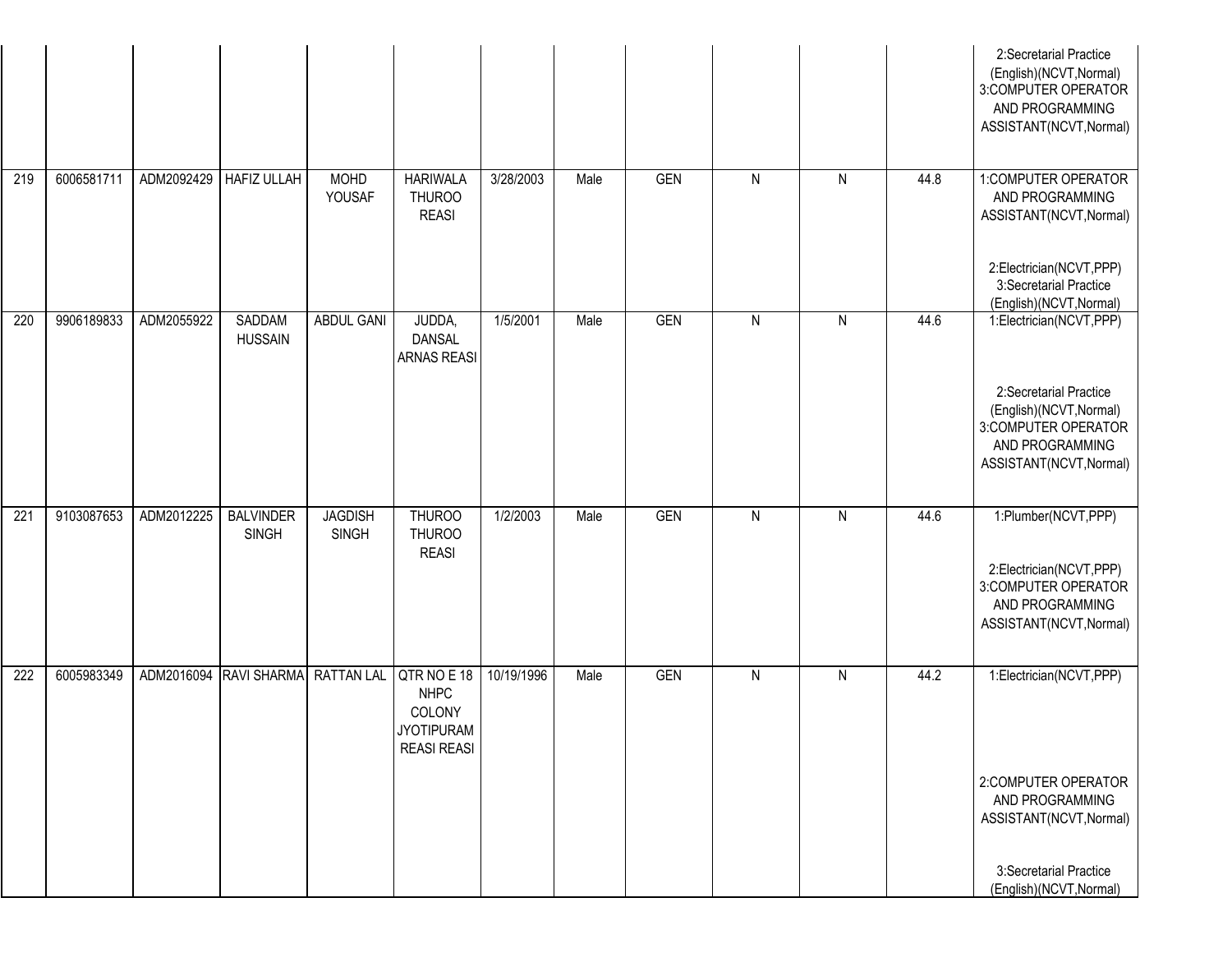| 223 | 8082307028 | ADM2065603 | <b>SARFRAZ</b><br>AHMED        | WAZIR MOHD                      | <b>JUDDA</b><br><b>ARNAS REASI</b>                                                                              | 1/4/1998  | Male | GEN                      | $\mathsf{N}$   | ${\sf N}$ | 44.2 | 1:Electrician(NCVT,PPP)                                                                      |
|-----|------------|------------|--------------------------------|---------------------------------|-----------------------------------------------------------------------------------------------------------------|-----------|------|--------------------------|----------------|-----------|------|----------------------------------------------------------------------------------------------|
| 224 | 9596616260 | ADM2054720 | <b>ROSHAN DIN</b>              | KHUSHI<br><b>MOHD</b>           | <b>THUROO</b><br><b>DHARMARI</b><br><b>THUROO</b><br><b>REASI</b>                                               | 3/1/1994  | Male | ST                       | $\mathsf{N}$   | ${\sf N}$ | 43.8 | 1:Electrician(NCVT,PPP)                                                                      |
| 225 | 9797636516 | ADM2015248 | <b>MUNIR</b><br><b>HUSSAIN</b> | ABDUL KARIM                     | <b>THUROO</b><br><b>DHARMARI</b><br><b>THUROO</b><br><b>REASI</b>                                               | 3/4/1997  | Male | $\overline{\mathsf{ST}}$ | $\mathsf{N}$   | ${\sf N}$ | 43.6 | 1:COMPUTER OPERATOR<br>AND PROGRAMMING<br>ASSISTANT(NCVT, Normal)                            |
| 226 | 7006653365 | ADM2028240 | <b>JAVED IQBAL</b>             | <b>NOOR</b><br><b>MOHAMMED</b>  | THUROO<br><b>DHARMARI</b><br><b>THUROO</b><br><b>REASI</b>                                                      | 7/15/1997 | Male | ST                       | $\mathsf{N}$   | ${\sf N}$ | 43.6 | 1:Electrician(NCVT,PPP)                                                                      |
| 227 | 6005896682 | ADM2027661 | <b>KARAMAT ALI</b>             | <b>RAHMET ALI</b>               | <b>CHAKLASS</b><br><b>THUROO</b><br><b>REASI</b>                                                                | 1/1/2000  | Male | $\overline{\mathsf{ST}}$ | $\mathsf{N}$   | ${\sf N}$ | 43.6 | 1:COMPUTER OPERATOR<br>AND PROGRAMMING<br>ASSISTANT(NCVT, Normal)                            |
| 228 | 9622176544 | ADM2054168 | KARAMAT ALI                    | <b>RAHMET ALI</b>               | <b>CHAKLASS</b><br><b>THUROO</b><br><b>REASI</b>                                                                | 1/1/2000  | Male | <b>ST</b>                | $\mathsf{N}$   | ${\sf N}$ | 43.6 | 1:COMPUTER OPERATOR<br>AND PROGRAMMING<br>ASSISTANT(NCVT, Normal)                            |
| 229 | 9906188803 | ADM2028076 | <b>BHADHAR</b><br><b>SINGH</b> | <b>LAL SINGH</b>                | <b>THILLOO</b><br>THUROO<br><b>REASI</b>                                                                        | 4/2/1992  | Male | <b>GEN</b>               | $\overline{N}$ | ${\sf N}$ | 43.4 | 1:COMPUTER OPERATOR<br>AND PROGRAMMING<br>ASSISTANT(NCVT, Normal)                            |
| 230 | 7051923352 | ADM2074739 | AJAZ AHMED                     | <b>BASHIR</b><br>AHMED          | <b>BATHOIE</b><br><b>MAHORE</b><br><b>REASI</b>                                                                 | 5/1/1995  | Male | GEN                      | $\mathsf{N}$   | ${\sf N}$ | 43.4 | 1:COMPUTER OPERATOR<br>AND PROGRAMMING<br>ASSISTANT(NCVT, Normal)<br>2:Electrician(NCVT,PPP) |
|     |            |            |                                |                                 |                                                                                                                 |           |      |                          |                |           |      | 3:Secretarial Practice<br>(English)(NCVT, Normal)                                            |
| 231 | 8493841736 | ADM2059350 | <b>RANJEET</b><br><b>SINGH</b> | <b>CHHATTER</b><br><b>SINGH</b> | <b>VILLAGE</b><br><b>DHARAN</b><br>(DOTRA) P.O<br>THANPAL<br><b>TEHSIL</b><br><b>THAKRAKOTE</b><br><b>REASI</b> | 2/1/1988  | Male | <b>GEN</b>               | N              | N         | 43.2 | 1:Electrician(NCVT,PPP)                                                                      |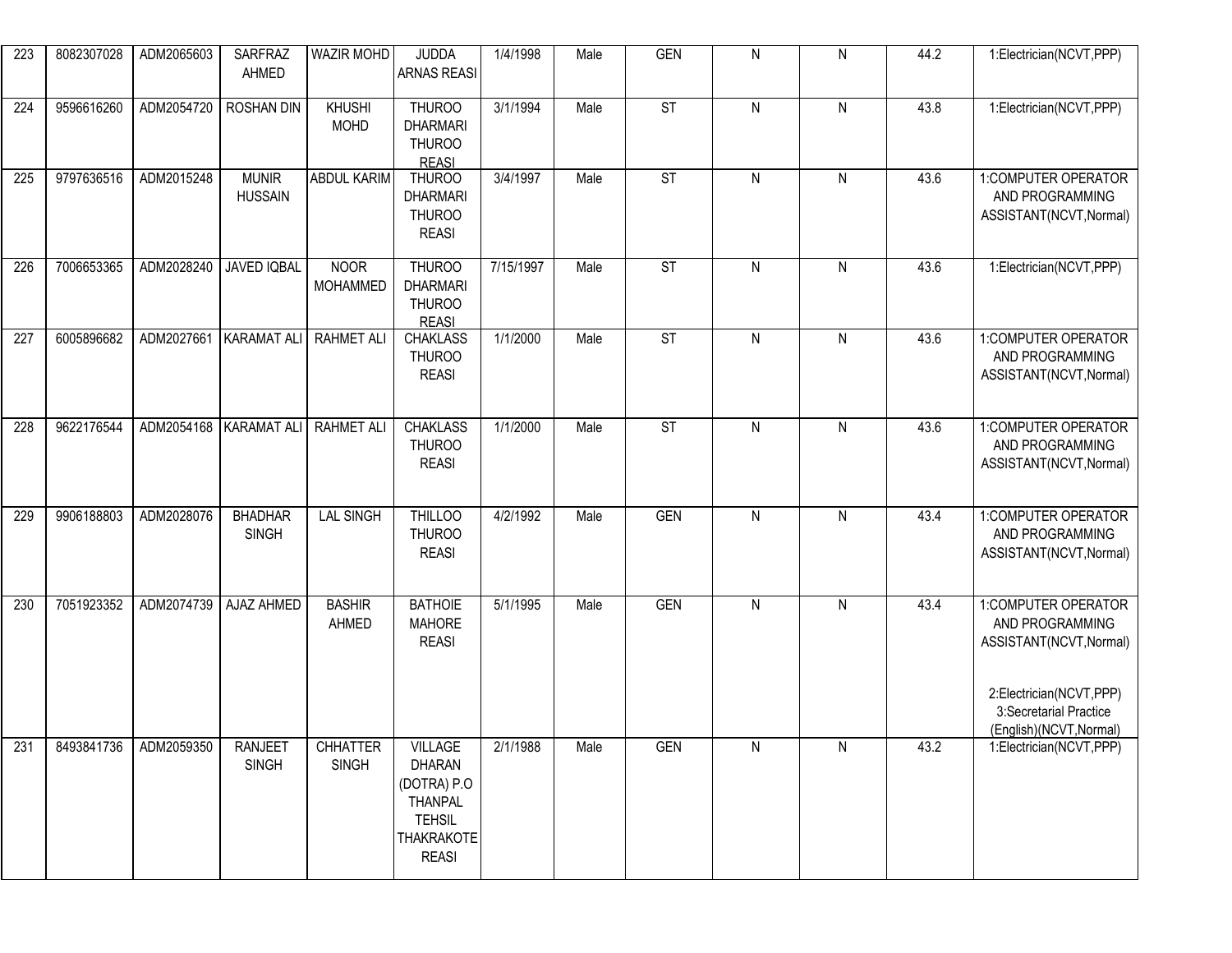| 232 | 6006939750 | ADM2098881 | <b>MUSHTAQ</b><br>AHMED          | <b>MOHD</b><br>YOUSAF         | <b>THUROO</b><br><b>DHARMARI</b><br><b>THUROO</b><br><b>REASI</b> | 3/4/1997  | Male | ST                     | $\mathsf{N}$ | $\mathsf{N}$ | 43.2 | 1:Electrician(NCVT,PPP)                                                                                                                           |
|-----|------------|------------|----------------------------------|-------------------------------|-------------------------------------------------------------------|-----------|------|------------------------|--------------|--------------|------|---------------------------------------------------------------------------------------------------------------------------------------------------|
| 233 | 9622024084 | ADM2087868 | <b>MOHD ASIF</b>                 | <b>WALI MOHD</b>              | <b>DUBRI</b><br><b>MAHORE</b><br><b>REASI</b>                     | 1/6/2000  | Male | <b>GEN</b>             | $\mathsf{N}$ | $\mathsf{N}$ | 43.2 | 1:COMPUTER OPERATOR<br>AND PROGRAMMING<br>ASSISTANT(NCVT, Normal)                                                                                 |
| 234 | 7051939237 | ADM2023046 | SAHIL SINGH                      | <b>VIKEEL</b><br><b>SINGH</b> | <b>HUNDER</b><br><b>ARNAS REASI</b>                               | 3/20/2001 | Male | GEN                    | $\mathsf{N}$ | ${\sf N}$    | 43.2 | 1:Electrician(NCVT,PPP)<br>2:COMPUTER OPERATOR<br>AND PROGRAMMING<br>ASSISTANT(NCVT, Normal)                                                      |
| 235 | 6005833910 | ADM2047297 | <b>RAFAZ</b><br>AHMED            | <b>KHUSHI</b><br><b>MOHD</b>  | <b>THUROO</b><br><b>THUROO</b><br><b>REASI</b>                    | 3/5/2004  | Male | $\overline{\text{ST}}$ | $\mathsf{N}$ | ${\sf N}$    | 43.2 | 1:COMPUTER OPERATOR<br>AND PROGRAMMING<br>ASSISTANT(NCVT, Normal)                                                                                 |
| 236 | 7051341582 | ADM2070510 | <b>MANZOOR</b><br>AHMED          | <b>BASHIR</b><br>AHMED        | <b>KANTHI</b><br><b>THUROO</b><br><b>REASI</b>                    | 1/16/1993 | Male | $\overline{\text{ST}}$ | $\mathsf{N}$ | $\mathsf{N}$ | 43   | 1:Electrician(NCVT,PPP)                                                                                                                           |
| 237 | 7051041249 | ADM2028045 | ZAFFAR<br><b>IQBAL</b>           | <b>MOHD</b><br>YOUSIF         | <b>THILLOO</b><br><b>THUROO</b><br><b>REASI</b>                   | 3/4/1999  | Male | $\overline{\text{ST}}$ | $\mathsf{N}$ | $\mathsf{N}$ | 43   | 1:COMPUTER OPERATOR<br>AND PROGRAMMING<br>ASSISTANT(NCVT, Normal)<br>2:Electrician(NCVT,PPP)<br>3:Secretarial Practice<br>(English)(NCVT, Normal) |
| 238 | 9596197486 | ADM2078005 | <b>ISHTIAQ</b><br><b>HUSSAIN</b> | <b>MOHD</b><br><b>HUSSAIN</b> | <b>SHAJROO</b><br><b>MAHORE</b><br><b>REASI</b>                   | 6/1/2004  | Male | $\overline{\text{ST}}$ | $\mathsf{N}$ | $\mathsf{N}$ | 43   | 1:Electrician(NCVT,PPP)<br>2:Secretarial Practice<br>(English)(NCVT, Normal)                                                                      |
| 239 | 6006065638 | ADM2027649 | <b>SAFEER</b><br>AHMED           | <b>HASHIM DIN</b>             | <b>FATEHPUR</b><br><b>RAJOURI</b><br><b>RAJOURI</b>               | 3/15/1992 | Male | <b>ST</b>              | $\mathsf{N}$ | $\mathsf{N}$ | 42.6 | 1:COMPUTER OPERATOR<br>AND PROGRAMMING<br>ASSISTANT(NCVT, Normal)                                                                                 |
| 240 | 7889850048 | ADM2023028 | RAYAZ<br>AHMED                   | AMKALLAH                      | <b>THUROO</b><br><b>THUROO</b><br><b>REASI</b>                    | 3/1/1998  | Male | <b>GEN</b>             | $\mathsf{N}$ | $\mathsf{N}$ | 42.6 | 1:COMPUTER OPERATOR<br>AND PROGRAMMING<br>ASSISTANT(NCVT, Normal)                                                                                 |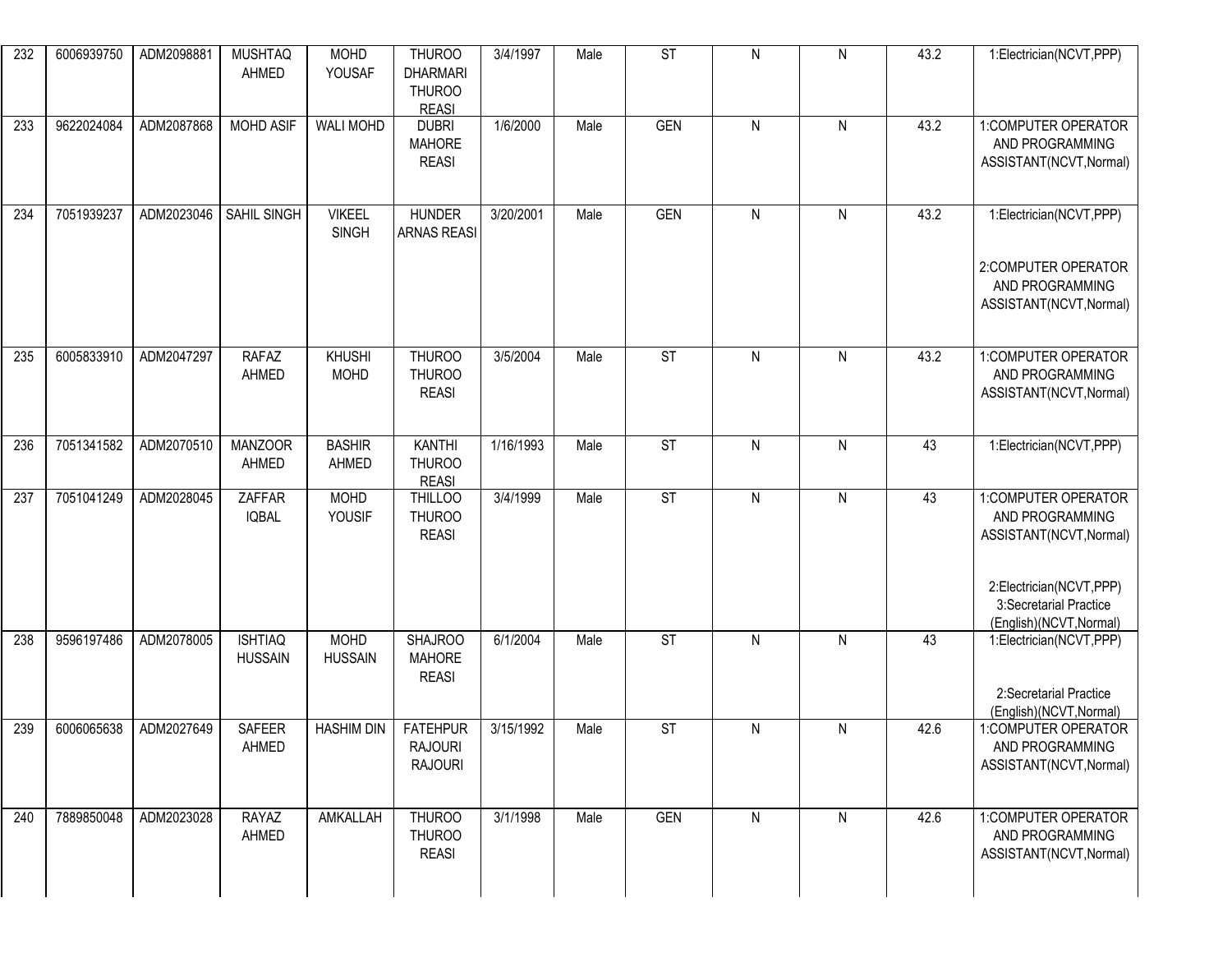|     |            |            |                               |                                   |                                                                                 |                       |      |                        |                |                |      | 2:Secretarial Practice<br>(English)(NCVT, Normal)                                                                      |
|-----|------------|------------|-------------------------------|-----------------------------------|---------------------------------------------------------------------------------|-----------------------|------|------------------------|----------------|----------------|------|------------------------------------------------------------------------------------------------------------------------|
| 241 | 9906333230 |            | ADM2047576 KULDEEP RAJ        | <b>NARINDER</b><br><b>KUMAR</b>   | VPO SALAL<br><b>KOTE REASI</b><br><b>REASI</b>                                  | 3/3/1998              | Male | <b>GEN</b>             | $\mathsf{N}$   | $\mathsf{N}$   | 42.6 | 1:Electrician(NCVT,PPP)                                                                                                |
| 242 | 8493874036 | ADM2027371 | <b>DANESH</b><br><b>KUMAR</b> | <b>RAMESH</b><br><b>KUMAR</b>     | <b>KANTHI</b><br><b>THUROO</b><br><b>REASI</b><br><b>THUROO</b><br><b>REASI</b> | 4/8/2000              | Male | SC                     | $\mathsf{N}$   | $\mathsf{N}$   | 42.6 | 1:COMPUTER OPERATOR<br>AND PROGRAMMING<br>ASSISTANT(NCVT, Normal)<br>2:Electrician(NCVT,PPP)<br>3:Secretarial Practice |
|     |            |            |                               |                                   |                                                                                 |                       |      |                        |                |                |      | (English)(NCVT, Normal)                                                                                                |
| 243 | 9541435186 | ADM2025274 | <b>MOHD</b><br><b>JAGGAR</b>  | <b>GHULAM</b><br><b>HUSSAIN</b>   | <b>THUROO</b><br><b>THUROO</b><br><b>REASI</b>                                  | 4/20/2004             | Male | $\overline{\text{ST}}$ | $\mathsf{N}$   | ${\sf N}$      | 42.4 | 1:Electrician(NCVT,PPP)<br>2:COMPUTER OPERATOR<br>AND PROGRAMMING<br>ASSISTANT(NCVT, Normal)                           |
| 244 | 6006050962 | ADM2023737 | TAROOQ<br>AHMED               | <b>AB SAMAD</b><br><b>TRAGWAL</b> | GOOL GOOL<br><b>RAMBAN</b>                                                      | 2/27/1985             | Male | <b>GEN</b>             | $\mathsf{N}$   | $\mathsf{N}$   | 42.2 | 1:Electrician(NCVT,PPP)                                                                                                |
| 245 | 7006230890 | ADM2018729 | MOHD RAYAZ                    | <b>MOHD SHAFI</b>                 | RO TULLI<br>CHASSANA<br><b>REASI</b>                                            | 7/1/1991              | Male | <b>GEN</b>             | $\mathsf{N}$   | $\mathsf{N}$   | 42.2 | 1:Electrician(NCVT,PPP)                                                                                                |
| 246 | 9797220491 | ADM2075378 | <b>JAGDEV</b><br><b>SINGH</b> | <b>KARTAR</b><br>CHAND            | <b>KANTHI</b><br><b>THUROO</b><br><b>REASI</b>                                  | 4/8/1996              | Male | <b>GEN</b>             | $\overline{N}$ | $\overline{N}$ | 42.2 | 1:Electrician(NCVT,PPP)                                                                                                |
| 247 | 6005593795 | ADM2055231 | <b>MOHD TARIQ</b>             | <b>ABDUL</b><br><b>RASHID</b>     | <b>SHAJROO</b><br><b>MAHORE</b><br><b>REASI</b>                                 | $\overline{3/4/1997}$ | Male | <b>GEN</b>             | $\mathsf{N}$   | $\mathsf{N}$   | 42.2 | 1:COMPUTER OPERATOR<br>AND PROGRAMMING<br>ASSISTANT(NCVT, Normal)<br>2:Electrician(NCVT,PPP)<br>3:Secretarial Practice |
| 248 | 9596675768 | ADM2039512 | <b>MUSHTAQ</b><br>AHMED       | ROSHAN DIN R/O THUROO             | <b>DHARMARI</b><br><b>THUROO</b><br><b>REASI</b>                                | 4/5/1999              | Male | $\overline{\text{ST}}$ | $\mathsf{N}$   | $\mathsf{N}$   | 42.2 | (English)(NCVT, Normal)<br>1:Electrician(NCVT,PPP)                                                                     |
| 249 | 8493869877 | ADM2012046 | <b>SAHIL</b><br><b>THAKUR</b> | SANDHOOR<br>SINGH                 | <b>SALAL REASI</b><br><b>REASI</b>                                              | 3/8/2000              | Male | <b>GEN</b>             | $\mathsf{N}$   | $\mathsf{N}$   | 41.8 | 1:COMPUTER OPERATOR<br>AND PROGRAMMING<br>ASSISTANT(NCVT, Normal)                                                      |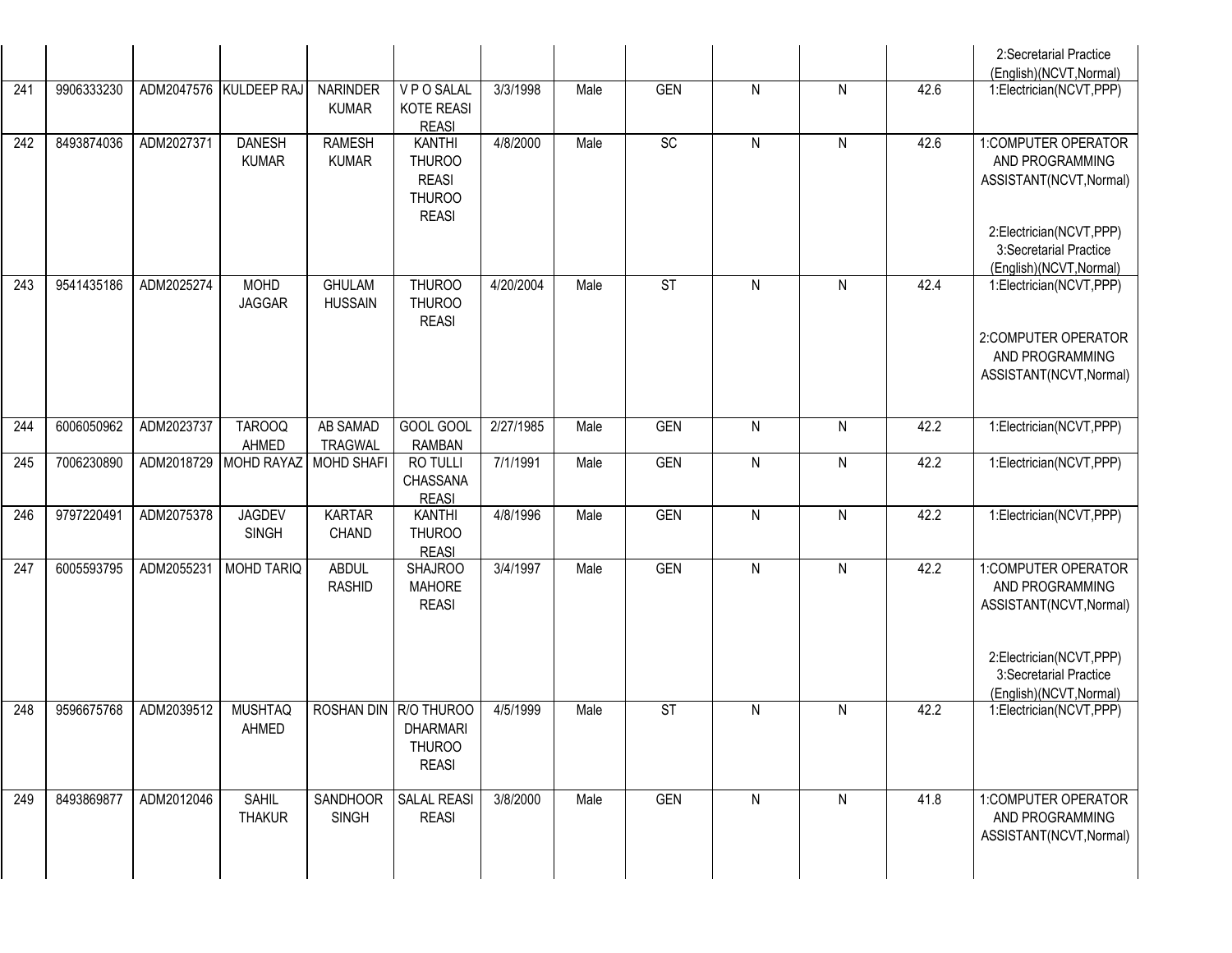|     |            |            |                               |                               |                                                            |            |      |                        |                |                |      | 2:Secretarial Practice<br>(English)(NCVT, Normal)                                                                   |
|-----|------------|------------|-------------------------------|-------------------------------|------------------------------------------------------------|------------|------|------------------------|----------------|----------------|------|---------------------------------------------------------------------------------------------------------------------|
| 250 | 9797461734 | ADM2056625 | <b>ASHOK</b><br><b>KUMAR</b>  | <b>PURAN</b><br><b>CHAND</b>  | GARI<br><b>THAKRAKOTE</b><br><b>REASI</b>                  | 1/6/1992   | Male | SC                     | $\overline{N}$ | $\overline{N}$ | 41.6 | 1:COMPUTER OPERATOR<br>AND PROGRAMMING<br>ASSISTANT(NCVT, Normal)                                                   |
|     |            |            |                               |                               |                                                            |            |      |                        |                |                |      | 2:Electrician(NCVT,PPP)                                                                                             |
| 251 | 8492947682 | ADM2049137 | <b>BIKRAM</b><br><b>SINGH</b> | <b>MELA RAM</b>               | VPO<br><b>SARTHALKOT</b><br>E TEHSIL<br><b>ARNAS REASI</b> | 3/2/1998   | Male | <b>GEN</b>             | $\mathsf{N}$   | $\mathsf{N}$   | 41.6 | 1:COMPUTER OPERATOR<br>AND PROGRAMMING<br>ASSISTANT(NCVT, Normal)                                                   |
|     |            |            |                               |                               |                                                            |            |      |                        |                |                |      | 2:Secretarial Practice<br>(English)(NCVT, Normal)<br>3:Electrician(NCVT,PPP)                                        |
| 252 | 8493867725 | ADM2096771 | <b>ARIF</b><br><b>HUSSAIN</b> | <b>MOHD</b><br><b>HUSSAIN</b> | <b>JALDI POUNI</b><br><b>REASI</b>                         | 3/20/2003  | Male | $\overline{\text{ST}}$ | $\mathsf{N}$   | N              | 41.6 | 1:Plumber(NCVT,PPP)<br>2:Electrician(NCVT,PPP)                                                                      |
| 253 | 9622495834 | ADM2070072 | <b>BASHARAT</b><br>AHMED      | MOHD SHAFI                    | <b>PATTIAN</b><br><b>THUROO</b><br><b>REASI</b>            | 3/13/2004  | Male | <b>GEN</b>             | $\overline{N}$ | $\mathsf{N}$   | 41.6 | 1:Electrician(NCVT,PPP)                                                                                             |
| 254 | 6006310092 | ADM2041895 | SUNIL SINGH                   | <b>GANESH</b><br><b>SINGH</b> | <b>NALI GOTA</b><br>CHASSANA<br><b>REASI</b>               | 2/3/1992   | Male | <b>GEN</b>             | $\overline{N}$ | ${\sf N}$      | 41.4 | 1:Electrician(NCVT,PPP)                                                                                             |
| 255 | 9018620786 | ADM2011676 | <b>SHABIR</b><br>AHMED        | <b>MOHD RAFIQ</b>             | <b>THUROO</b><br><b>THUROO</b><br><b>REASI</b>             | 11/10/1992 | Male | $\overline{\text{ST}}$ | N              | ${\sf N}$      | 41.4 | 1:Electrician(NCVT,PPP)<br>2:COMPUTER OPERATOR<br>AND PROGRAMMING<br>ASSISTANT(NCVT, Normal)                        |
| 256 | 9149450163 | ADM2085173 | <b>VIPAN KUMAR</b>            | <b>CHANDER</b><br>PAL         | <b>GARI</b><br><b>THAKRAKOT</b><br><b>REASI</b>            | 12/3/1998  | Male | <b>GEN</b>             | $\overline{N}$ | $\mathsf{N}$   | 41.4 | 1:COMPUTER OPERATOR<br>AND PROGRAMMING<br>ASSISTANT(NCVT, Normal)<br>2:Electrician(NCVT,PPP)<br>3:Plumber(NCVT,PPP) |
| 257 | 9682580992 | ADM2081780 | <b>ARJUN SINGH</b>            | <b>RATTAN</b><br><b>SINGH</b> | <b>SALAL REASI</b><br><b>REASI</b>                         | 4/1/2001   | Male | <b>GEN</b>             | $\mathsf{N}$   | N              | 41.4 | 1:Plumber(NCVT,PPP)<br>2:Electrician(NCVT,PPP)                                                                      |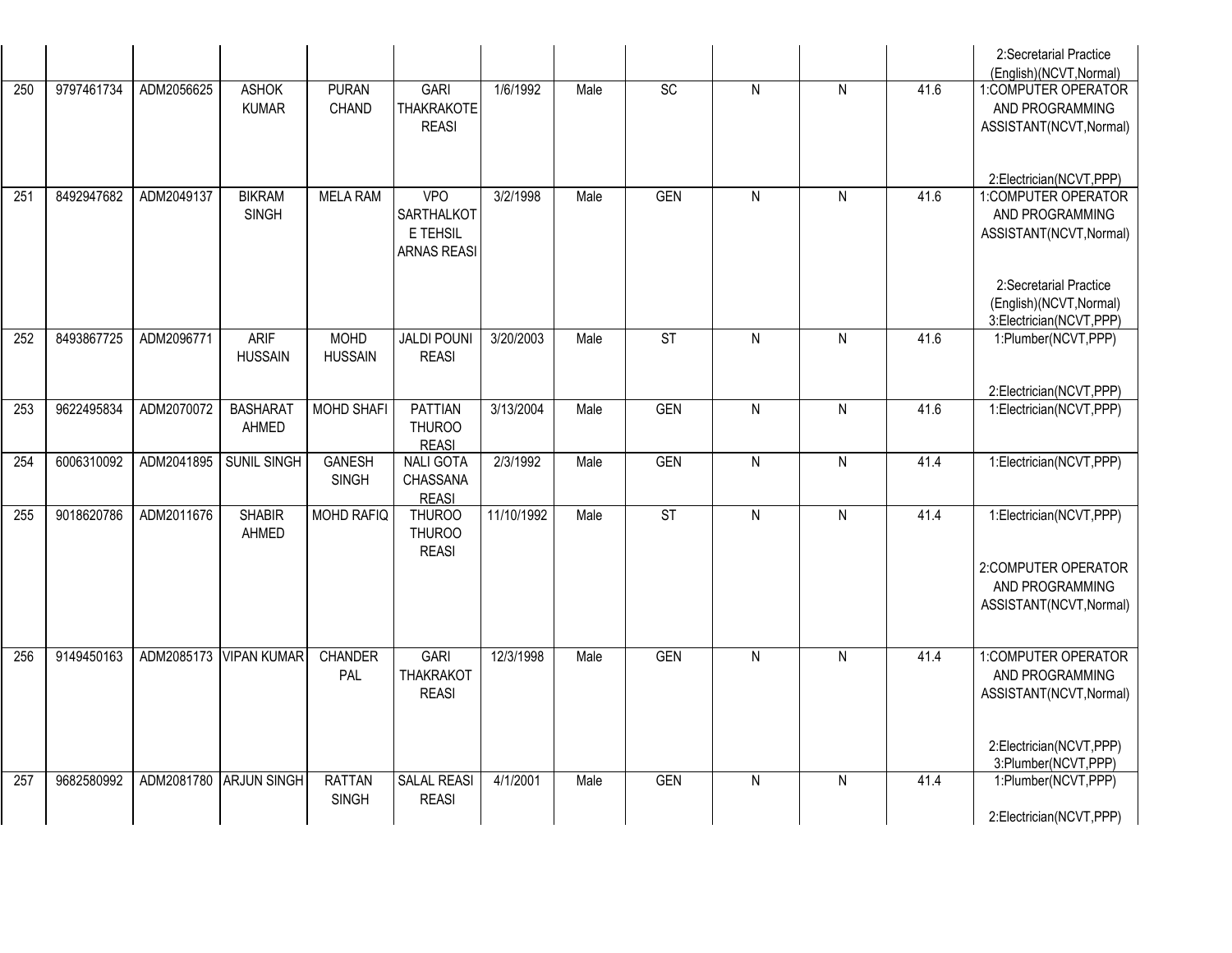|     |            |            |                               |                                 |                                                                                    |           |      |                        |              |                |      | 3:COMPUTER OPERATOR<br>AND PROGRAMMING<br>ASSISTANT(NCVT, Normal)                                                                                 |
|-----|------------|------------|-------------------------------|---------------------------------|------------------------------------------------------------------------------------|-----------|------|------------------------|--------------|----------------|------|---------------------------------------------------------------------------------------------------------------------------------------------------|
| 258 | 6005415632 | ADM2060197 | <b>JAHANGIR</b><br>AHMED      | MOHD<br><b>FAROOQ</b>           | <b>JUDDA</b><br><b>ARNASS</b><br><b>REASI</b>                                      | 3/27/1991 | Male | <b>GEN</b>             | $\mathsf{N}$ | $\mathsf{N}$   | 41.2 | 1:Electrician(NCVT,PPP)<br>2:COMPUTER OPERATOR<br>AND PROGRAMMING<br>ASSISTANT(NCVT, Normal)                                                      |
| 259 | 7298634251 | ADM2097475 | <b>MOHD</b><br>AKHLAQ         | <b>ABDUL</b><br><b>RASHID</b>   | <b>THUROO</b><br><b>THUROO</b><br><b>REASI</b>                                     | 5/3/1994  | Male | <b>GEN</b>             | $\mathsf{N}$ | $\mathsf{N}$   | 41.2 | 1:Electrician(NCVT,PPP)<br>2:COMPUTER OPERATOR<br>AND PROGRAMMING<br>ASSISTANT(NCVT, Normal)                                                      |
| 260 | 9596923049 | ADM2096304 | <b>PANKAJ</b><br><b>KUMAR</b> | <b>JOGINDER</b><br><b>KUMAR</b> | <b>SALOON</b><br>POUNI REASI                                                       | 1/9/1998  | Male | SC                     | $\mathsf{N}$ | $\mathsf{N}$   | 41.2 | 1:COMPUTER OPERATOR<br>AND PROGRAMMING<br>ASSISTANT(NCVT, Normal)<br>2:Electrician(NCVT,PPP)<br>3:Secretarial Practice<br>(English)(NCVT, Normal) |
| 261 | 9596656585 | ADM2066416 | <b>PANKAJ</b><br><b>KUMAR</b> | <b>JOGINDER</b><br><b>KUMAR</b> | <b>SALOON</b><br>POUNI REASI                                                       | 1/9/1998  | Male | SC                     | $\mathsf{N}$ | $\overline{N}$ | 41.2 | 1:Electrician(NCVT,PPP)                                                                                                                           |
| 262 | 9622321456 | ADM2011456 | <b>JAMIL AHMED</b>            | <b>MOHD</b><br>YOUSAF           | <b>CHAKLASS</b><br><b>TEHSIL</b><br><b>THUROO</b><br><b>THUROO</b><br><b>REASI</b> | 8/1/1997  | Male | $\overline{\text{ST}}$ | $\mathsf{N}$ | $\mathsf{N}$   | 41   | 1:Secretarial Practice<br>(English)(NCVT, Normal)<br>2:COMPUTER OPERATOR<br>AND PROGRAMMING<br>ASSISTANT(NCVT, Normal)<br>3:Electrician(NCVT,PPP) |
| 263 | 6005449532 | ADM2028583 | <b>MUMTAZ</b><br>AHMED        | <b>MOHD</b><br>YOUSAF           | <b>THUROO</b><br><b>DHARMARI</b><br><b>THUROO</b><br><b>REASI</b>                  | 3/15/2003 | Male | <b>ST</b>              | $\mathsf{N}$ | $\mathsf{N}$   | 40.8 | 1:Electrician(NCVT,PPP)                                                                                                                           |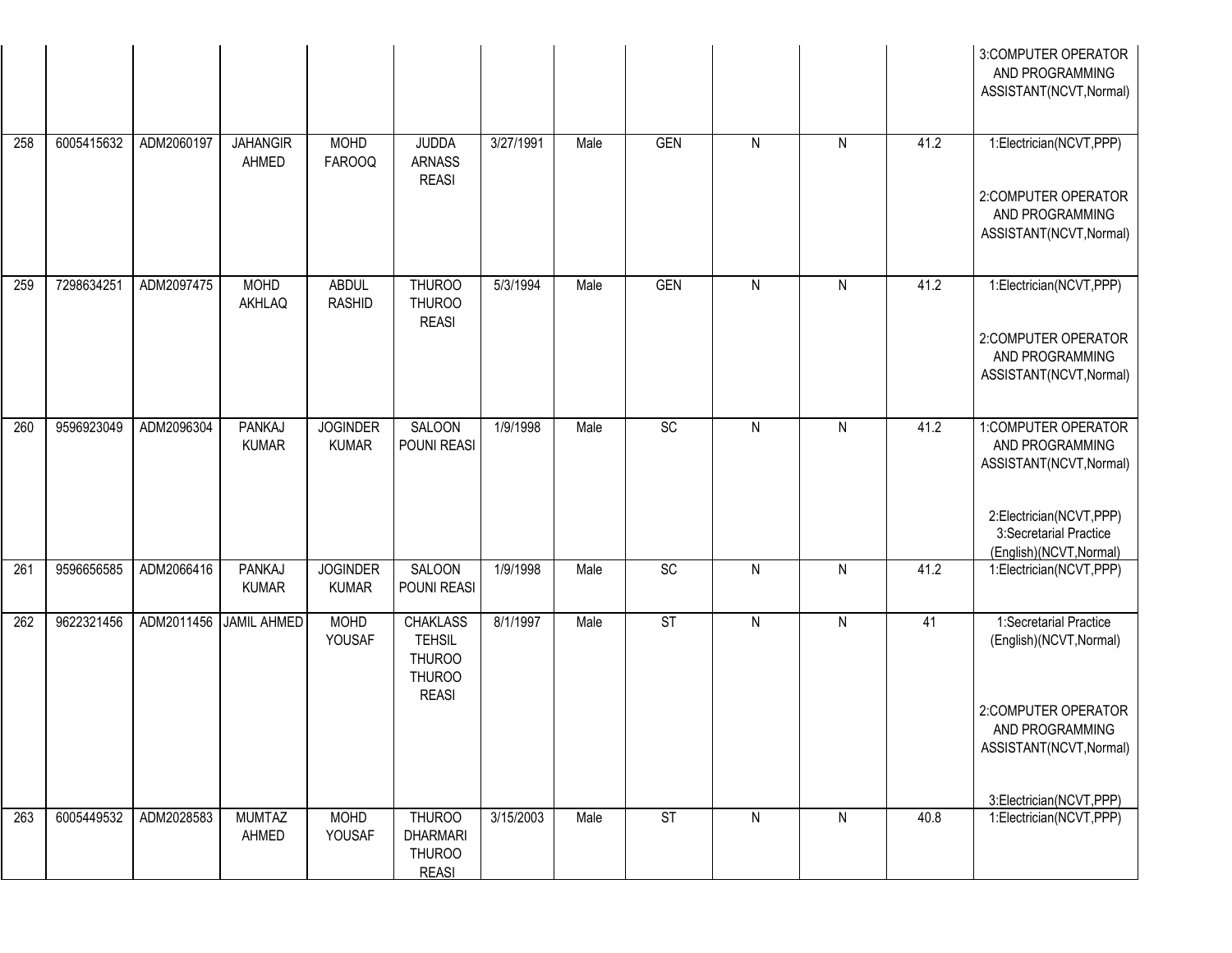| 264 | 8082199769 | ADM2086767 | <b>ALTAF</b><br><b>HUSSAIN</b> | ABDUL GANI           | R/O JUDDA<br><b>ARNAS REASI</b>                | 1/1/1990 | Male | <b>GEN</b> | ${\sf N}$ | ${\sf N}$    | 40.6 | 1:Electrician(NCVT,PPP)                            |
|-----|------------|------------|--------------------------------|----------------------|------------------------------------------------|----------|------|------------|-----------|--------------|------|----------------------------------------------------|
|     |            |            |                                |                      |                                                |          |      |            |           |              |      | 2:Secretarial Practice<br>(English)(NCVT, Normal)  |
| 265 | 7889916517 | ADM2089043 |                                | SOHAN LAL PREM CHAND | <b>HANDER</b><br><b>ARNAS REASI</b>            | 1/2/1997 | Male | SC         | ${\sf N}$ | $\mathsf{N}$ | 40.6 | 1:Electrician(NCVT,PPP)                            |
|     |            |            |                                |                      |                                                |          |      |            |           |              |      | 2:COMPUTER OPERATOR<br>AND PROGRAMMING             |
|     |            |            |                                |                      |                                                |          |      |            |           |              |      | ASSISTANT(NCVT, Normal)                            |
|     |            |            |                                |                      |                                                |          |      |            |           |              |      | 3:Secretarial Practice<br>(English)(NCVT, Normal)  |
| 266 | 6006941029 | ADM2048521 | MOHD ALTAF   SAKHI MOHD        |                      | <b>THUROO</b><br><b>THUROO</b><br><b>REASI</b> | 1/1/1998 | Male | <b>ST</b>  | ${\sf N}$ | $\mathsf{N}$ | 40.6 | 1:Electrician(NCVT,PPP)                            |
|     |            |            |                                |                      |                                                |          |      |            |           |              |      | 2:Secretarial Practice                             |
| 267 | 6005888848 | ADM2085405 | <b>TAROOQ</b>                  | <b>MOHD</b>          | <b>DUGGA</b>                                   | 4/3/2004 | Male | <b>GEN</b> | ${\sf N}$ | ${\sf N}$    | 40.6 | (English)(NCVT, Normal)<br>1:Electrician(NCVT,PPP) |
|     |            |            | AHMED                          | <b>BASHIR</b>        | <b>ARNAS REASI</b>                             |          |      |            |           |              |      |                                                    |
|     |            |            |                                |                      |                                                |          |      |            |           |              |      | 2:COMPUTER OPERATOR                                |
|     |            |            |                                |                      |                                                |          |      |            |           |              |      | AND PROGRAMMING                                    |
|     |            |            |                                |                      |                                                |          |      |            |           |              |      | ASSISTANT(NCVT, Normal)                            |
|     |            |            |                                |                      |                                                |          |      |            |           |              |      |                                                    |
|     |            |            |                                |                      |                                                |          |      |            |           |              |      | 3:Secretarial Practice<br>(English)(NCVT, Normal)  |
| 268 | 9596961269 | ADM2053814 | <b>ISHFAQ</b>                  | <b>BARKET ALI</b>    | <b>KANTHI</b>                                  | 1/1/2000 | Male | <b>GEN</b> | ${\sf N}$ | ${\sf N}$    | 40.4 | 1:Electrician(NCVT,PPP)                            |
|     |            |            | AHMED                          |                      | <b>BHALLAR</b><br><b>THUROO</b>                |          |      |            |           |              |      |                                                    |
|     |            |            |                                |                      | <b>REASI</b>                                   |          |      |            |           |              |      | 2:COMPUTER OPERATOR                                |
|     |            |            |                                |                      |                                                |          |      |            |           |              |      | AND PROGRAMMING                                    |
|     |            |            |                                |                      |                                                |          |      |            |           |              |      | ASSISTANT(NCVT, Normal)                            |
| 269 | 9682180379 | ADM2040103 | OMER                           | <b>SHAMS DIN</b>     | KARAMKATHA                                     | 1/1/2000 | Male | <b>GEN</b> | N         | N            | 40.4 | 1:COMPUTER OPERATOR                                |
|     |            |            | SHAHZADAH<br><b>MALIK</b>      | <b>MALIK</b>         | <b>THUROO</b><br><b>REASI</b>                  |          |      |            |           |              |      | AND PROGRAMMING<br>ASSISTANT(NCVT, Normal)         |
|     |            |            |                                |                      |                                                |          |      |            |           |              |      |                                                    |
|     |            |            |                                |                      |                                                |          |      |            |           |              |      | 2:Electrician(NCVT,PPP)                            |
|     |            |            |                                |                      |                                                |          |      |            |           |              |      | 3:Secretarial Practice<br>(English)(NCVT, Normal)  |
|     |            |            |                                |                      |                                                |          |      |            |           |              |      |                                                    |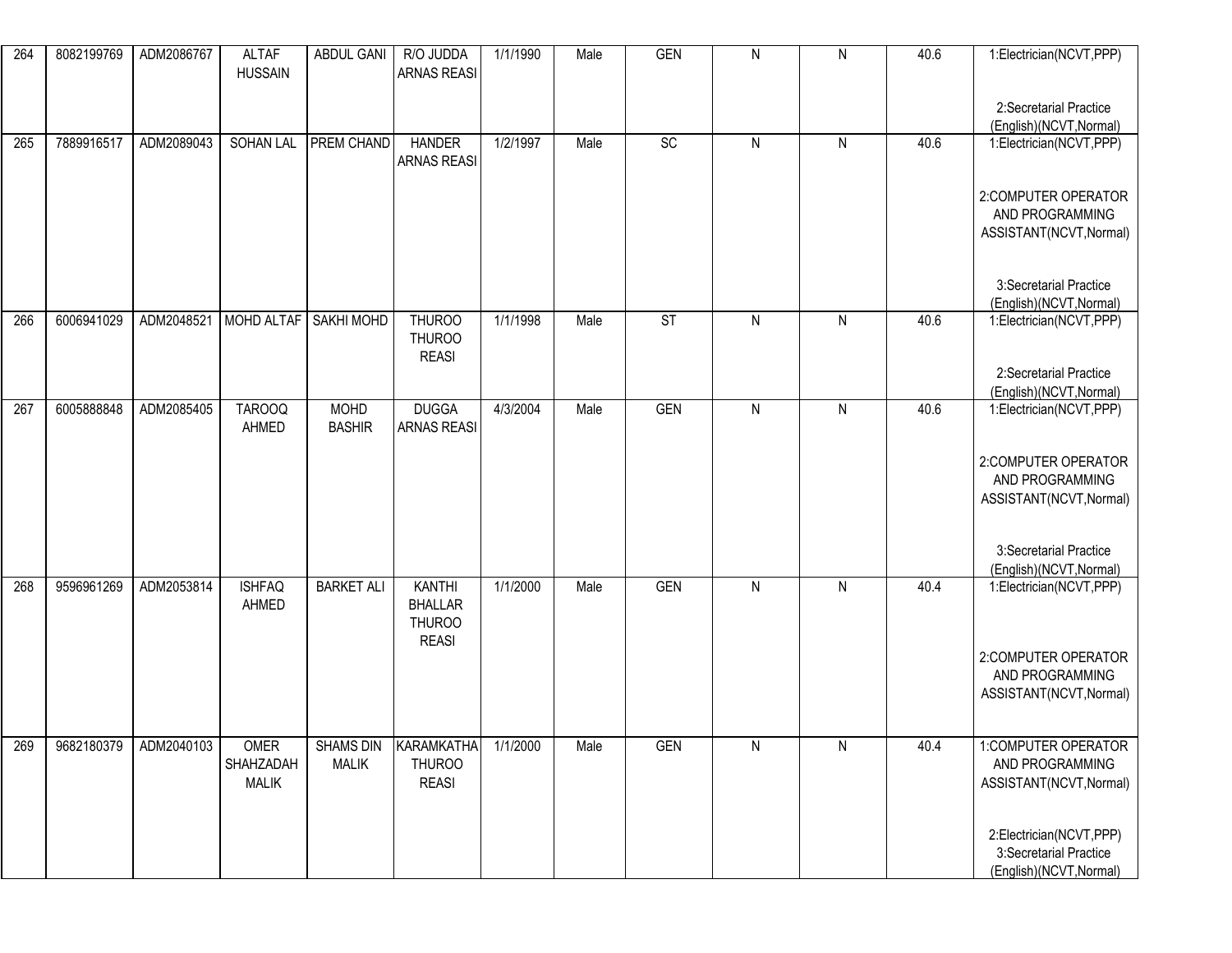| 270 | 7051931272 |            | ADM2040932   MOHD TARIQ          | <b>ABDUL</b><br><b>RASHID</b>       | <b>THUROO</b><br><b>THUROO</b><br><b>REASI</b>                               | 2/10/2002  | Male | <b>GEN</b> | ${\sf N}$    | ${\sf N}$    | 40.4 | 1:Electrician(NCVT,PPP)<br>2:Secretarial Practice<br>(English)(NCVT, Normal)                                           |
|-----|------------|------------|----------------------------------|-------------------------------------|------------------------------------------------------------------------------|------------|------|------------|--------------|--------------|------|------------------------------------------------------------------------------------------------------------------------|
| 271 | 9622359487 | ADM2088413 | <b>SHANKAR</b><br>CHAND          | <b>SOWN MAL</b>                     | <b>HUNDER</b><br><b>ARNAS REASI</b>                                          | 5/17/1990  | Male | SC         | ${\sf N}$    | $\mathsf{N}$ | 40.2 | 1:Electrician(NCVT,PPP)                                                                                                |
| 272 | 6006642393 | ADM2049456 | GOVIND<br><b>SINGH</b>           | <b>PRITHVI</b><br><b>SINGH</b>      | <b>PANASSA</b><br><b>THAKRAKOT</b><br><b>REASI</b>                           | 6/5/1997   | Male | <b>GEN</b> | ${\sf N}$    | ${\sf N}$    | 40.2 | 1:COMPUTER OPERATOR<br>AND PROGRAMMING<br>ASSISTANT(NCVT, Normal)                                                      |
| 273 | 8082612928 | ADM2024744 | <b>SUNNY</b><br><b>THAKUR</b>    | <b>ROMAL</b><br><b>SINGH</b>        | <b>VILLAGE</b><br>DHARAN P/O<br><b>THANPAL</b><br>THAKRAKOTE<br><b>REASI</b> | 3/15/1999  | Male | <b>GEN</b> | $\mathsf{N}$ | ${\sf N}$    | 40.2 | 1:Electrician(NCVT,PPP)                                                                                                |
|     |            |            |                                  |                                     |                                                                              |            |      |            |              |              |      | 2:COMPUTER OPERATOR<br>AND PROGRAMMING<br>ASSISTANT(NCVT, Normal)                                                      |
| 274 | 9906041528 | ADM2052086 | KASHORE<br><b>KUMAR</b>          | <b>RAM CHAND</b>                    | <b>KANTHAN</b><br><b>ARNAS REASI</b>                                         | 8/2/1998   | Male | <b>GEN</b> | ${\sf N}$    | $\mathsf{N}$ | 40   | 1:Plumber(NCVT,PPP)<br>2:Electrician(NCVT,PPP)<br>3: COMPUTER OPERATOR<br>AND PROGRAMMING<br>ASSISTANT(NCVT, Normal)   |
| 275 | 9419165736 |            | ADM2035032 MOHD AFZAL FARMAN ALI |                                     | THUROO<br><b>DHARMARI</b><br><b>THUROO</b><br><b>REASI</b>                   | 10/10/1989 | Male | ST         | ${\sf N}$    | ${\sf N}$    | 39.8 | 1:Secretarial Practice<br>(English)(NCVT, Normal)<br>2:COMPUTER OPERATOR<br>AND PROGRAMMING<br>ASSISTANT(NCVT, Normal) |
| 276 | 9622026586 | ADM2093074 | AMIN UR<br><b>REHMAN</b>         | <b>JAMAL UD</b><br><b>DIN MALIK</b> | GOOL GOOL<br><b>RAMBAN</b>                                                   | 3/16/1993  | Male | <b>GEN</b> | ${\sf N}$    | ${\sf N}$    | 39.8 | 1:COMPUTER OPERATOR<br>AND PROGRAMMING<br>ASSISTANT(NCVT, Normal)                                                      |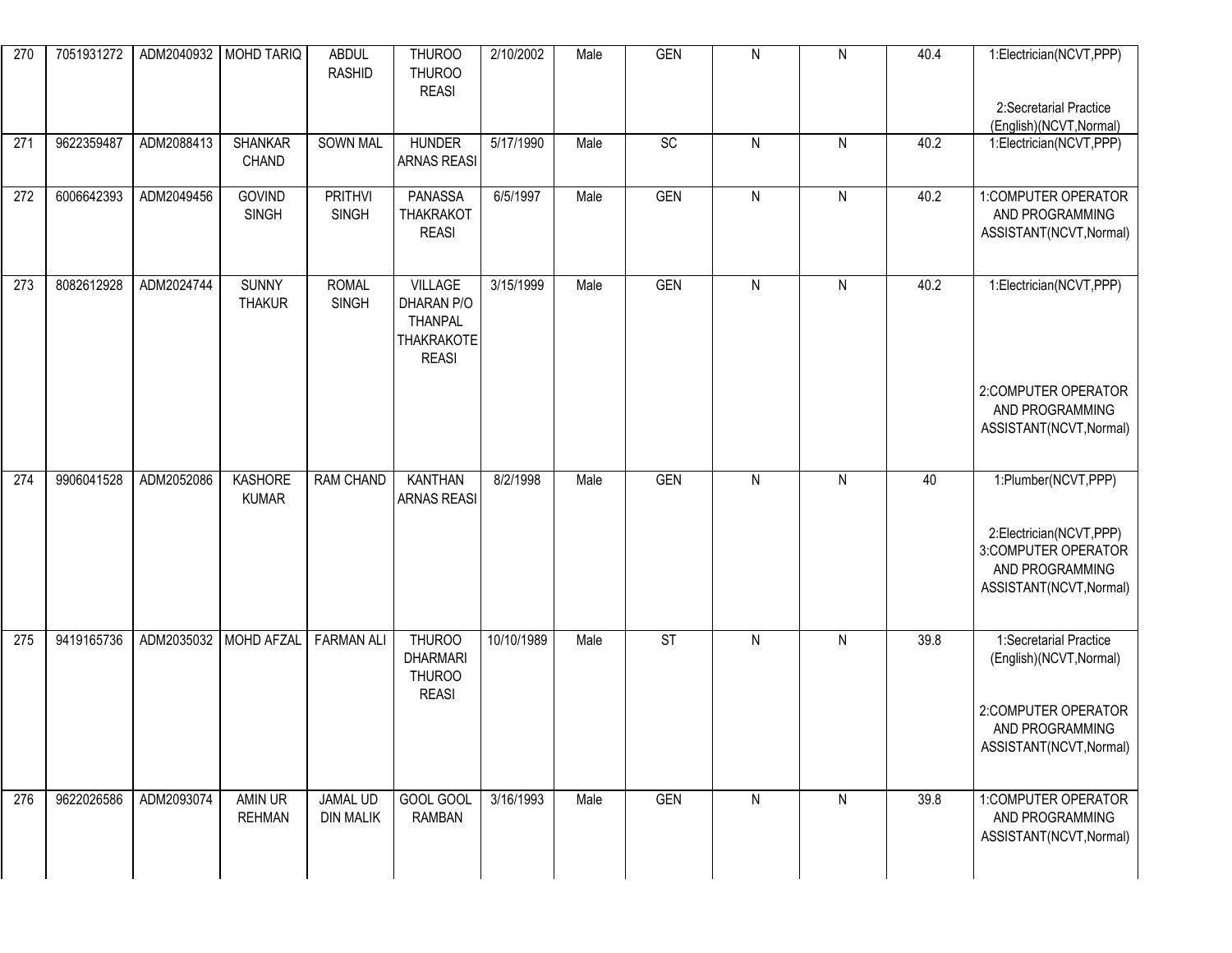|     |            |            |                                |                               |                                                  |           |      |            |                |                |      | 2:Secretarial Practice<br>(English)(NCVT, Normal)                                                                      |
|-----|------------|------------|--------------------------------|-------------------------------|--------------------------------------------------|-----------|------|------------|----------------|----------------|------|------------------------------------------------------------------------------------------------------------------------|
| 277 | 8494011132 | ADM2033277 | <b>MOHAN</b><br><b>SINGH</b>   | <b>PURAN</b><br><b>SINGH</b>  | SAWALAKOTE<br><b>ARNASS</b><br><b>REASI</b>      | 4/3/1996  | Male | <b>GEN</b> | ${\sf N}$      | ${\sf N}$      | 39.8 | 1:Electrician(NCVT,PPP)                                                                                                |
| 278 | 9622095197 | ADM2074703 |                                | ZAHIR KHAN NAZIR AHMED        | <b>DHARMARI</b><br>THURU REASI                   | 3/2/1998  | Male | <b>GEN</b> | ${\sf N}$      | $\mathsf{N}$   | 39.8 | 1:Electrician(NCVT,PPP)                                                                                                |
|     |            |            |                                |                               |                                                  |           |      |            |                |                |      | 2:Secretarial Practice<br>(English)(NCVT, Normal)<br>3:COMPUTER OPERATOR<br>AND PROGRAMMING<br>ASSISTANT(NCVT, Normal) |
| 279 | 7006941821 | ADM2030739 | <b>ARYAN</b><br><b>THAKUR</b>  | <b>BALWAN</b><br><b>SINGH</b> | <b>ARNAS</b><br><b>ARNAS REASI</b>               | 4/2/2002  | Male | <b>GEN</b> | ${\sf N}$      | $\mathsf{N}$   | 39.8 | 1:COMPUTER OPERATOR<br>AND PROGRAMMING<br>ASSISTANT(NCVT, Normal)                                                      |
|     |            |            |                                |                               |                                                  |           |      |            |                |                |      | 2:Electrician(NCVT,PPP)<br>3:Secretarial Practice<br>(English)(NCVT, Normal)                                           |
| 280 | 9596972563 | ADM2048484 | <b>MOHD</b><br><b>MUKHTIAR</b> | <b>NAZAM UL</b><br><b>DIN</b> | <b>HUNDER</b><br><b>ARNAS REASI</b>              | 1/2/1990  | Male | <b>GEN</b> | ${\sf N}$      | $\mathsf{N}$   | 39.6 | 1:Plumber(NCVT,PPP)                                                                                                    |
| 281 | 6006706521 | ADM2010647 | KHALID<br><b>HUSSAIN</b>       | <b>MOHD</b><br><b>HUSSAIN</b> | <b>CHAKLASS</b><br><b>THUROO</b><br><b>REASI</b> | 2/1/2001  | Male | ST         | $\overline{N}$ | $\overline{N}$ | 39.6 | 1:COMPUTER OPERATOR<br>AND PROGRAMMING<br>ASSISTANT(NCVT, Normal)                                                      |
|     |            |            |                                |                               |                                                  |           |      |            |                |                |      | 2:Electrician(NCVT,PPP)                                                                                                |
| 282 | 6005230072 | ADM2096393 | <b>MUMTAZ</b><br>AHMED         | <b>LATE ABDUL</b>             | PARANKOTE<br><b>THAKARAKOT</b><br><b>REASI</b>   | 1/1/1998  | Male | <b>ST</b>  | ${\sf N}$      | ${\sf N}$      | 39.4 | 1:Plumber(NCVT,PPP)                                                                                                    |
|     |            |            |                                |                               |                                                  |           |      |            |                |                |      | 2:Electrician(NCVT,PPP)                                                                                                |
| 283 | 6005632941 | ADM2063422 | <b>ROMAL</b><br><b>SINGH</b>   | <b>BALDEV</b><br><b>SINGH</b> | <b>ARNAS</b><br><b>ARNAS REASI</b>               | 1/13/1983 | Male | <b>GEN</b> | ${\sf N}$      | ${\sf N}$      | 39.2 | 1:Plumber(NCVT,PPP)                                                                                                    |
| 284 | 7889943283 | ADM2032697 | <b>RAKESH</b><br><b>SINGH</b>  | <b>KAMAL SINGH</b>            | <b>THUROO</b><br><b>THUROO</b><br><b>REASI</b>   | 6/13/1997 | Male | <b>GEN</b> | ${\sf N}$      | ${\sf N}$      | 39.2 | 1:Electrician(NCVT,PPP)                                                                                                |
| 285 | 9682394927 | ADM2099900 | <b>ENGREZ</b>                  | SHEER SINGH                   | TULI                                             | 3/1/1994  | Male | GEN        | ${\sf N}$      | $\mathsf{N}$   | 39   | 2:Plumber(NCVT,PPP)<br>1:Plumber(NCVT,PPP)                                                                             |
|     |            |            | <b>SINGH</b>                   |                               | CHASSANA<br><b>REASI</b>                         |           |      |            |                |                |      |                                                                                                                        |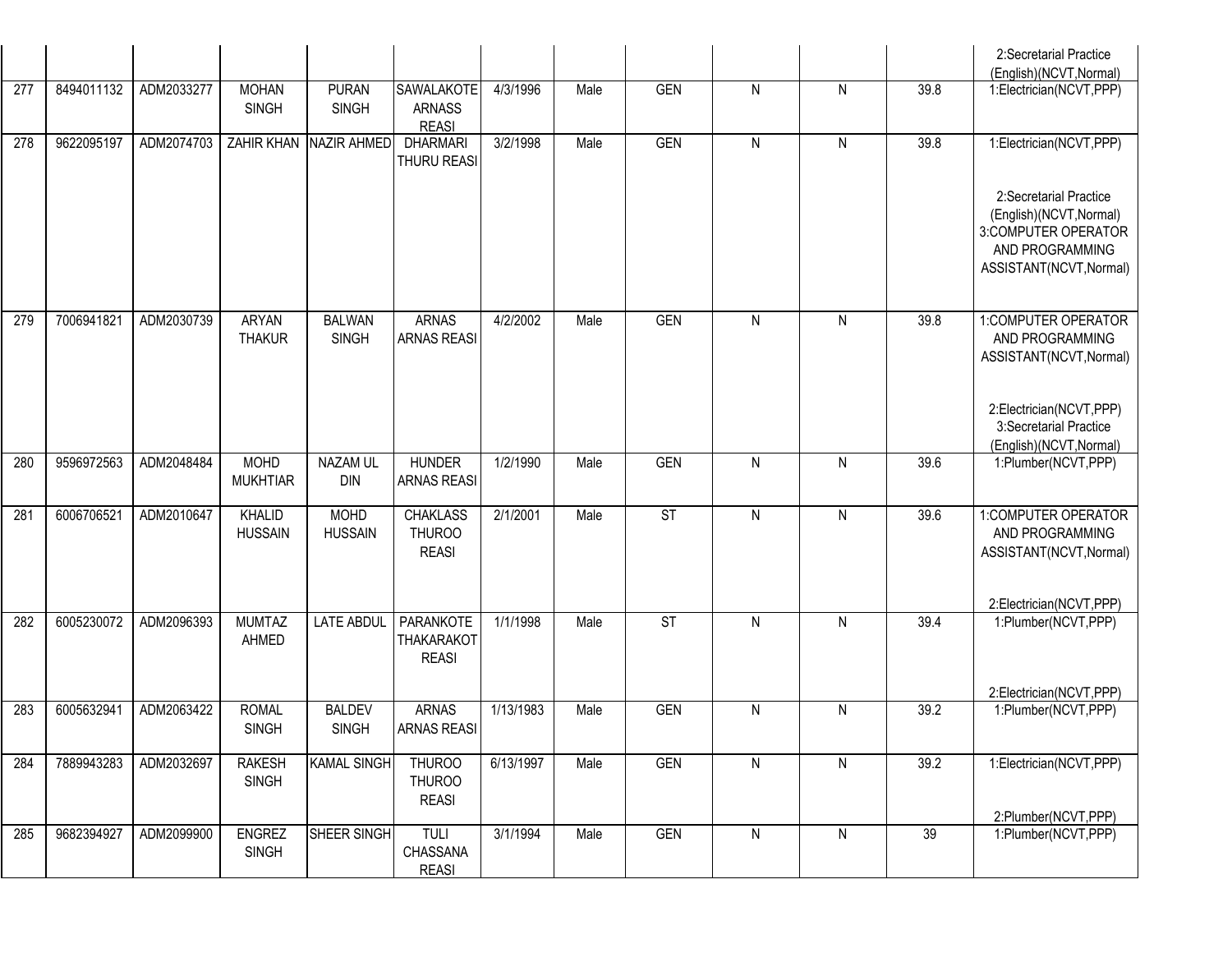| 286 | 9797435716 |            |                               | ADM2016895 MOHD AKRAM ABDUL KARIM | <b>DHARMARI</b><br><b>THUROO</b><br><b>REASI</b> | 8/4/1999  | Male | SC                       | ${\sf N}$ | $\mathsf{N}$ | 39   | 1:COMPUTER OPERATOR<br>AND PROGRAMMING<br>ASSISTANT(NCVT, Normal)<br>2:Electrician(NCVT,PPP)                        |
|-----|------------|------------|-------------------------------|-----------------------------------|--------------------------------------------------|-----------|------|--------------------------|-----------|--------------|------|---------------------------------------------------------------------------------------------------------------------|
|     |            |            |                               |                                   |                                                  |           |      |                          |           |              |      | 3:Secretarial Practice<br>(English)(NCVT, Normal)                                                                   |
| 287 | 9596913841 | ADM2050987 | <b>MOHD</b><br>ARSHAD<br>LONE | <b>MOHD NAZIR</b>                 | <b>BUDHAN</b><br><b>THUROO</b><br><b>REASI</b>   | 3/25/2002 | Male | <b>GEN</b>               | ${\sf N}$ | ${\sf N}$    | 39   | 1:COMPUTER OPERATOR<br>AND PROGRAMMING<br>ASSISTANT(NCVT, Normal)                                                   |
|     |            |            |                               |                                   |                                                  |           |      |                          |           |              |      | 2:Electrician(NCVT,PPP)<br>3:Secretarial Practice<br>(English)(NCVT, Normal)                                        |
| 288 | 7889537661 | ADM2013655 | <b>MOHD</b><br>SALEEMMOH<br>D | <b>MOHD</b><br><b>HUSSAIN</b>     | <b>CHANNA</b><br>CHASSANA<br><b>REASI</b>        | 12/5/1997 | Male | $\overline{\mathsf{ST}}$ | ${\sf N}$ | ${\sf N}$    | 38.8 | 1:COMPUTER OPERATOR<br>AND PROGRAMMING<br>ASSISTANT(NCVT, Normal)                                                   |
|     |            |            |                               |                                   |                                                  |           |      |                          |           |              |      | 2:Electrician(NCVT,PPP)<br>3:Secretarial Practice<br>(English)(NCVT, Normal)                                        |
| 289 | 6005956775 | ADM2062177 | <b>MOHD</b><br><b>REHAIL</b>  | <b>MOHD</b><br><b>SHAFFI</b>      | <b>SHAJROO</b><br><b>MAHORE</b><br><b>REASI</b>  | 4/4/2000  | Male | <b>GEN</b>               | ${\sf N}$ | ${\sf N}$    | 38.8 | 1:Electrician(NCVT,PPP)<br>2:COMPUTER OPERATOR<br>AND PROGRAMMING<br>ASSISTANT(NCVT, Normal)                        |
| 290 | 6005373574 | ADM2018686 | <b>ROHIT</b><br><b>SHARMA</b> | <b>MADAN LAL</b>                  | <b>KANTHAN</b><br><b>ARNAS REASI</b>             | 3/18/2002 | Male | <b>GEN</b>               | ${\sf N}$ | ${\sf N}$    | 38.8 | 1:COMPUTER OPERATOR<br>AND PROGRAMMING<br>ASSISTANT(NCVT, Normal)<br>2:Electrician(NCVT,PPP)<br>3:Plumber(NCVT,PPP) |
| 291 | 9622359927 | ADM2022956 | <b>SHABIR</b><br>AHMED        | <b>IBRAHIM</b>                    | <b>DHARMARI</b><br><b>THUROO</b><br><b>REASI</b> | 4/15/1977 | Male | <b>ST</b>                | N         | N            | 38.4 | 1:Electrician(NCVT,PPP)<br>2:COMPUTER OPERATOR<br>AND PROGRAMMING<br>ASSISTANT(NCVT, Normal)                        |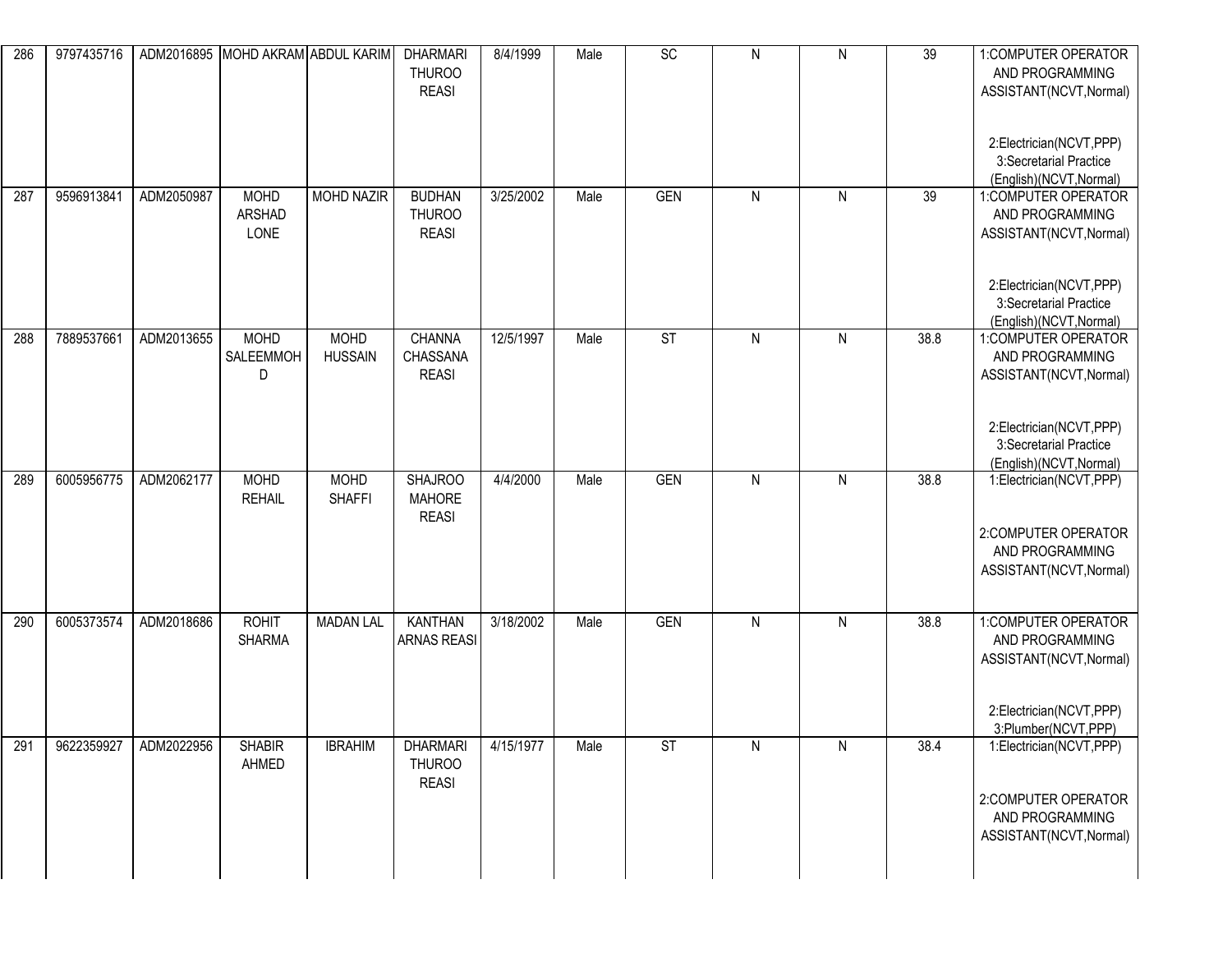|     |            |            |                                           |                                 |                                                    |            |      |                        |              |   |      | 3:Secretarial Practice<br>(English)(NCVT, Normal)                            |
|-----|------------|------------|-------------------------------------------|---------------------------------|----------------------------------------------------|------------|------|------------------------|--------------|---|------|------------------------------------------------------------------------------|
| 292 | 8492832297 | ADM2017412 | <b>SHIV KUMAR</b>                         | <b>NARINDER</b><br><b>KUMAR</b> | <b>SALAL REASI</b><br><b>REASI</b>                 | 4/25/1997  | Male | <b>GEN</b>             | $\mathsf{N}$ | N | 38.4 | 1:COMPUTER OPERATOR<br>AND PROGRAMMING                                       |
|     |            |            |                                           |                                 |                                                    |            |      |                        |              |   |      | ASSISTANT(NCVT, Normal)                                                      |
|     |            |            |                                           |                                 |                                                    |            |      |                        |              |   |      | 2:Plumber(NCVT,PPP)<br>3:Electrician(NCVT,PPP)                               |
| 293 | 6005619044 | ADM2024376 | <b>ANIL THAKUR</b>                        | <b>KARNAIL</b><br><b>SINGH</b>  | SALAL<br><b>ARNASS</b><br><b>REASI</b>             | 2/15/2000  | Male | <b>GEN</b>             | $\mathsf{N}$ | N | 38.4 | 1:Electrician(NCVT,PPP)                                                      |
|     |            |            |                                           |                                 |                                                    |            |      |                        |              |   |      | 2:Secretarial Practice<br>(English)(NCVT, Normal)                            |
| 294 | 6005510896 | ADM2063191 | ZAFFAR<br><b>IQBAL</b>                    | <b>ABDUL</b><br><b>RASHID</b>   | <b>DHARMARI</b><br><b>THUROO</b><br><b>REASI</b>   | 1/2/1995   | Male | $\overline{\text{ST}}$ | $\mathsf{N}$ | N | 38   | 1:Electrician(NCVT,PPP)                                                      |
|     |            |            |                                           |                                 |                                                    |            |      |                        |              |   |      | 2:COMPUTER OPERATOR<br>AND PROGRAMMING<br>ASSISTANT(NCVT, Normal)            |
|     |            |            |                                           |                                 |                                                    |            |      |                        |              |   |      | 3:Secretarial Practice                                                       |
|     |            |            |                                           |                                 |                                                    |            |      |                        |              |   |      | (English)(NCVT, Normal)                                                      |
| 295 | 8492091874 | ADM2041886 | <b>SHAMSHER</b><br><b>SINGH</b><br>MADYAL | <b>UTTAM</b><br><b>SINGH</b>    | SALAL REASI<br><b>REASI</b>                        | 11/16/1997 | Male | <b>GEN</b>             | $\mathsf{N}$ | N | 38   | 1:COMPUTER OPERATOR<br>AND PROGRAMMING<br>ASSISTANT(NCVT, Normal)            |
|     |            |            |                                           |                                 |                                                    |            |      |                        |              |   |      | 2:Electrician(NCVT,PPP)<br>3:Secretarial Practice<br>(English)(NCVT, Normal) |
| 296 | 7051242506 | ADM2070568 | KULJEET<br><b>SINGH</b>                   | <b>MULKH RAJ</b>                | SAWALKOTE<br><b>ARNAS REASI</b>                    | 2/2/2002   | Male | <b>GEN</b>             | $\mathsf{N}$ | N | 38   | 1:Electrician(NCVT,PPP)                                                      |
| 297 | 9906328452 | ADM2097036 | <b>MALKEET</b><br><b>SINGH</b>            | <b>RAJINDER</b><br><b>SINGH</b> | <b>DHARAN</b><br><b>THAKRAKOTE</b><br><b>REASI</b> | 1/23/1994  | Male | <b>GEN</b>             | $\mathsf{N}$ | N | 37.8 | 1:Electrician(NCVT,PPP)                                                      |
|     |            |            |                                           |                                 |                                                    |            |      |                        |              |   |      | 2:COMPUTER OPERATOR<br>AND PROGRAMMING<br>ASSISTANT(NCVT, Normal)            |
| 298 | 8082856552 | ADM2015145 | <b>RAM CHAND</b>                          | <b>MANI RAM</b>                 | <b>KANTHI</b>                                      | 4/18/2000  | Male | <b>GEN</b>             | $\mathsf{N}$ | N | 37.8 | 1:Electrician(NCVT,PPP)                                                      |
|     |            |            |                                           |                                 | <b>THUROO</b><br><b>REASI</b>                      |            |      |                        |              |   |      |                                                                              |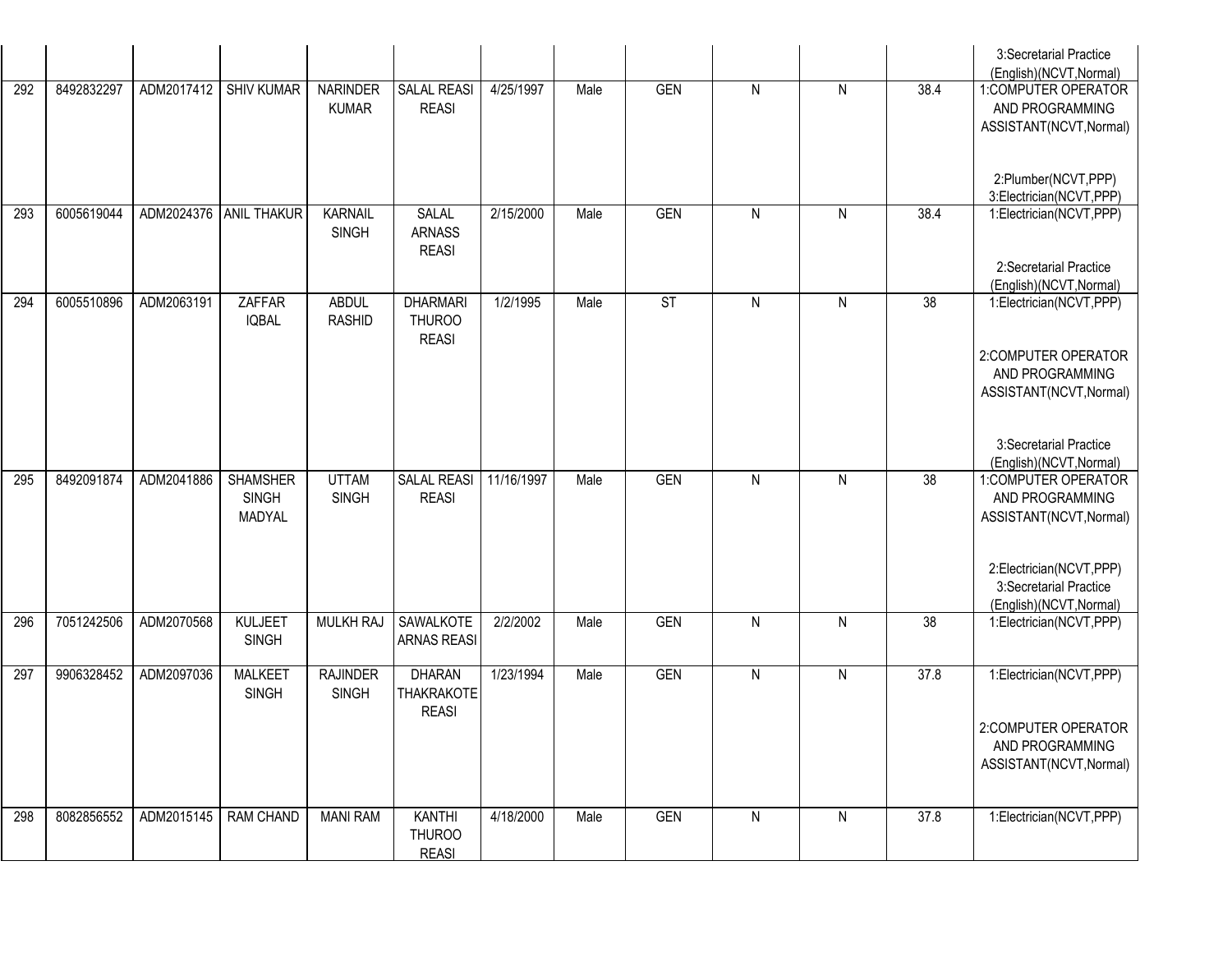| 299 | 6005972743 | ADM2060294 | <b>MOHD AMIN</b>               | NAZAM DIN                      | <b>HUNDER</b><br><b>ARNAS REASI</b>                               | 1/10/1995 | Male | <b>GEN</b>               | $\mathsf{N}$ | N            | 37.6            | 1:Plumber(NCVT,PPP)                                                                                                                               |
|-----|------------|------------|--------------------------------|--------------------------------|-------------------------------------------------------------------|-----------|------|--------------------------|--------------|--------------|-----------------|---------------------------------------------------------------------------------------------------------------------------------------------------|
| 300 | 8492093767 | ADM2049564 | <b>ALTAF</b><br><b>HUSSAIN</b> | <b>RAFIQ</b><br><b>HUSSAIN</b> | <b>DHARMARI</b><br><b>THUROO</b><br><b>REASI</b>                  | 2/1/1997  | Male | ST                       | $\mathsf{N}$ | ${\sf N}$    | 37.6            | 1:Electrician(NCVT,PPP)<br>2:Secretarial Practice<br>(English)(NCVT, Normal)<br>3:COMPUTER OPERATOR<br>AND PROGRAMMING<br>ASSISTANT(NCVT, Normal) |
| 301 | 9797801882 | ADM2031535 | <b>MOHD SADIQ</b>              | <b>MOHD</b><br><b>BASHIR</b>   | <b>TULLI BANNA</b><br>CHASSANA<br><b>REASI</b>                    | 5/10/1993 | Male | <b>GEN</b>               | $\mathsf{N}$ | Ν            | 37.4            | 1:Plumber(NCVT,PPP)<br>2:Electrician(NCVT,PPP)                                                                                                    |
| 302 | 7051956469 | ADM2079492 | <b>FAREED</b><br>AHMED         | <b>MOHD QASIM</b>              | <b>DHARMARI</b><br><b>THUROO</b><br><b>REASI</b>                  | 1/1/1997  | Male | SC                       | $\mathsf{N}$ | N            | 37.4            | 1:COMPUTER OPERATOR<br>AND PROGRAMMING<br>ASSISTANT(NCVT, Normal)<br>2:Electrician(NCVT,PPP)<br>3:Secretarial Practice<br>(English)(NCVT, Normal) |
| 303 | 7889454312 | ADM2091763 | <b>TANVIR</b><br>AHMED         | <b>BASHIR</b><br>AHMED         | <b>GARI</b><br><b>THAKRAKOT</b><br><b>REASI</b>                   | 3/15/1997 | Male | ST                       | $\mathsf{N}$ | $\mathsf{N}$ | 37.4            | 1:Electrician(NCVT,PPP)<br>2:COMPUTER OPERATOR<br>AND PROGRAMMING<br>ASSISTANT(NCVT, Normal)                                                      |
| 304 | 8082856429 | ADM2036937 | <b>ZAKER</b><br><b>HUSSAIN</b> | <b>ROSHAN DIN</b>              | THUROO<br><b>THUROO</b><br><b>REASI</b>                           | 2/10/1998 | Male | $\overline{\mathsf{ST}}$ | $\mathsf{N}$ | $\mathsf{N}$ | 37.4            | 1:Secretarial Practice<br>(English)(NCVT, Normal)<br>2:Electrician(NCVT,PPP)                                                                      |
| 305 | 8082374143 | ADM2039049 | <b>MUDSHAR</b><br>AHMED        | <b>BASHIR DIN</b>              | <b>DHARMARI</b><br><b>THUROO</b><br><b>REASI</b>                  | 7/4/2000  | Male | <b>GEN</b>               | ${\sf N}$    | N            | 37.4            | 1:Electrician(NCVT,PPP)                                                                                                                           |
| 306 | 9797663440 | ADM2072436 | LAL HUSSAIN   LIAQUAT ALI      |                                | <b>THUROO</b><br><b>DHARMARI</b><br><b>THUROO</b><br><b>REASI</b> | 2/2/2000  | Male | ST                       | ${\sf N}$    | N            | $\overline{37}$ | 1:Electrician(NCVT,PPP)                                                                                                                           |
| 307 | 9797620999 | ADM2034238 | <b>MASHOOQ</b><br>ALI          | ALI MOHD                       | <b>DHARMARI</b><br><b>THUROO</b><br><b>REASI</b>                  | 8/16/1986 | Male | <b>GEN</b>               | ${\sf N}$    | N            | 36.6            | 1:Electrician(NCVT,PPP)                                                                                                                           |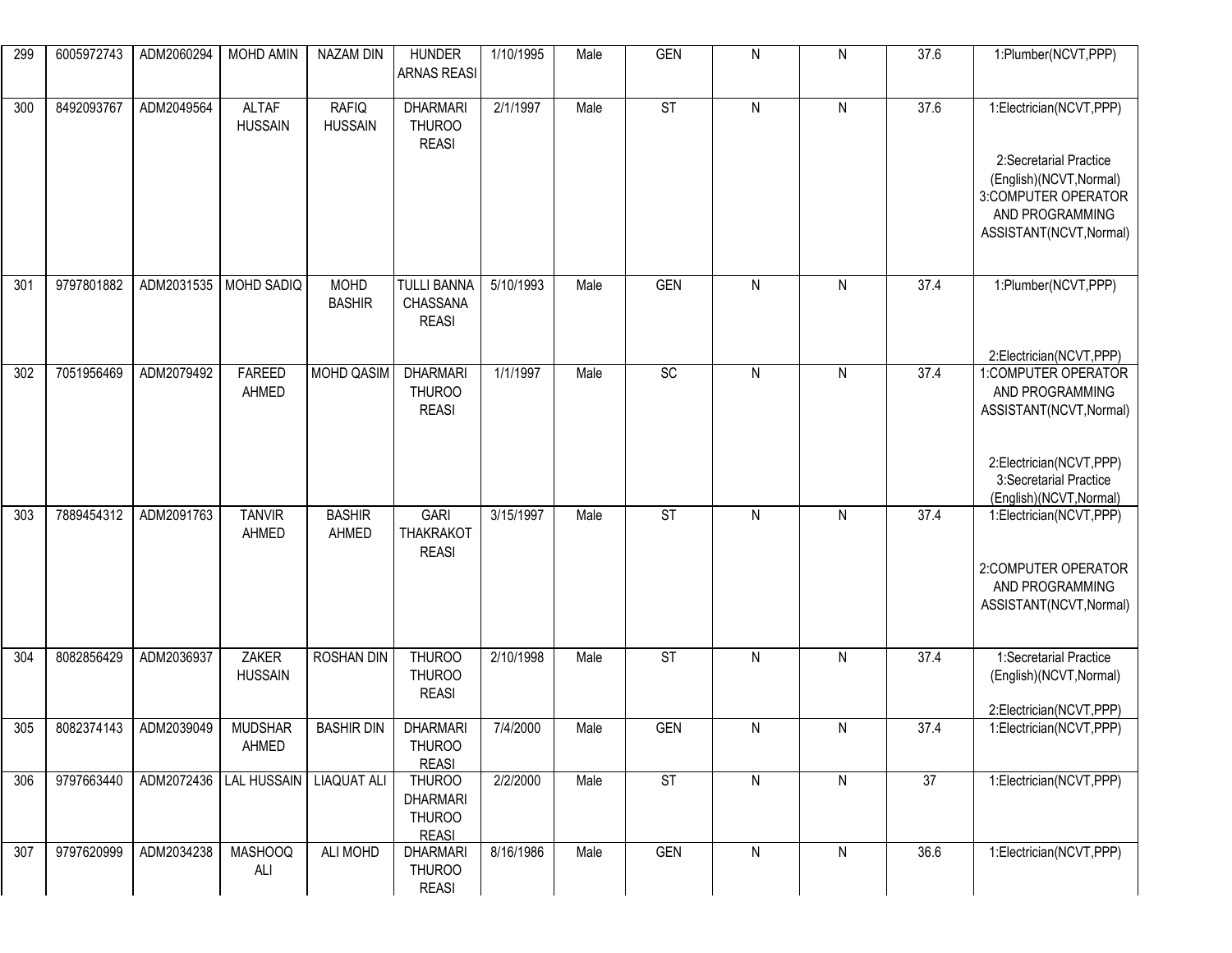|     |            |            |                                 |                                 |                                                                |           |      |                        |              |           |                 | 2:Secretarial Practice<br>(English)(NCVT, Normal)                            |
|-----|------------|------------|---------------------------------|---------------------------------|----------------------------------------------------------------|-----------|------|------------------------|--------------|-----------|-----------------|------------------------------------------------------------------------------|
| 308 | 6005378809 |            | ADM2039511   MOHD SHAID         | <b>MOHD IQBAL</b>               | <b>MATLOTE</b><br><b>THUROO</b><br><b>REASI</b>                | 3/2/2006  | Male | ST                     | $\mathsf{N}$ | N         | 36.4            | 1:COMPUTER OPERATOR<br>AND PROGRAMMING<br>ASSISTANT(NCVT, Normal)            |
|     |            |            |                                 |                                 |                                                                |           |      |                        |              |           |                 | 2:Electrician(NCVT,PPP)<br>3:Secretarial Practice<br>(English)(NCVT, Normal) |
| 309 | 9622273426 | ADM2098465 | <b>MOHD</b><br><b>ASHRAF</b>    | CH MOHD<br><b>SHAFFI</b>        | <b>DHARMARI</b><br><b>THUROO</b><br><b>REASI</b>               | 3/25/1984 | Male | $\overline{\text{ST}}$ | $\mathsf{N}$ | Ν         | 36.2            | 1:Electrician(NCVT,PPP)                                                      |
| 310 | 6005339920 | ADM2064676 | <b>JITENDER</b><br><b>KUMAR</b> | <b>SAT PAUL</b>                 | <b>BIDDA SALAL</b><br><b>ARNASS</b><br><b>REASI</b>            | 8/20/1986 | Male | <b>GEN</b>             | $\mathsf{N}$ | N         | $\overline{36}$ | 1:Electrician(NCVT,PPP)                                                      |
|     |            |            |                                 |                                 |                                                                |           |      |                        |              |           |                 | 2:COMPUTER OPERATOR<br>AND PROGRAMMING<br>ASSISTANT(NCVT, Normal)            |
|     |            |            |                                 |                                 |                                                                |           |      |                        |              |           |                 | 3:Secretarial Practice<br>(English)(NCVT, Normal)                            |
| 311 | 6006019744 | ADM2096869 | <b>RASH PAL</b>                 | <b>BODH RAJ</b>                 | <b>HUNDER</b><br><b>ARNAS REASI</b>                            | 4/1/1992  | Male | $\overline{SC}$        | $\mathsf{N}$ | N         | 35.8            | 1:Electrician(NCVT,PPP)                                                      |
| 312 | 7051118139 | ADM2091404 | <b>ARIF</b><br><b>HUSSAIN</b>   | SHOHAB ALI                      | <b>MATLOTE</b><br><b>THUROO</b><br><b>REASI</b>                | 5/5/1995  | Male | $\overline{\text{ST}}$ | $\mathsf{N}$ | ${\sf N}$ | 35.8            | 1:Electrician(NCVT,PPP)<br>2:Secretarial Practice                            |
| 313 | 6006778570 | ADM2028607 | <b>ANIL KUMAR</b>               | <b>BACHITER</b><br><b>CHAND</b> | <b>HUNDER</b><br><b>ARNAS REASI</b>                            | 1/2/2001  | Male | SC                     | $\mathsf{N}$ | N         | 35.8            | (English)(NCVT, Normal)<br>1:Electrician(NCVT,PPP)                           |
|     |            |            |                                 |                                 |                                                                |           |      |                        |              |           |                 | 2:COMPUTER OPERATOR<br>AND PROGRAMMING<br>ASSISTANT(NCVT, Normal)            |
|     |            |            |                                 |                                 |                                                                |           |      |                        |              |           |                 | 3:Secretarial Practice<br>(English)(NCVT, Normal)                            |
| 314 | 7051415288 | ADM2051989 | <b>FAIZ AHMED</b>               | <b>MOHD</b><br><b>HUSSAIN</b>   | <b>SHAJROO</b><br><b>DADA</b><br><b>MAHORE</b><br><b>REASI</b> | 3/2/2000  | Male | <b>ST</b>              | $\mathsf{N}$ | N         | 35.6            | 1:Electrician(NCVT,PPP)                                                      |